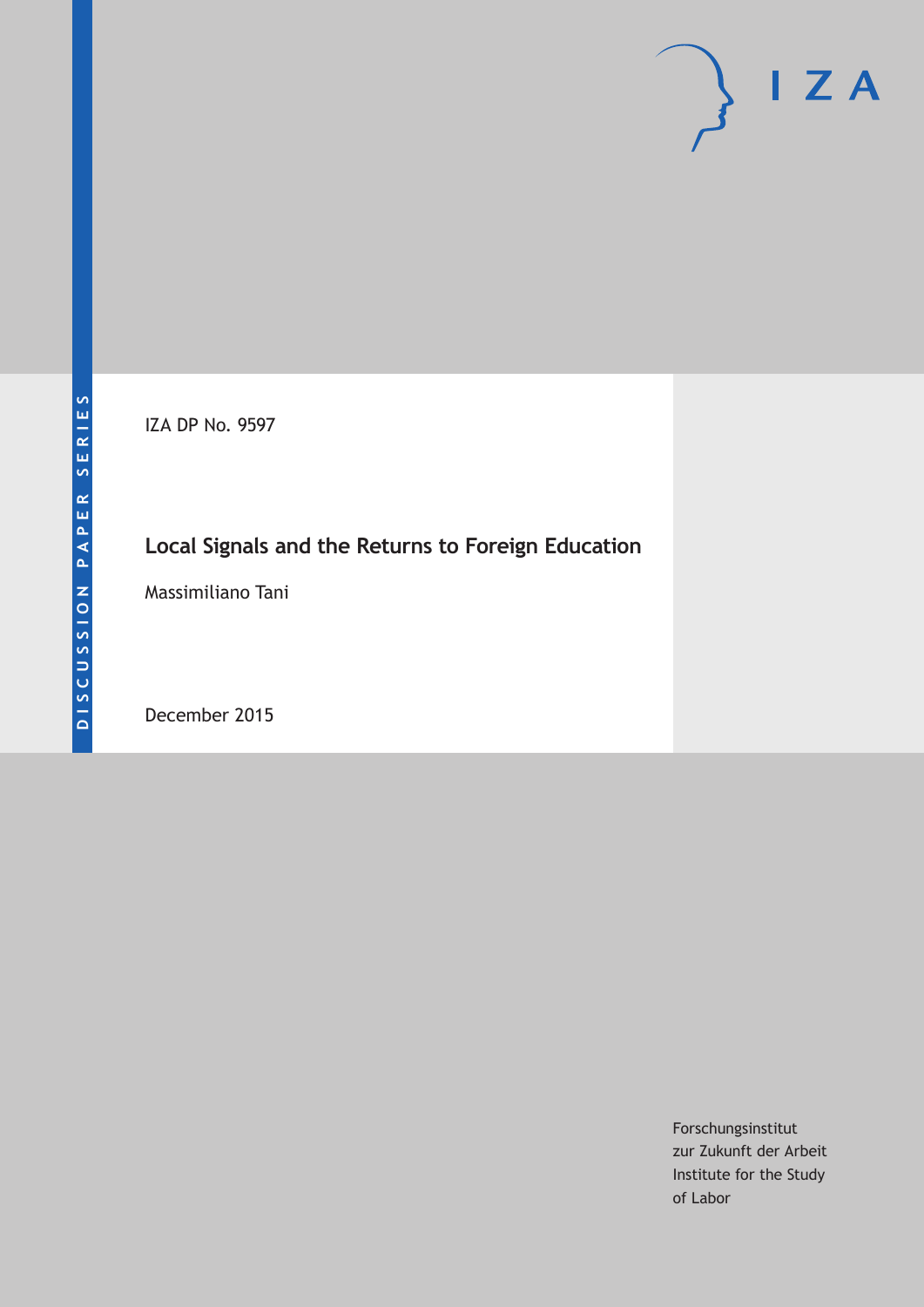# **Local Signals and the Returns to Foreign Education**

**Massimiliano Tani** 

*UNSW Canberra and IZA* 

Discussion Paper No. 9597 December 2015

IZA

P.O. Box 7240 53072 Bonn Germany

Phone: +49-228-3894-0 Fax: +49-228-3894-180 E-mail: iza@iza.org

Any opinions expressed here are those of the author(s) and not those of IZA. Research published in this series may include views on policy, but the institute itself takes no institutional policy positions. The IZA research network is committed to the IZA Guiding Principles of Research Integrity.

The Institute for the Study of Labor (IZA) in Bonn is a local and virtual international research center and a place of communication between science, politics and business. IZA is an independent nonprofit organization supported by Deutsche Post Foundation. The center is associated with the University of Bonn and offers a stimulating research environment through its international network, workshops and conferences, data service, project support, research visits and doctoral program. IZA engages in (i) original and internationally competitive research in all fields of labor economics, (ii) development of policy concepts, and (iii) dissemination of research results and concepts to the interested public.

IZA Discussion Papers often represent preliminary work and are circulated to encourage discussion. Citation of such a paper should account for its provisional character. A revised version may be available directly from the author.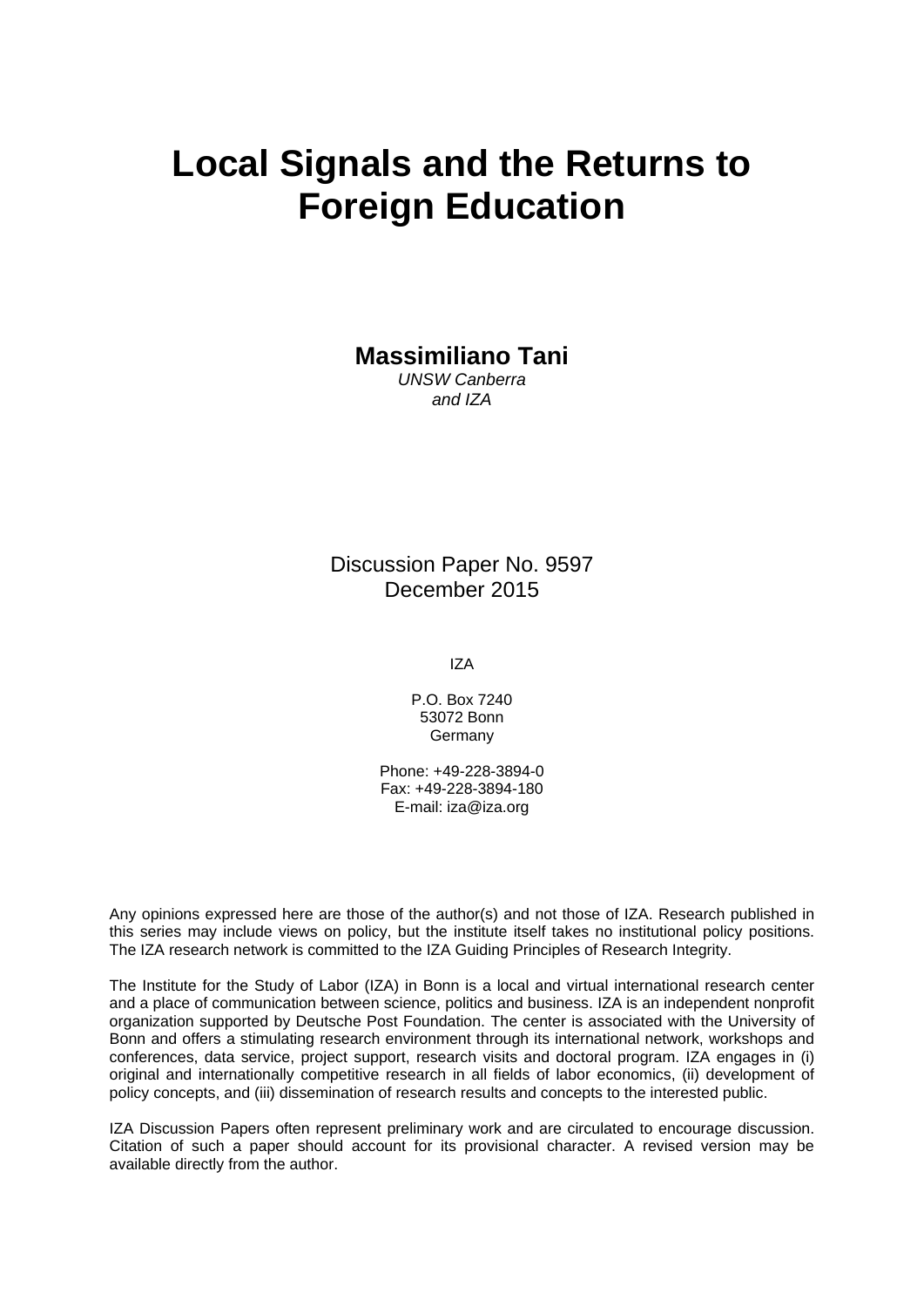IZA Discussion Paper No. 9597 December 2015

# **ABSTRACT**

## **Local Signals and the Returns to Foreign Education**

This paper exploits a quasi-experiment to shed light on whether the wage penalty experienced by migrants reflects poor schooling quality in the country of education or employers' discrimination in the host country. The quasi-experiment is the possibility for migrants to undertake an official assessment of their foreign qualifications, and remove the uncertainty surrounding the educational curriculum completed abroad. Data about the assessment can be used together with indicators of where education was completed to test empirically which determinant most affects the returns to foreign education. Since the assessment is a choice it is instrumented with a measure of relative distance between awareness of degrees awarded in the country of education and the host country. The analysis is based on the Longitudinal Survey of Immigrants to Australia. The results suggest that undertaking the assessment raises the returns of foreign education, offsetting the penalty for being educated abroad. The assessment's effect weakens over time, as employers observe migrants' productivity. The effect of where schooling is completed also trends upwards over time. These findings are consistent with the hypothesis of statistical discrimination due to the imperfect information about migrants' educational credentials. Adding a local signal appears to be effective in easing immigrants' economic assimilation and improve the international transferability of their human capital.

JEL Classification: J24, J61, J70

Keywords: immigration, foreign education, statistical discrimination

Corresponding author:

Massimiliano Tani School of Business UNSW Canberra Northcott Drive Campbell ACT 2612 Australia E-mail: m.tani@adfa.edu.au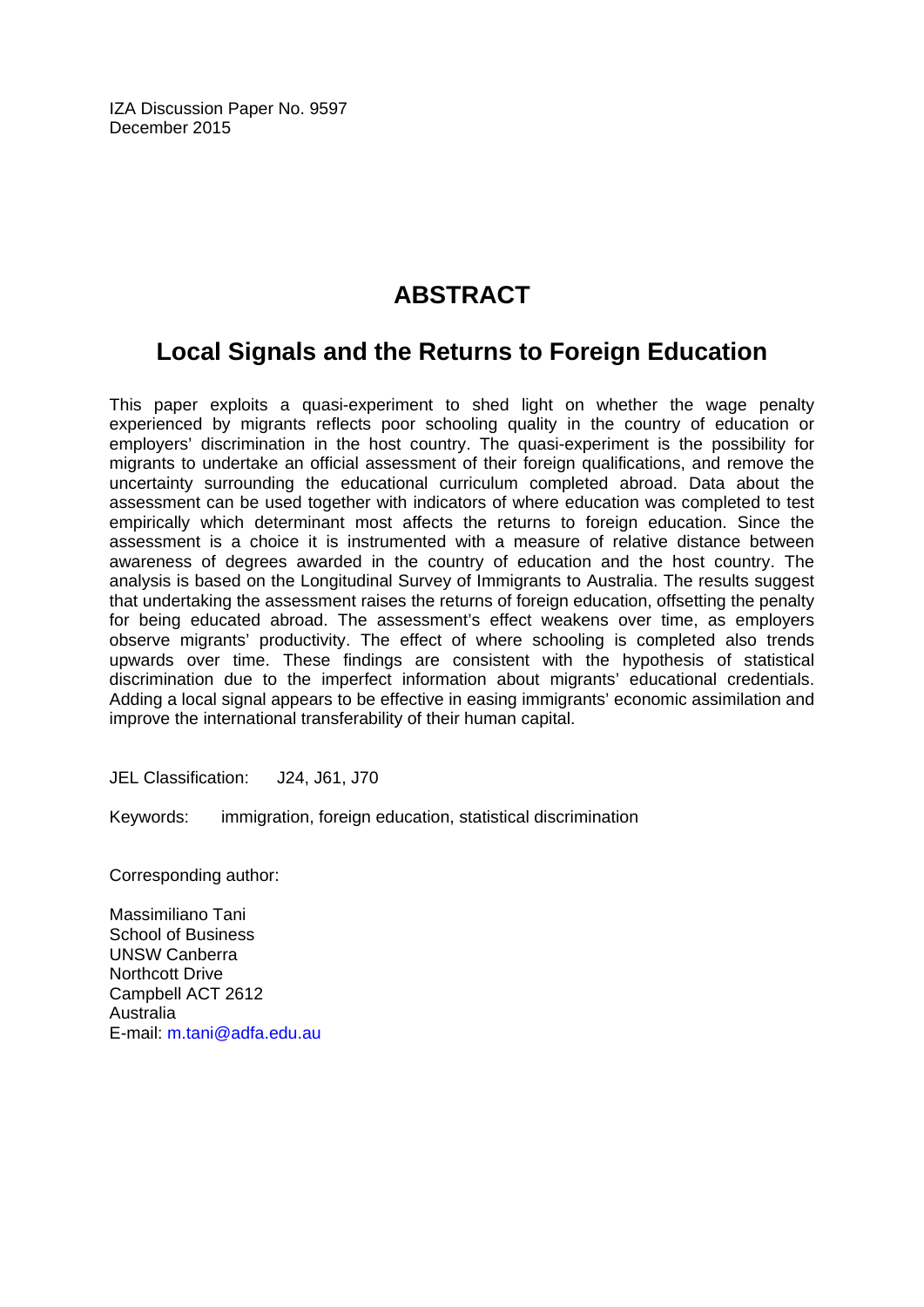#### **1. Introduction**

There is common evidence that labour markets do not recognise foreign education in the same way as that acquired domestically (Chiswick, 1978) even when immigrants are selected on the basis of their human capital, as in Australia, Canada and New Zealand. The wage penalty associated to foreign schooling can be substantial (Sweetman, 2004; Chiswick and Miller, 2008), as is the probability of ending up in a job that requires a lower level of education than the one possessed (McGuinness, 2006; Green et al, 2007; Wald and Fang, 2008; Poot and Stillman, 2007; Chiswick and Miller, 2009).

Although the penalty decreases with time spent in the host country, the causes of its emergence have been attributed to two broad competing hypotheses. The first suggests that foreign education is less valuable than the one acquired domestically because it is of lower quality. Schooling in some countries of origin is poorly funded, delivered in overcrowded classrooms (Bratsberg and Terrell, 2002; Betts and Lofstrom, 2000), and associated with lesser outcomes in reading and mathematics literacy relative to what is reported for equivalent levels of education in the countries of destination (Sweetman, 2004; Chiswick and Miller, 2010).

The alternative hypothesis suggests that foreign education provides an obfuscated signal of productivity, particularly when acquired in countries that differ in language, institutions or culture from the home country. In such cases, host country employers overweigh group indicators of productivity rather than individual education, causing migrants to be 'statistically discriminated' (Farber and Gibbson, 1996; Altonji and Pierret, 2001; Lange, 2007). Over time, as employers observe migrants' productivity, the returns to foreign education increase but the catch up with native wages may be very slow.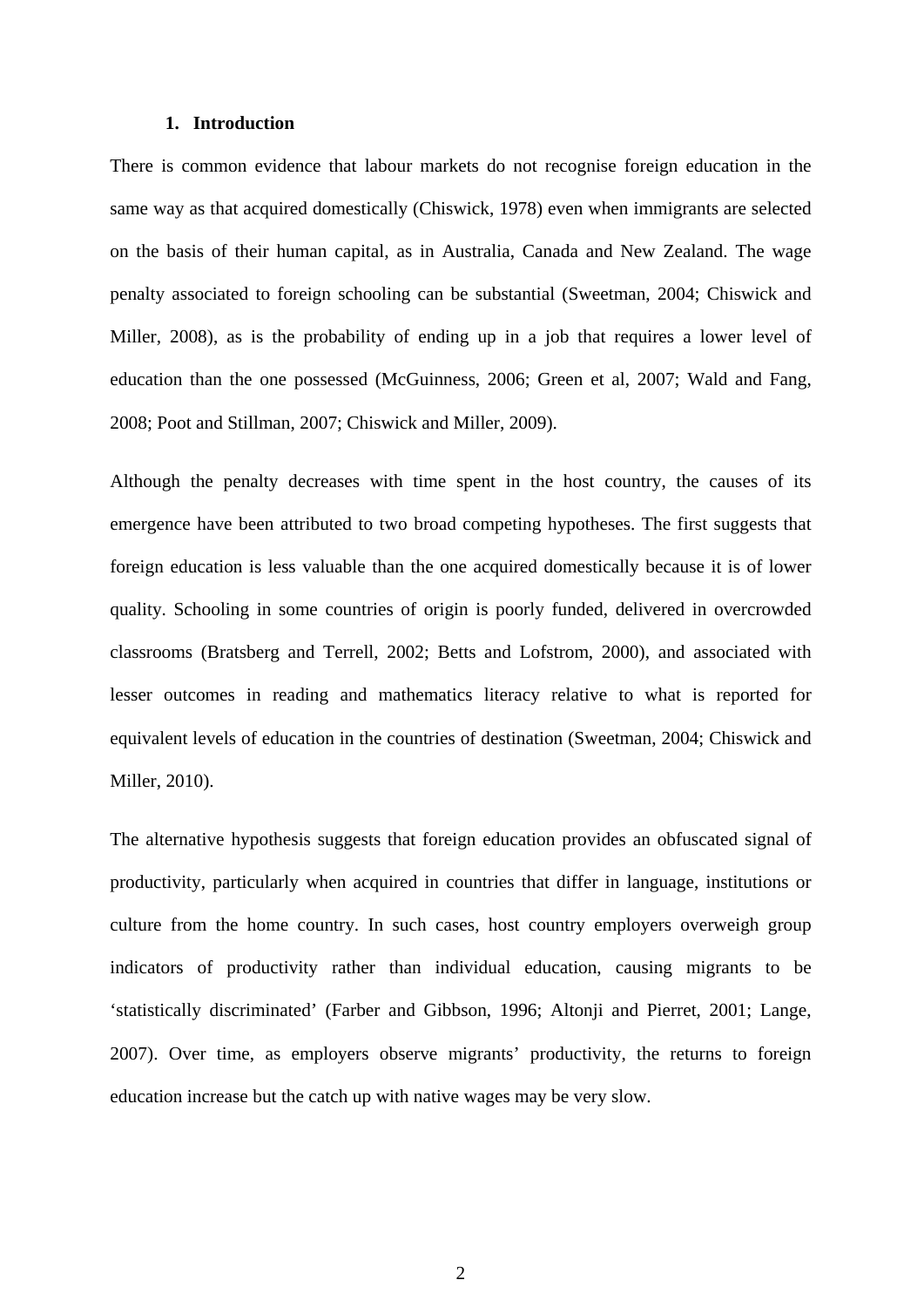Determining which hypothesis is empirically supported is relevant because it carries different policy implications, including reliance on migration as an efficient mechanism to remove international imbalances across labour markets. However, providing an answer has been challenging as existing database hardly offer separate measures of where migrants are educated as well as host country employers' familiarity with it, thereby preventing the empirical identification of the two alternatives.

This paper addresses this problem by exploiting a quasi-experiment characterising migration to Australia, where immigrants have the possibility to gain an official assessment of their foreign qualification and its local equivalent from the Department of Immigration<sup>1</sup>. Data about the assessment can be used alongside information on where education was completed to determine the effect of each indicator on the returns to foreign education and test which of the two hypothesis is supported.

The assessment is available to individuals eligible for study or work holding post-secondary schooling lasting more than a year and awarded by a formal degree. There is no fee for the service, though there may be for translations or the use of agents, and the response turnaround is fast, lasting only a few weeks (normally 4-6). For prospective employers the assessment removes the uncertainty surrounding the educational curriculum completed abroad and acts as a reliable local signal of a migrant's human capital quality and productivity. Undertaking the assessment is however an individual choice likely to reflect unobserved characteristics that contribute to wage determination. Endogeneity arises from the fact that migrants understand that their degree's awareness may not be perfect in the eyes of host country employers. Some

<sup>&</sup>lt;sup>1</sup> The objective of the Department of Immigration and Border Security (Overseas Qualification Unit) and its authorized agents is "to assist migrants to obtain recognition of their overseas gained skills and qualifications" especially with respect to "statements of educational comparison for qualifications obtained overseas; and information on where and how to obtain specific occupational assessments and which occupations have licensing and regulatory requirements." (http://www.immi.gov.au/asri/os-qual-units.htm accessed 14 January 2014). Since the early 2000s the assessment of foreign qualifications is mandatory. An example of application is: http://www.training.qld.gov.au/resources/information/pdf/overseas-qualifications-assessment.pdf.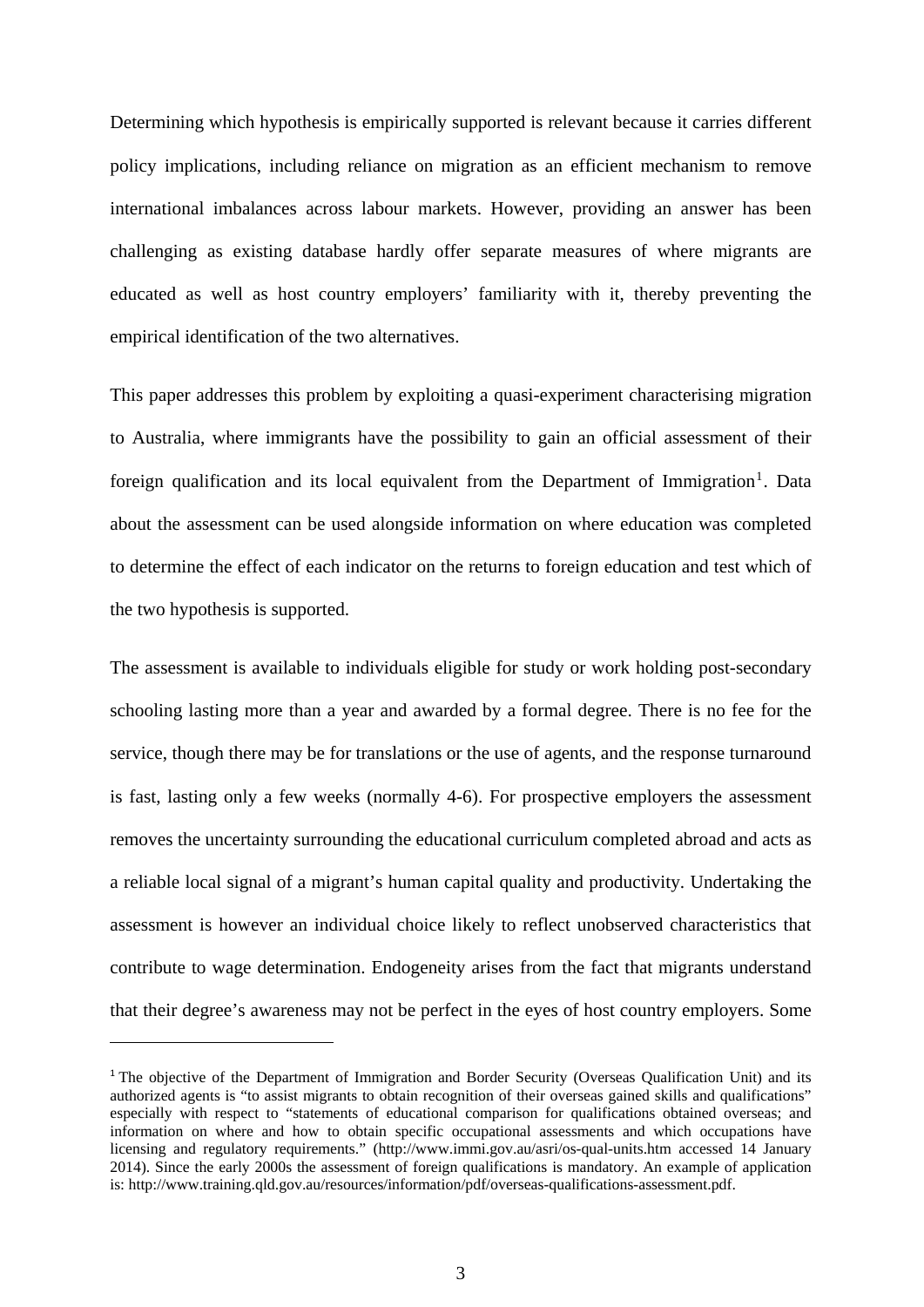migrants may hold internationally well-known degrees and may opt against adding an indicator of educational equivalence. Other migrants may feel the need to back up less known qualifications (in Australia) with a credible local signal to better their employment chances. Self-selection into undertaking the assessment may therefore mask unobserved educational before migration, ability and motivation. Using the assessment as a determinant of postmigration wages may over-estimate the true effect.

To overcome this issue and identify the causal effect of the assessment, the analysis uses an instrument proxying the informational cost of holding a less-known foreign degree. This is constructed using the difference between the worldwide ranks of the best-known university in the country of education and its Australian counterpart using data sourced from Webmetrics. Since 2004 this database publishes an annual world rank of more than five thousand universities located in virtually every country around the globe. The maintained hypothesis is that higher distance between top-ranked foreign and home university reflects lower awareness about foreign qualifications from that country in Australia, and stronger incentives for its degree holders to add a credible local signal. To reduce the possibility that the instrument merely reflects heterogeneity in educational quality across countries rather than an informational gap about foreign qualifications, the empirical analysis employs additional control indicators for the country of education (official language, institutional settings, and level of economic development).

The analysis is based on the Longitudinal Survey of Immigrants to Australia  $(LSIA<sup>2</sup>)$ . This is a rich panel dataset focusing on the process of migration of two representative cohorts of immigrants in the mid- and late- 1990s. It contains several questions covering behaviours and expectations pre- and post-settlement including the country where the highest level of

<sup>&</sup>lt;sup>2</sup> The LSIA was explicitly designed to exclude potential immigrants applying onshore, such as international students in Australia and New Zealand residents, who can freely settle in Australia.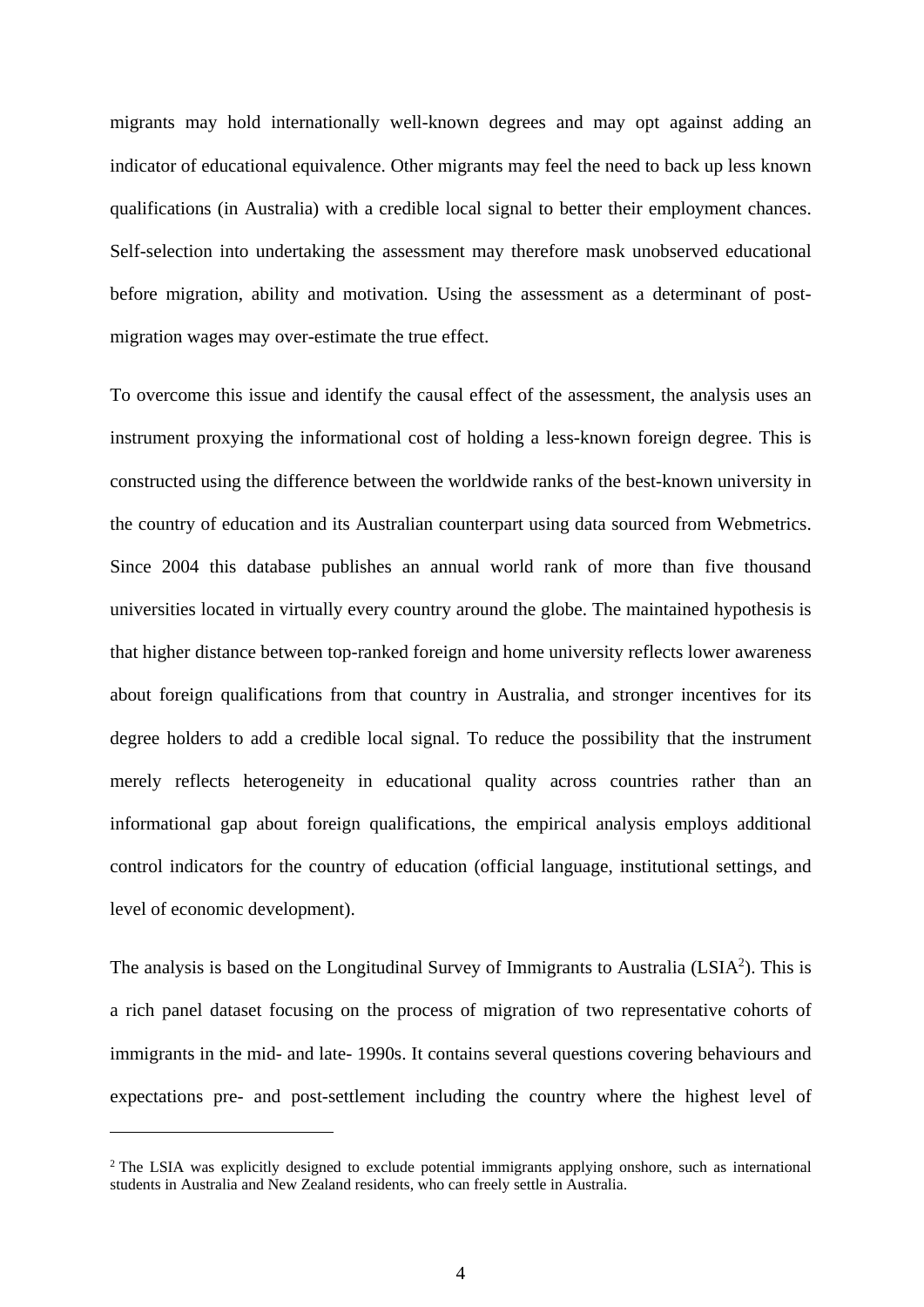education was acquired and whether this was formally assessed. The panel spans over three (first cohort) and two waves (second cohort), respectively.

The empirical analysis is articulated in two steps. The first studies the wage penalty of foreign education and the effect of the assessment, if any, immediately after arrival. This is the time when employers' uncertainty about migrants' individual productivity is highest and when migrants are most unfamiliar with the workings of the host country's labour market. In addition, this is also the time when migrants acquire local signals that may determine subsequent career choices and the speed of their economic assimilation. This part of the analysis uses cross-sectional data from the first wave of both LSIA cohorts.

The second part of the analysis studies the evolution of migrants' wages, tracing the effect of the assessment over time, once employers actually observe migrants' productivity. Here the analysis applies panel data estimation techniques to all LSIA waves.

The results suggest that the local signal is effective in reducing the penalty for being educated abroad and its effect lasts over time. Migrants' foreign education also acquires more weight in determining their wage after settlement but only in few cases. These results are broadly in line with the predictions of the statistical discrimination hypothesis: employers are initially uncertain about the productivity signal of foreign education and consequently weigh the wage offers away from individual indicators of educational achievement. Adding the local signal reduces the penalty because it lowers the uncertainty surrounding the content of education acquired abroad.

This result contributes new insights to the formulation of migration policy as it shows that officially assessing foreign qualifications may improve the international transfer of human capital and the economic assimilation of highly qualified foreign-educated immigrants.

5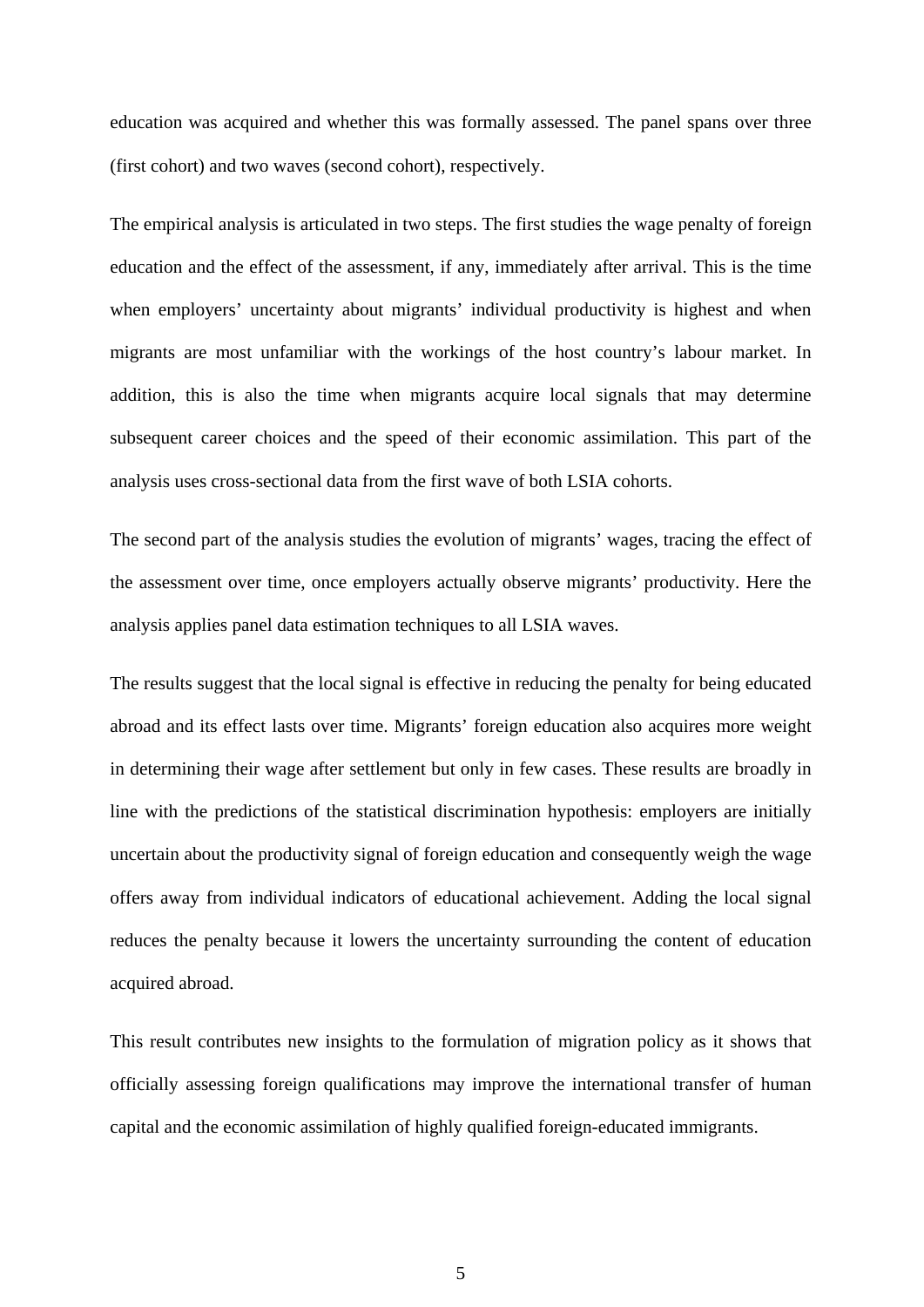The rest of the paper is organised as follows: Section 2 sets the literature background. Section 3 presents the data. Section 4 discusses the empirical strategy. Section 5 presents the results. Section 6 concludes.

#### **2. Literature**

The existence of a wage penalty associated with foreign education has emerged in various contexts. Early evidence starts with Chiswick (1978) in a study focusing on the economic assimilation of immigrants, in which he documents the lower returns to foreign education relative to schooling completed in the United States. Chiswick's evidence soon emerged in related US studies (Carliner, 1980; Friedberg, 1993; Schoemi, 1997) as well as analyses focusing on other destination countries, such as Canada (Baker and Benjamin, 1994; Schaafsma and Sweetman, 2001; Ferrer and Riddell, 2008), Australia (Beggs and Chapman, 1988; Chiswick and Miller, 2005), Spain (Sanroma', Ramos and Simon, 2009) and Germany (Basilio and Bauer, 2010; Dustmann and Glitz, 2011). Though documenting the phenomenon, this literature does not explore the reasons behind the wage penalty of foreign education as its interest lies in the economic assimilation of immigrants and whether their earnings catch up with those of natives.

Separate strands of literature broadly interested in the characteristics of migrants' human capital have examined why their returns to education are lower when migrants complete their schooling abroad. The largest strand focuses on labour supply and attributes the lower returns to foreign schooling to the lower quality of migrants' human capital. By extension, this is viewed as the consequence of lower schooling quality in their home country. Inefficient delivery in education can arise from overcrowded classrooms and poorly paid teachers, as well as inadequate public investments in education (Betts and Lofstrom, 2000; Bratsberg and Terrell, 2002). The underlying idea is that a less efficient delivery of education slows the formation of human capital. Migrants educated in systematically less efficient systems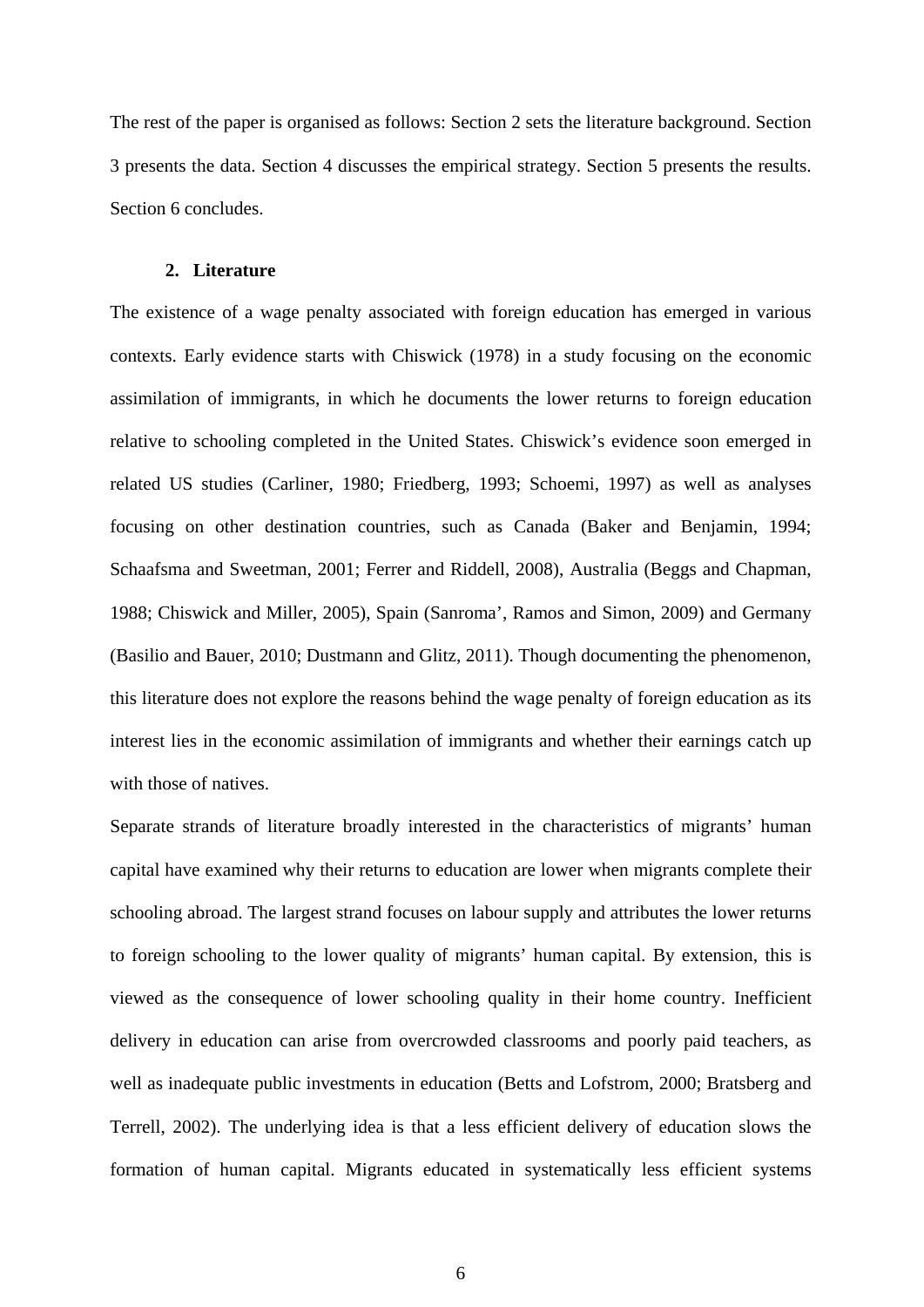receive lower returns to schooling than comparably educated people in the country of destination because they actually possess less human capital. Recent work using international data on student learning outcomes (OECD, 2010) supports that poor literacy and numeracy scores in many sending countries are positively related to the lower earnings of their emigrants, and vice-versa (Sweetman, 2004; Chiswick and Miller, 2010).

Differences in language and culture between places of origin and destination also explain the wage penalty of foreign education, as they reduce the international transferability of human capital (Chiswick and Miller, 1992; Dustmann, 1999; Isphording, 2014). Indeed, learning or perfecting the host country's language skills can substantially improve migrants' labour market outcomes. In general, investing in education post-migration raises the returns to schooling thanks to the additional education acquired in the host country and, importantly, a compounding effect due to the recovery of part of the human capital acquired pre-migration (Friedberg, 2001).

In contrast, studies focusing on labour demand attribute the penalty to foreign education to some kind of frictions. Notwithstanding the evidence of outright discrimination (Battu and Sloane, 1999), the underlying idea is that host country employers face an informational disadvantage when trying to assess the productivity signal of migrants' foreign qualifications, particularly when these are acquired in internationally unknown institutions or countries unrecognised for the excellence of their education systems. In such cases, host country employers are likely to under-weigh migrants' personal educational achievements, preferring to rely on group measures of productivity that over-weigh observable characteristics such as gender and race (Arrow, 1973; Phelps, 1972; Cain and Aigner, 1977; Lundberg and Startz, 1983), age (Altonji and Pierret, 2001), or height (Shen, 2015). Over time employers observe migrants' productivity and can reassess the importance of a migrant's foreign schooling away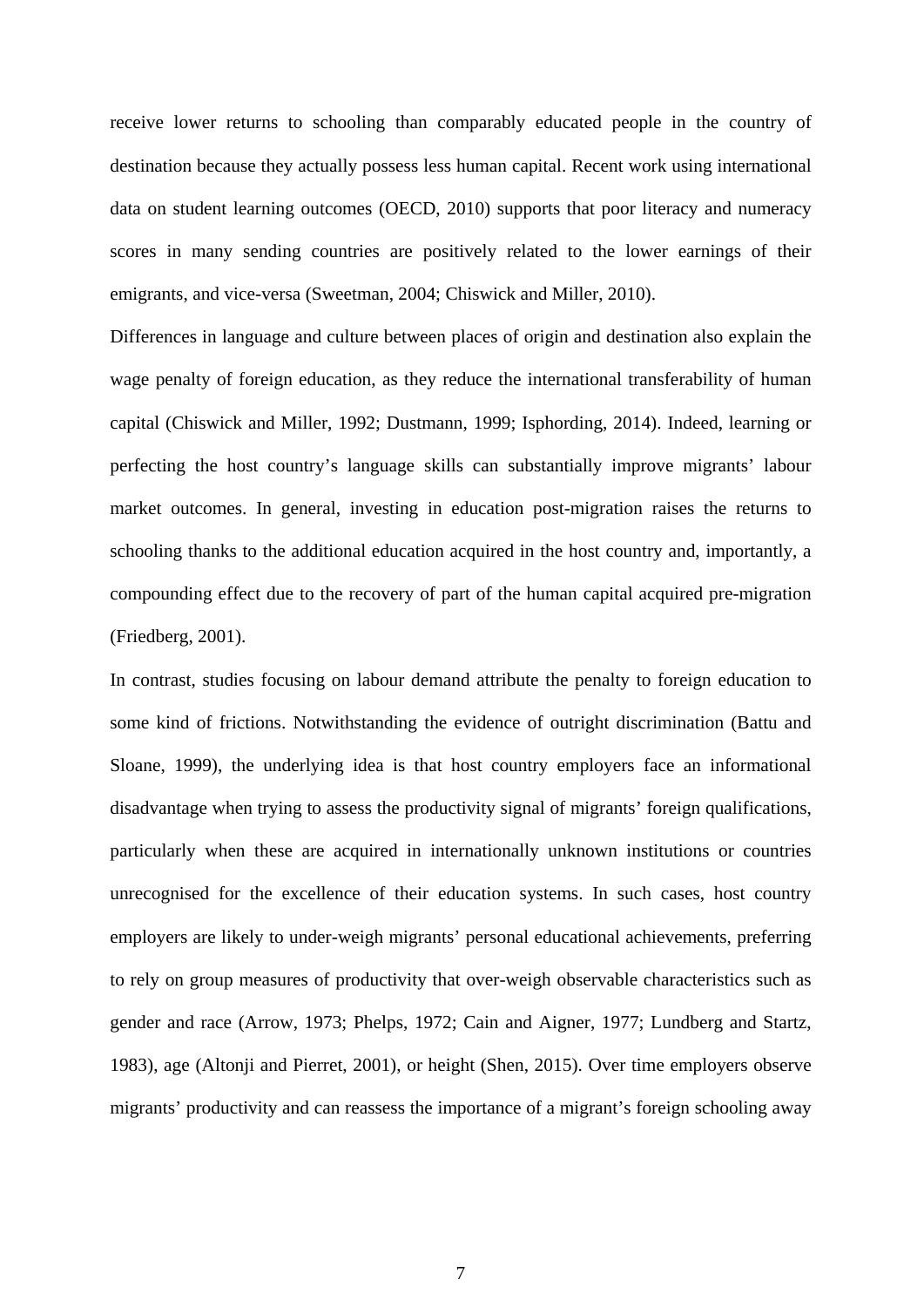from group indicators, reducing statistical discrimination overall. The time required for this to occur, however, can be measured in years (Lange, 2007).

The closest study to this paper is Siniver (2011), who tests the statistical discrimination of immigrants' physicians in Israel by focusing on the exogenous introduction of a mandatory 'accuracy test' in 1999 for those who intend to work in this profession. By comparing the earnings' difference between natives and foreign physicians entering Israel pre- and post-1999, Siniver finds evidence of statistical discrimination with statistically significantly higher earnings for those undertaking the test.

Determining whether lower returns to foreign schooling can be attributed to labour supply or demand carries out different policy implications with respect to the geographic scope of possible interventions (whether in the country of origin or destination), and the target group of possible intervention (migrants or employers).

By analysing which explanations of the wage penalty of foreign education is empirically most supported, if any, and offering a causal interpretation to the results through the use of an instrumental variable, this paper aims to shed lights on the relevance of imperfect transfers of human capital across borders and contribute to the discussion about which measures may enhance the utilisation of foreign-educated immigrants. Skilled migration has been rapidly increasing over the last decades, and migrants' under-use even in countries applying selective migration policies is both puzzling and threating to view migration as an efficient tool to alleviate excess labour supplies and skills shortages within and across national labour markets.

#### **3. Data**

The LSIA was commissioned in the 1990s to collect better information on the settlement of new immigrants than what was available through the census. The LSIA is based on a

8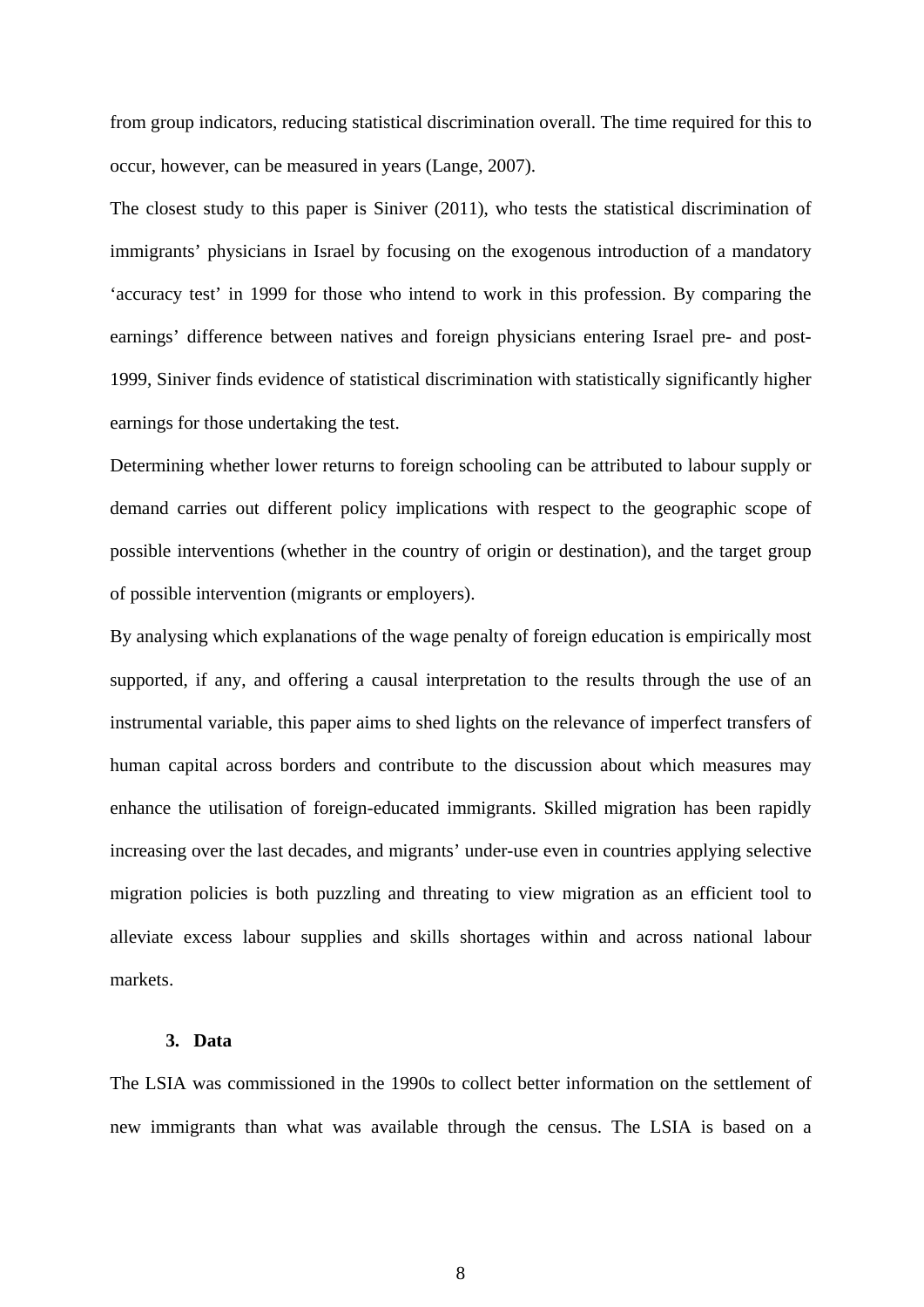representative sample of 5% of permanent migrants from two successive cohorts<sup>3</sup>, and contains more than 300 questions. LSIA1 surveys migrants arrived between September 1993 and August 1995 and is composed of three waves collected between 4-6 months after settlement and up to 41 months afterwards. LSIA2 surveys immigrants arrived between September 1999 and August 2000 and contains two waves collected between 4-6 months after settlement and about a 15 months later<sup>4</sup>. Despite being a short panel, the LSIA captures valuable information about migrants' conditions prior to moving and during the initial stages of settlement. It is therefore an ideal database to study topics related to early stages of migration because it covers the period at the very outset of migrants' life cycle in the host country. An informative description of the LSIA is in Cobb-Clark (2001).

The LSIA has a number of limitations that affect the analysis, including that it neither covers temporary migrants like international students nor native Australians and New Zealanders the latter face no work restrictions if resettling in Australia. Comparisons can therefore be made only between different immigrant groups.

Another limitation of the LSIA is that higher education is truncated at Bachelors' level, and hence it is not possible to distinguish those completing an undergraduate degree from those completing Masters' or PhD education.

To improve the common support between those undertaking the assessment (assessed group) and those not undertaking it (not-assessed), the sample is restricted to primary applicants in working age (20-65), holding a foreign tertiary or higher degree, and not changing their qualifications' assessment status between LSIA waves<sup>5</sup>. Additional restrictions include the removal of observations with missing wage data and information on the education-occupation

<sup>&</sup>lt;sup>3</sup> The LSIA oversamples some groups of individuals notably on visa categories. The humanitarian (refugee) category is over-represented but the weights to recover population statistics are available in the database.

<sup>&</sup>lt;sup>4</sup> A third cohort, LSIA3, was collected using a substantially reduced version of the questionnaire. These data are not suitable for the analysis carried out in this paper and are hence not used.

<sup>5</sup> A substantial proportion of migrants undertake the assessment in wave 2 or 3 of the LSIA. The analysis discussed in the main text excludes those changing their status vis-à-vis the local signal after the first wave.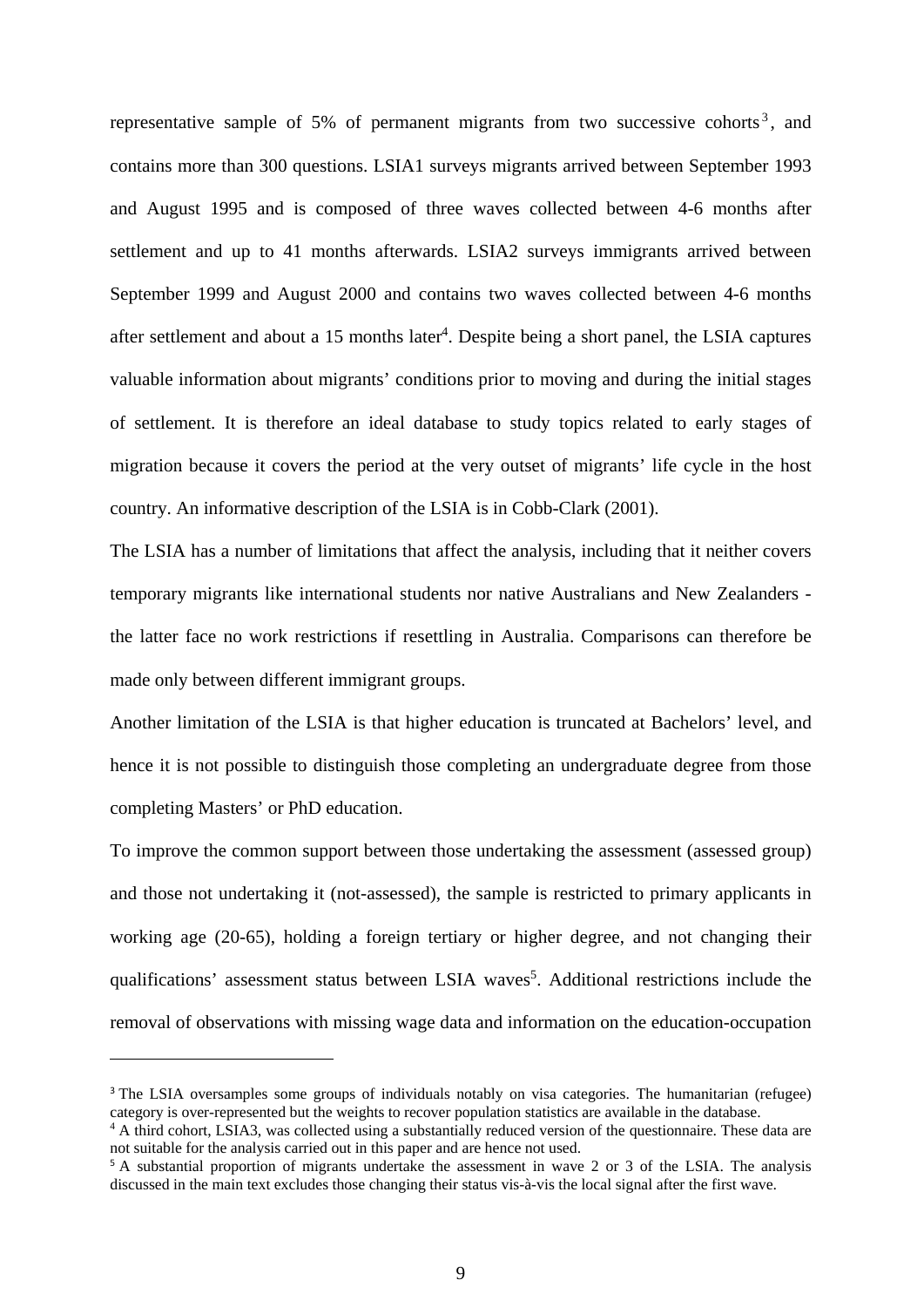mismatch in the year before migration, which is used as a proxy for ability. As shown in Table 1, this data trimming reduces the working sample to 1,383 observations in the first wave of LSIA, of which 752 belong to LSIA1 and 631 to LSIA2.

#### [Table 1]

Table 2 reports the summary statistics for the working sample by assessment status. The first two columns report unconditional mean and standard deviation, respectively, for the assessed group. The next two columns report the equivalent statistics for the not-assessed group. The last two columns report differences between assessed and not-assessed groups and the tstatistics of the Kruskal-Wallis test of differences in means. Statistically significant differences at the 1%, 5%, and 10% level are noted with the symbols  $*, **$ , and  $***$ .

#### [Table 2]

Assessed and not-assessed groups are similar with respect to the country of origin (63% are born in an English-speaking country and about 40% in a member of the Commonwealth) and post-migration residential choices, with three quarters of migrants settling in or around Australia's two main cities. They also share demographic characteristics like age, gender composition (about a third are women), and marital status (~60% are married). They have in common many post-migration occupational characteristics like a very low preference for selfemployment  $(\sim 2\%)$  and part-time work (13.5%), and a high likelihood of managerial  $(\sim 70\%)$ or professional  $(-15%)$  occupations. About 40% of those in the assessed and 35% in the notassessed group work in a licensed occupation<sup>6</sup>, underlying the background as professionals.

<sup>&</sup>lt;sup>6</sup> Finding which occupation requires a licence is not feasible at this stage, as Australia does not have a national system of licensed occupations. These are managed at a State level. The Council of Australian Governments (COAG) began discussions to introduce a national occupational licensing system for certain occupations in 2008. The aim was to remove "duplicate and inconsistent regulation for specific occupations between states and territories". The proposed regulatory change however faced substantial opposition by States and professional associations, and was abandoned in 2013, following a change in federal government. For more information, see http://www.coag.gov.au/node/516 (accessed 26 December 2014). Nowadays, licensing requirements are explicitly reported in the description of some occupations, such as those in the medical profession. However, the description of several other professions only highlights that a licence "may be required", implying different regulations based on the type and location where a profession is carried out. I use this broader definition to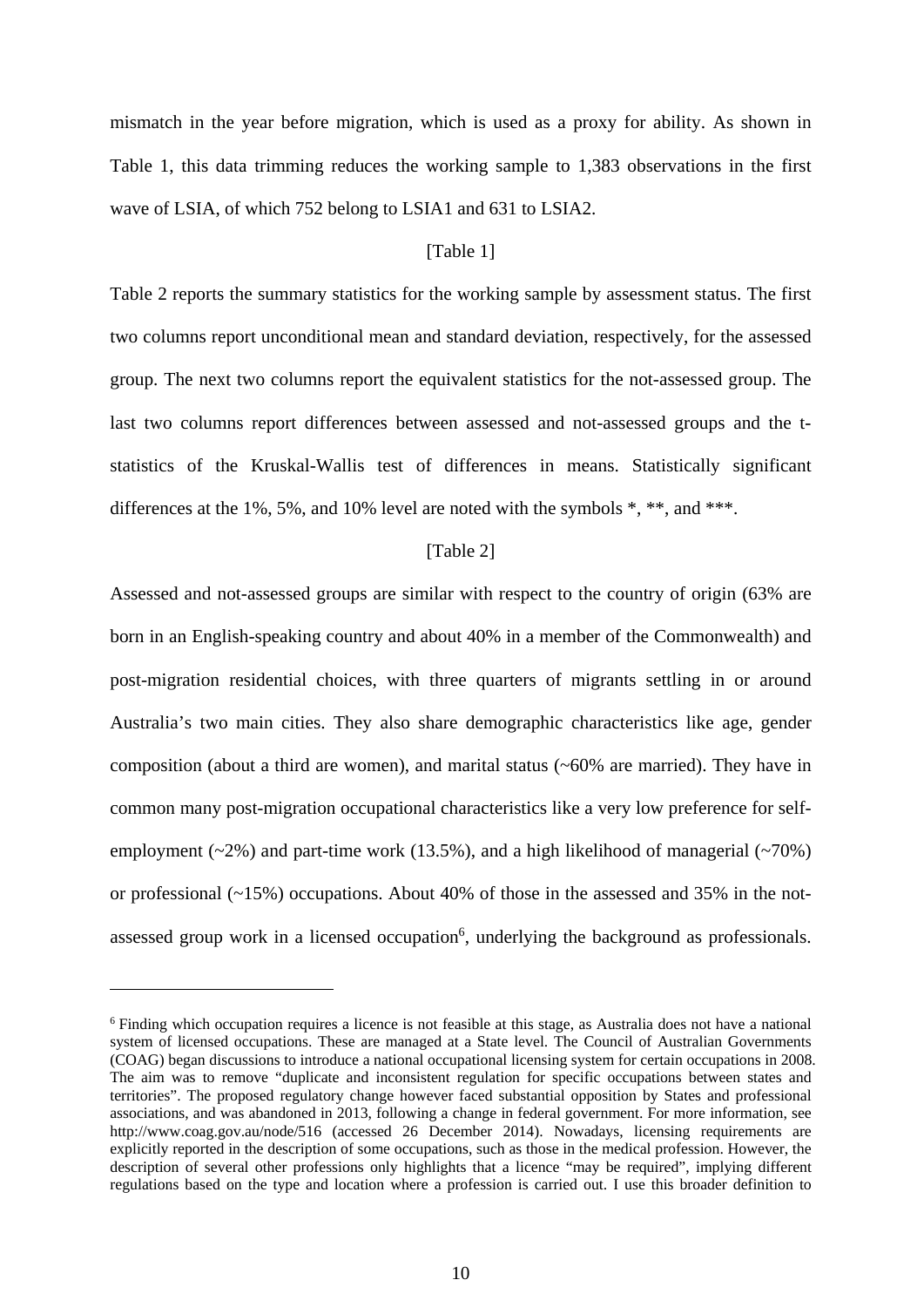Migrants in both groups possess high host country language skills, though the incidence of using English to respond to the LSIA interview is slightly higher for the assessed (97.1% vs. 96.5%)

Both groups instead are statistically significantly different with respect to fertility choices (the assessed are more likely to live with young children: 58.9% vs. 47.9%), the type of visa obtained for settling in Australia, where they completed their education, and the wage received shortly after settlement.

With respect to visa categories, the assessed group is overwhelmingly admitted through the point system, which comprises the concessional family and skilled independent visa categories. These are predominantly economic migrants with high prospects of immediate employability but no host country support from family, employers or local institutions. In contrast, the not-assessed group includes a more heterogeneous group of migrants that settles to be reunited with family members, escape conditions at home (humanitarian visa), and fill skills shortages (employer sponsorship).

Immigrants in both LSIA1 and LSIA2 complete their tertiary education in various geographic regions. Those using English as the official language (UK/Ireland, US, Canada, South Africa and several other nations in Asia and Africa) account for two thirds of the observations. The next most common region is East/South East Asia with about 20% of the observations, followed by South Asia and the Pacific islands ex-New Zealand with about 10%. Migrants completing university in Europe account for about 15% of the observations, almost equally split between the then 15 countries of the European Union or European Economic Area, and central European countries, including Russia and the former Eastern Europe.

construct a dummy variable equal to one for occupations that do or may require licensing, and zero otherwise. Occupations in LSIA are reported at a 4-digit ASCO code. This however is not sufficient to know exactly if the occupation is subject to licencing, as more precise information is available only at 6-digit level. The consequent measurement error attributes licensing to occupations that may not and hence contributes to the attenuation bias. The estimates obtained therefore measure the lower bound.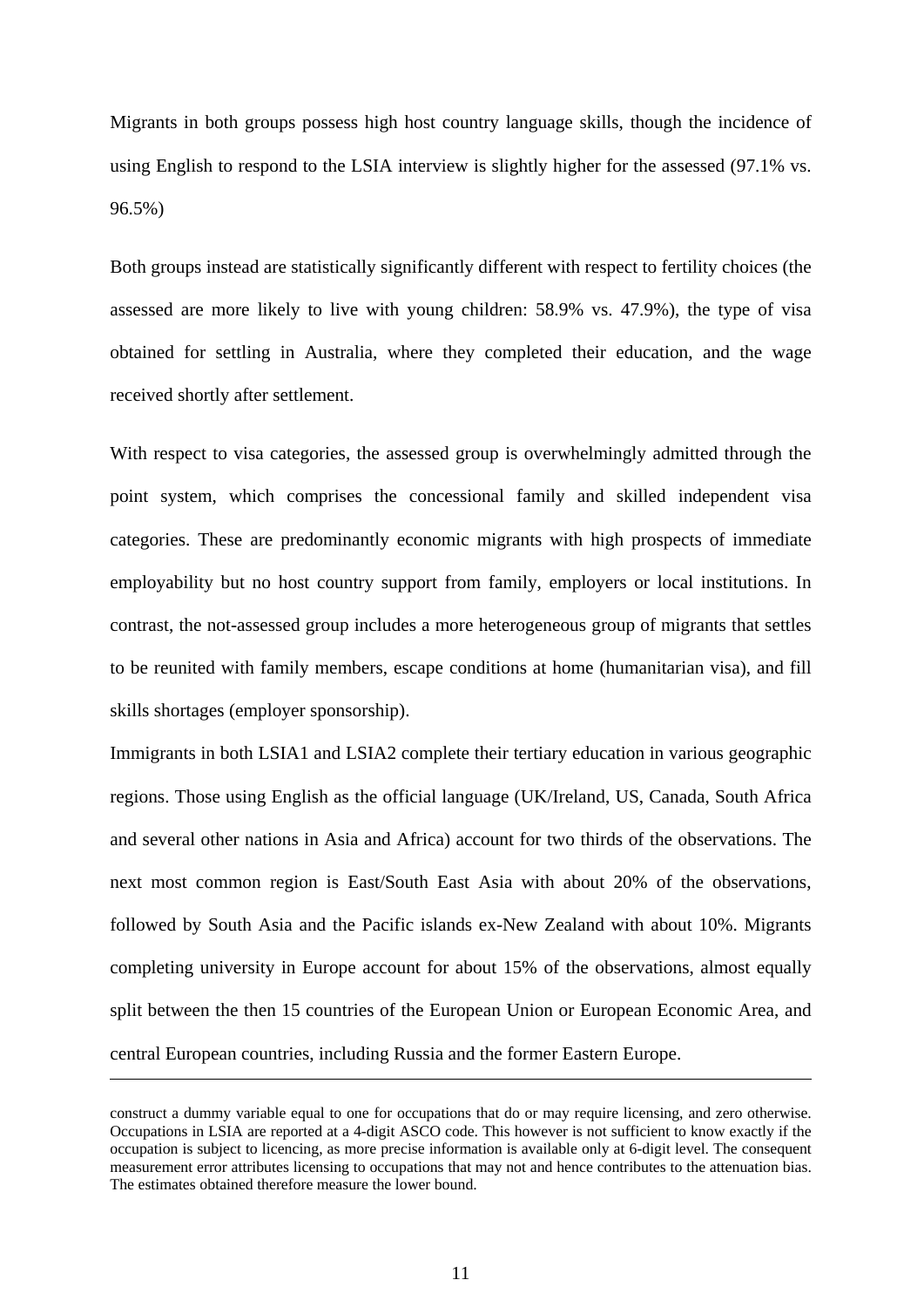In the empirical analysis these countries of education are aggregated in three similarly-sized groups: Northwest Europe and North America, which gather high-income countries (the reference group), Asia, and the rest of the world. As highlighted in Table 1 there are substantial differences in where education was completed between both groups. Undertaking the assessment is less common amongst those graduating in Northwest Europe and North America as well as Asia relative to graduates from the rest of the world.

With reference to migrants' foreign qualifications, about 40% of the sample undertakes the assessment by the time of the first LSIA wave (472 on a total of 1,383 migrants). Figure 1 presents the uptake rates by geographic region of education.

#### [Figure 1]

There is significant regional variation, with substantially lower rates for those graduating from an English-speaking country and Western Europe. The highest uptake rates occur amongst those graduating in South Asia/Oceania. This region includes several countries sharing common historical and institutional ties with Australia as evidenced by membership to the Commonwealth. High uptake rates of the assessment occur also amongst those graduating from Russia and Eastern Europe.

Table 2 also reports the unconditional mean of the dependent variable, the logarithm of gross weekly wages<sup>7</sup>. On average, this is slightly lower for the assessed group  $(6.459 \text{ vs. } 6.497)$ , suggesting the possible influence of negative selection. Care is hence necessary to identify the effect of the assessment from institutional settings and selection mechanisms that influence migrants' wages in the host country. Figure 2 shows the distribution of the dependent variable by assessment status across the nine regions of education based on the 1-digit geographic grouping used by the Australian Bureau of Statistics (ASSCC code).

[Figure 2]

1

<sup>7</sup> Wage data in the LSIA are reported as categories. I hence use the mid-point of each interval, and apply a 1.4 multiple to the highest category.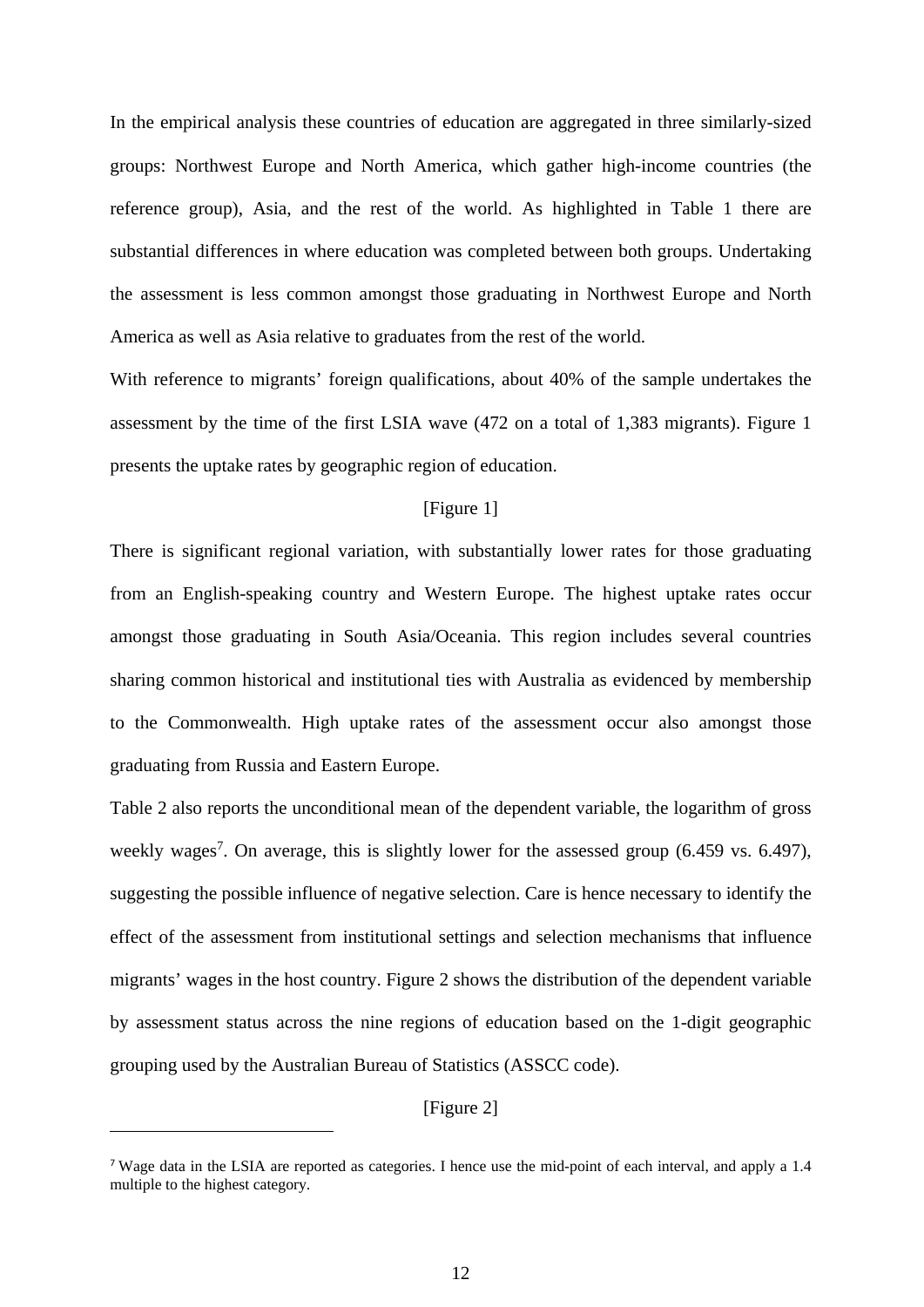For most non-English speaking places of origin the wage distribution of the assessed is to the right of the corresponding distribution for the not-assessed group, implying that undertaking the assessment has a positive effect on wages. However, Figure 2 also shows that the assessment seems to have a negative effect on the wage distribution of those completing their education in North America and Northwest Europe.

Using a geographic grouping based on the official language used of the countries of education does not alter this result (Figure A1). No meaningful difference arises when the logarithm of the hourly wage is used as a dependent variable (Figure A2). As undertaking the assessment is unlikely to reflect irrationality such choice may reflect the need to recognise qualifications from less known institutions to access occupations subject to licensing, though there is only weak evidence of a link between these two indicators in the data.

Table 3 reports the attrition rates of LSIA1 and LSIA2 with respect to the sample of 20-65 years old and the working sample to highlight the possible over/under-representation of assessed across waves causing distortions in the analysis of panel data. On average 14.3% of LSIA1 and 17.2% of LSIA2 respondents in the first wave do not continue with the survey. The corresponding figures amongst the assessed in the working sample are 13.1% for LSIA1 and 15.1% for LSIA, respectively. Those proportions do not appear out of line with the overall sample attrition.

#### **4. Empirical strategy**

#### 4.1 Estimation

The analysis comprises two parts. The first focuses on the effect of the treatment on migrants' wages in the months just after settlement. This is the crucial period where a new lifecycle in the host country begins and migrants enter its labour market. This analysis applies Two-Stage-Least-Squares estimation (2SLS) on cross-sectional data from the first wave of LSIA using the functional form: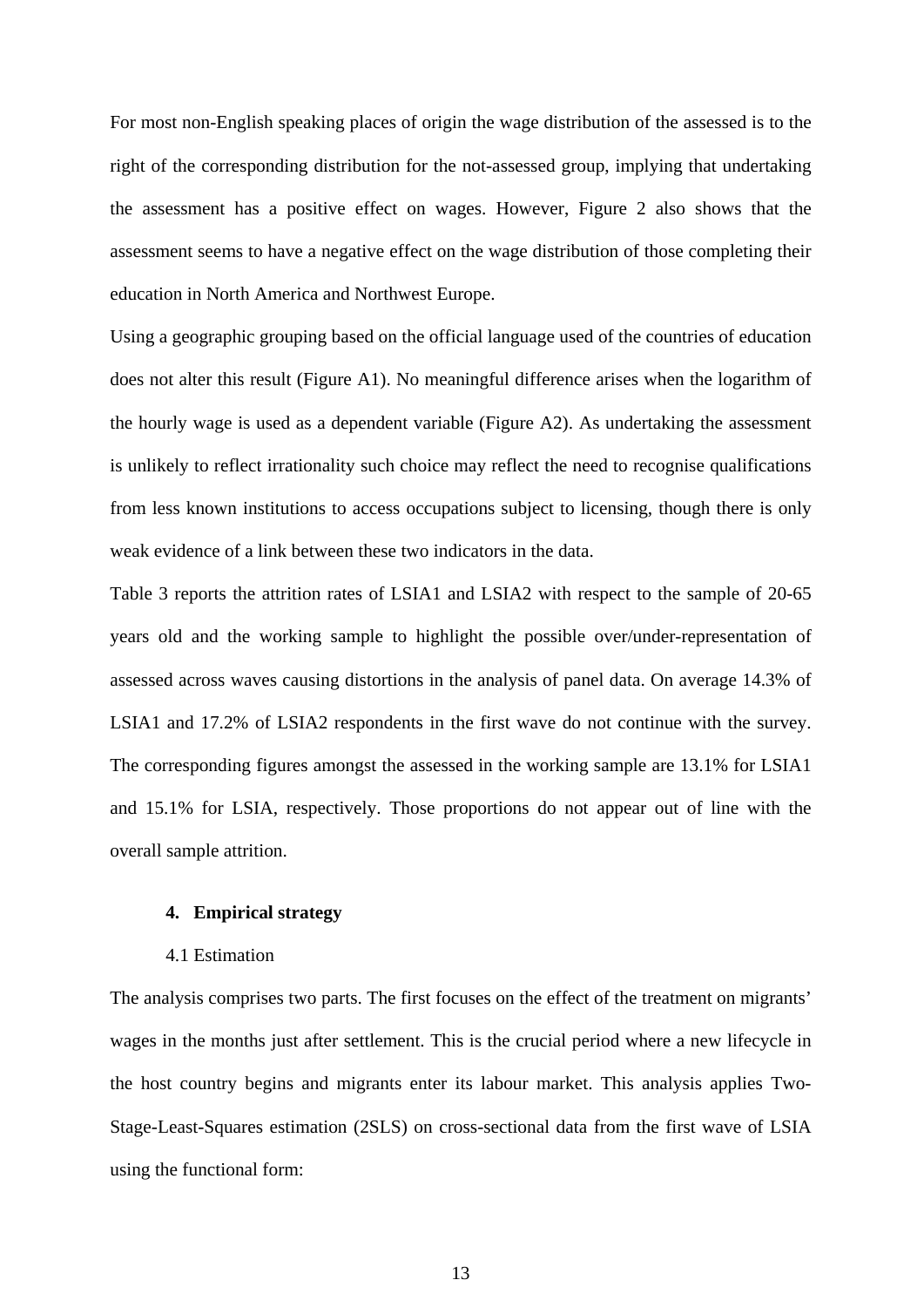$$
w_{ij} = \beta_0 + Z_{ijh}\gamma_h + \beta_1 \tilde{X}_{ij} + \beta_2 \tilde{D}_{ij} + \tau_{ij}
$$
 (1)

where  $\tau_{ii}$  is an i.i.d. error term and  $\beta_0$ ,  $\beta_1$ ,  $\beta_2$ , and  $\gamma$  are parameters to be estimated. In particular:

 $w_{ij}$  is the logarithm of the gross weekly wage of individual *i* graduating in region *j*;

 $Z_{i j h}$  is a set of *h* exogenous covariates that include demographic, visa and labour market indicators as well as controls for the institutional settings in the countries of education and  $birth<sup>8</sup>$ .

 $\tilde{X}_{ij}$  is a set of two dummy variables of the regions where migrants completed their highest level of education. These are Asia and the Rest of the World. The reference group includes Northwest Europe and North America, hence a set of high-income countries. These are interacted with dummy variables describing age groups to account for heterogeneity within each region of education<sup>9</sup>. In a more restrictive specification a group of nine regions is used<sup>10</sup>, each interacted with age groups.

Although education completed in an English-speaking country constitutes a common reference group in the literature (Kler, 2007; Chiswick and Miller, 1995), doing so removes the possibility to distinguish the place of education, which proxies for schooling quality, from other country of education-specific wage determinants such as language and institutional

<sup>&</sup>lt;sup>8</sup> Demographic characteristics include experience and experience squared, gender, marital status, whether there are resident children in the household, the cohort, and whether the LSIA interview was carried out in English (as recorded by the interviewer). Labour market characteristics include whether the state of residence in Australia, if self-employed, and if current work is part-time (less than 35 hours per week), and the inverse mills ratio controlling for selection into employment. Visa characteristics include the main visa used for admission and its interactions with cohort, to control for the tightening of admission policy between LSIA1 and LSIA2. The institutional controls for the country of education include whether English is used as a main language and the level of GDP per capita. Those focusing on the country of birth include dummy variables controlling whether the former home country uses English as a main language, whether it is part of the Commonwealth, income inequality in or around 1998 (Gini coefficient), sourced from the United Nations World Income Inequality Database (WIID - https://www.wider.unu.edu/data), and the share of immigrants from that country in Australia based on the 2001 Census (Australian Bureau of Statistics, 2015, publication 3412.0, Table 3.1).

<sup>&</sup>lt;sup>9</sup> The groups cover age 20-27; 28-32; 33-39; and 40-65 respectively; this grouping results in similar number of observations in each category.

<sup>&</sup>lt;sup>10</sup> North West Europe, North America, South and East Europe, Middle East and North Africa, East Asia, South East Asia, South Asia, South America, Pacific island, and Africa.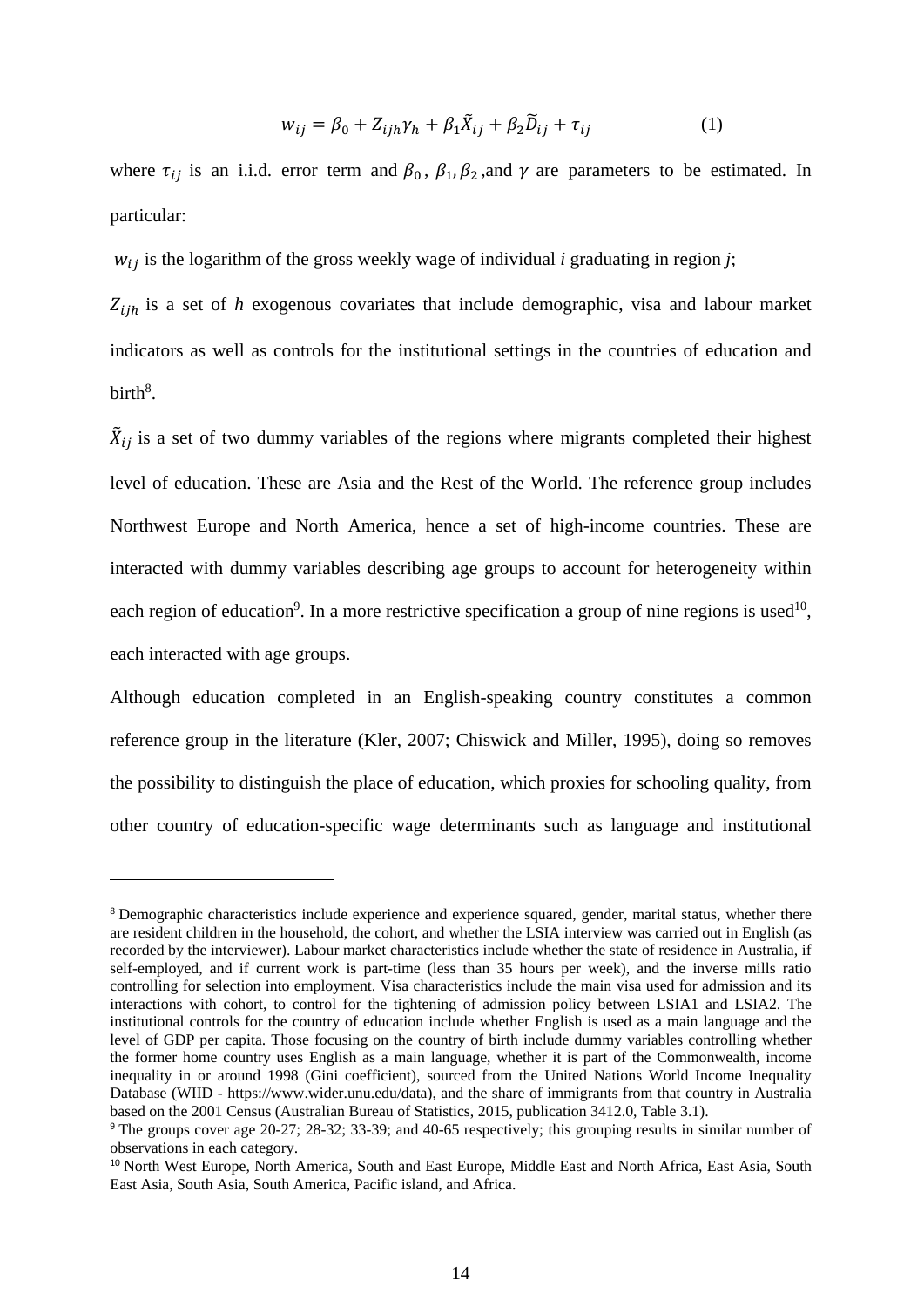similarities due to perfect multicollinearity. The aggregation used is the result of choices reflecting on the one side geographic areas displaying heterogeneous values for the instrument, and on the other no perfect correlation with the use of English as the main language of the country of education.

 $\tilde{D}_{ij}$  is the instrumented endogenous dummy variable indicating if the migrant's foreign qualifications have been assessed, as discussed in section 4.2.

The second part of the empirical analysis focuses on the panel dimension of the LSIA to study whether the returns to foreign human capital rise as employers observe migrants' productivity, and applies the statistical model:

$$
w_{ijr} = a_0 + Z_{ijhr}A_h + a_1\tilde{X}_{ijr} + a_2\tilde{X}_{ijr}t + a_3\tilde{D}_{ijr} + a_4\tilde{D}_{ijr}t + a_5t + \theta_{ijr}
$$
 (2)

where *r* represents the wave of LSIA panel, *t* is the time since the first interview (in days), the covariates  $Z_{ijhr}$ ,  $\tilde{X}_{ijr}$  and  $\tilde{D}_{ijr}$  are as previously described, and  $a_0$ , ...,  $a_5$  and A are sets of parameters to be estimated.

The composite error term  $\theta_{ijr} = \delta_{ji} + \eta_{ijr}$  contains an unobserved time-invariant individual component  $\delta_{ij}$ , which is removed when panel estimation techniques are applied, and an i.i.d. error term  $\eta_{ijr}$ . Employers' learning occurs when the weight of migrants' individual education before migrating increases over time whilst that of the signal diminishes. This is consistent with a positive  $a_2$  and a negative or nil  $a_4$ .

Estimation of (2) is performed using panel data random effects, as the variable of interest is time-invariant and cannot be identified if the regression is carried out using the fixed effects estimator. The random effects estimator, however, relies on the assumption of orthogonality between  $\delta_{ji}$  and the covariates  $Z_{ijhr}$ ,  $\tilde{X}_{ijr}$  and  $\tilde{D}_{ijr}$ . Two random-effects estimators are applied, differing in the construction of instruments. The first method uses only the exogenous variables after they have been passed through the feasible Generalised Least Square (GLS)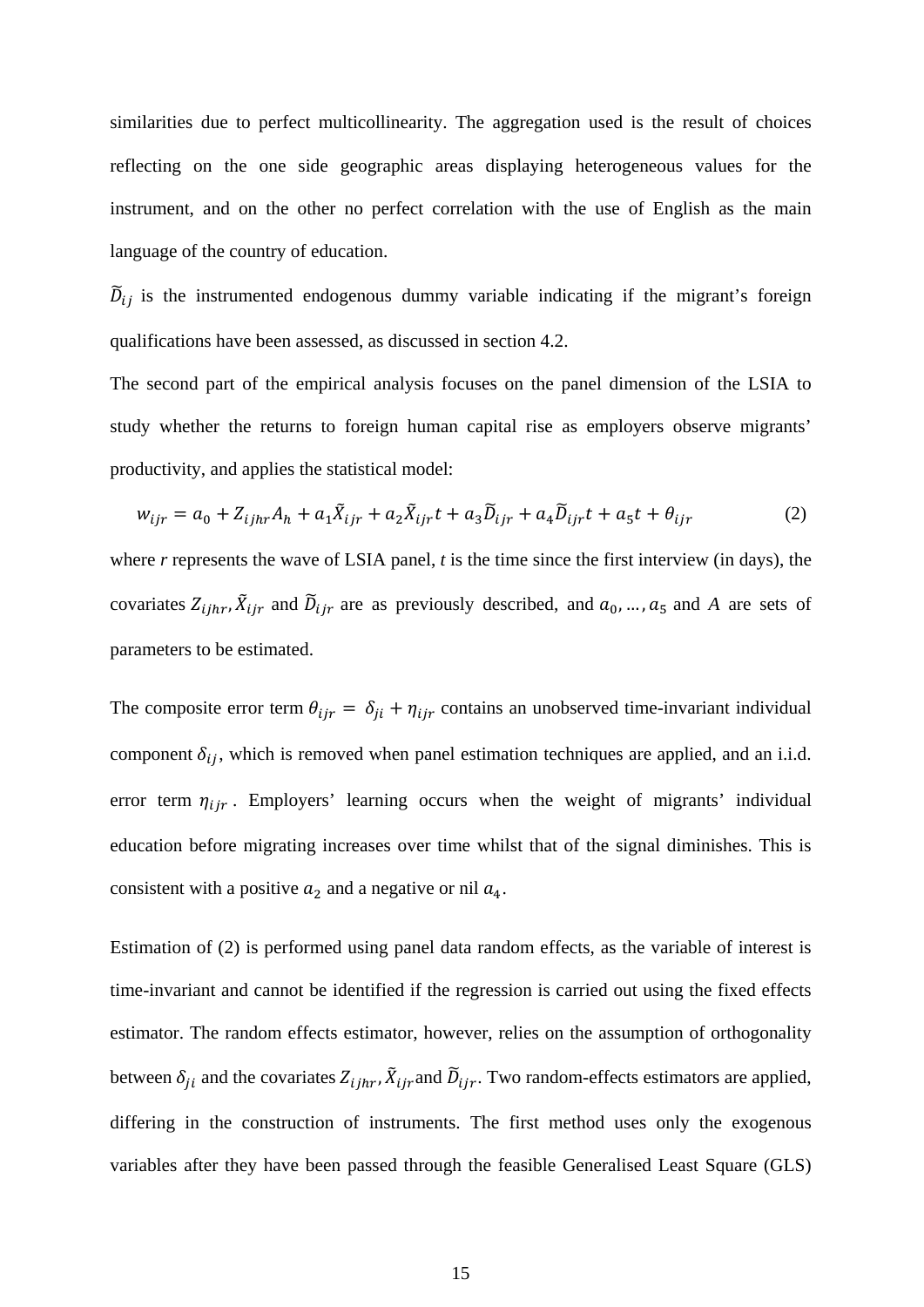transform to remove the time-invariant unobserved heterogeneity. The second method uses a combination of both within and between transforms to generate a wider set of instruments. Baltagi and Liu (2009) show that in finite panels the second method yields more efficient estimates, though these instruments may be redundant as the size of the panel increases.

Since the orthogonality condition between  $\delta_{ji}$  and the covariates  $Z_{ijhr}$ ,  $\tilde{X}_{ijr}$  and  $\tilde{D}_{ijr}$  is often unrealistic, model (2) is also estimated applying an alternative panel data estimator, the Hausman and Taylor estimator<sup>11</sup>, which allows some of the regressors to be correlated with the individual effect  $\delta_{ij}$ . Baltagi et al. (2003) show that when the panel is short (less than five years) and some of the regressors are correlated with  $\delta_{ij}$  the random effect estimator is biased and leads to misleading inference. In such case the preferred option is the Hausman-Taylor estimator.

#### 4.2 Identification

-

The LSIA contains information on both place of education and whether migrants have undertaken the assessment of their foreign qualifications, thereby offering indicators for the quality (place of education) and host country employers' awareness of foreign education (whether or not assessed in Australia). The endogeneity of the assessment indicator arises from the likely non-random distribution of the immigrant population undertaking it, particularly amongst migrants with less known qualifications but high ability and motivation, and those with work experience in countries with institutions and labour market similar to Australia's, who may better understand the effect of the assessment on the probability to get a (desired) job. Using this measure may result in biased estimates of the assessment's actual effect.

<sup>&</sup>lt;sup>11</sup> This estimator uses both the between and within variation of the strictly exogenous variables as instruments. More specifically, the individual means of the strictly exogenous regressors are used as instruments for the time invariant regressors that are correlated with the individual effects. See Hausman and Taylor (1981).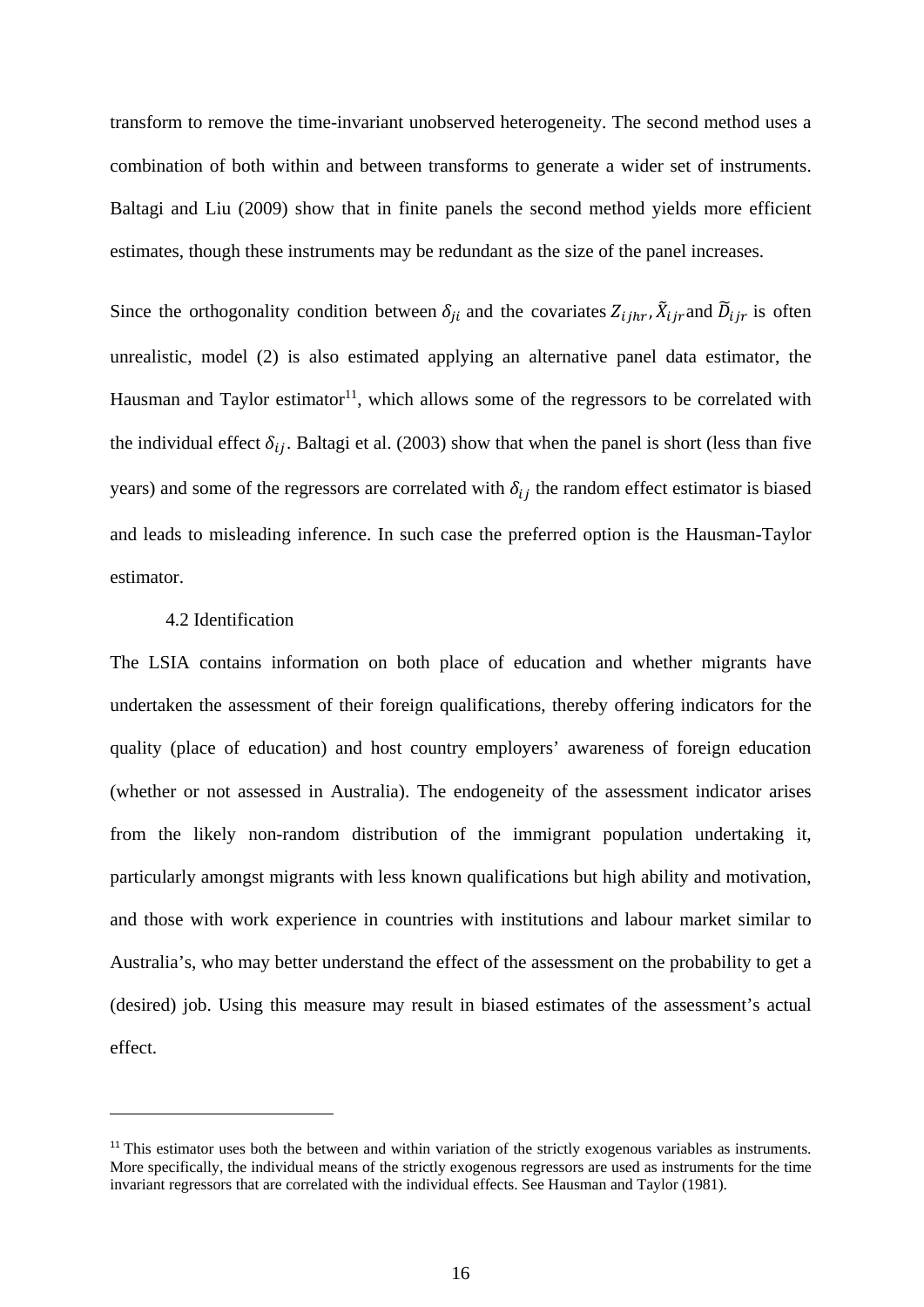To identify the incentive to undertake the assessment I use exogenous variation in the relative awareness of a degree obtained in the country of education relative to Australia. In particular, I use the median level of awareness to generate a dummy variable instrumenting the assessment. The maintained hypothesis is that higher unawareness (i.e. above-median distance) underpins a higher probability that a prospective Australian employer will not offer a wage related to migrants' individual educational qualifications but to other observable characteristics, like gender or age. Higher unawareness implies therefore a higher cost of not undertaking the assessment, and vice-versa<sup>12</sup> (relevance condition for IV).

The instrument is constructed in two steps using data from the Webmetrics database<sup>13</sup>, which since 2004 ranks on an annual basis more than 5,000 universities across the world. The characteristic of 'best ranked' is obtained by Webmetrics using the number of citations in the top international 10% scientific journals by field of study, which are then combined in an overall rank at university level. In the first step, the difference between the best-ranked university in the country of highest education and the best-ranked one in Australia is calculated. The second step involves the derivation of the instrument using above- or belowmedian differences<sup>14</sup>.

Instrumenting an endogenous choice with an opportunity cost measure such as distance is not uncommon in the literature, as examples related to schooling (Card, 1995) and migration

<sup>&</sup>lt;sup>12</sup> The basic intuition of this approach is supported by a regression similar in spirit to Card (1995): the probability of undertaking the assessment is always higher in countries with relative rank above the median distance in than in those below, and the difference grows by quartile.

<sup>&</sup>lt;sup>13</sup> The ranking is based on the university scientific output that is in the 10% most cited papers in their respective scientific fields, and is sourced from the Webmetrics database (www.webmetrics.info/en), which accounts for about 5,200 universities around the world. Carrying out the analysis using the country of last residence rather than the country of highest education does not modify the results.

 $14$  The median raw difference across all countries where migrants completed their university is  $+134$ . As a result, a degree gained in the United States, whose best university (worldwide raw rank: 1) is ranked ahead of Australia's (34), is by assumption deemed to have no informational disadvantage from an Australian viewpoint, and its degree holders would have no incentive to add the local signal. Conversely, degrees from, say, Romania (793) or Peru (1962) face substantial informational disadvantage in Australia, creating strong incentives for graduates from these countries to undertake the assessment. Using a more granular instrument (4 categories) yields similar results to those obtained using the median, as is later discussed. Using country-specific variation results in similar results to those obtained using the median with respect to the sign but have no statistical significance.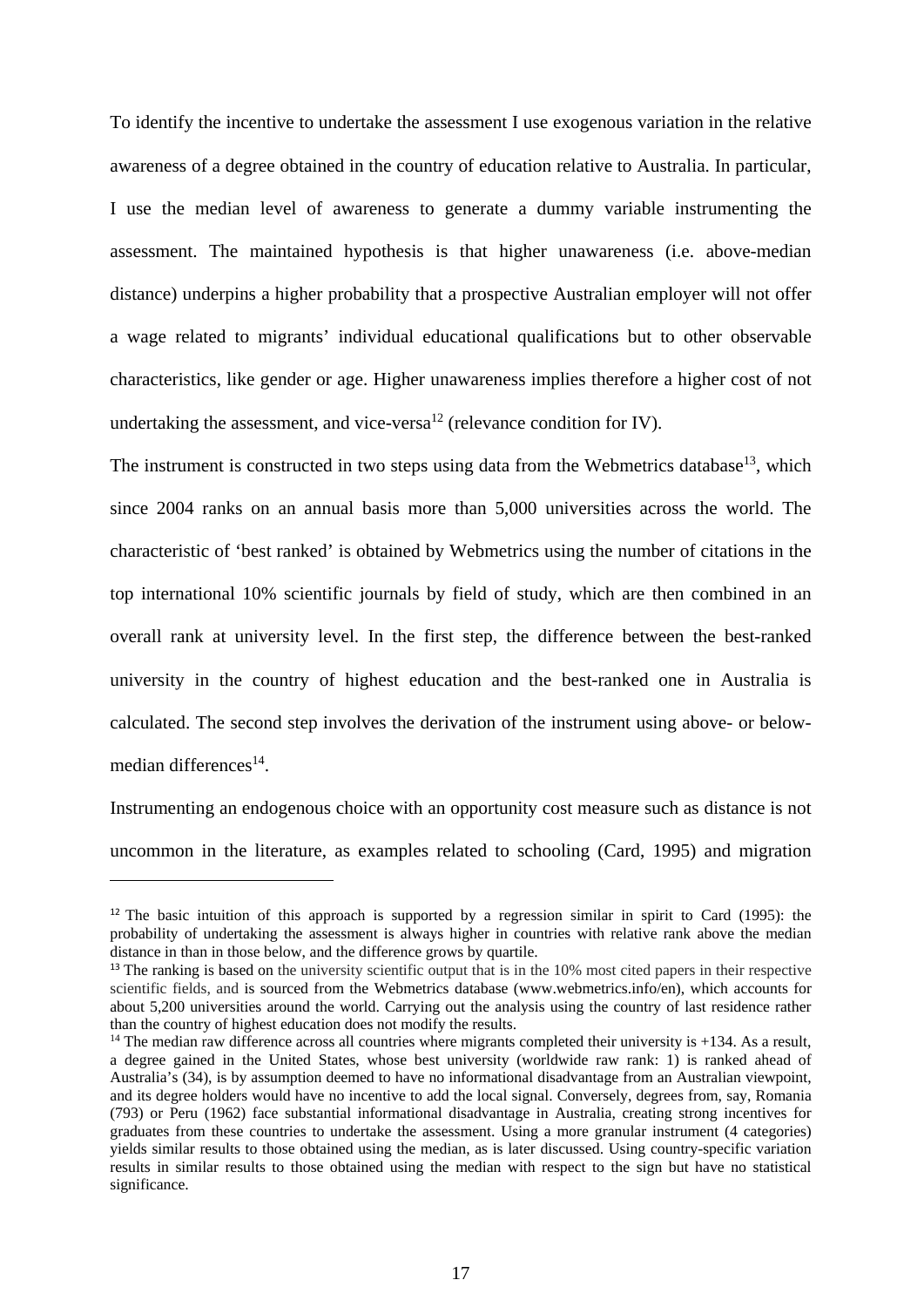(McKenzie and Rapoport, 2010) show. However, as emphasised by Heckman (1997), the validity of using an instrument to evaluate a treatment relies on the strong assumption that participants do not make their participating decision based on "unobserved (by the analyst) components of program gains… [This] implies a strong form of ignorance or irrationality about unobserved components of gain on the part of the people being studied. It also implies that persons do not have private information that is useful in forecasting the gains that they use in making their decisions but that is not available to the analyst" (p.460).

While this is probably true in several cases, the possibility that people do not exactly know the gains of undertaking the assessment beyond what is observed by a researcher (like entry into certain occupations) does not appear unlikely in the case of international migration. Recent migrants may have only a generic understanding of the new institutional settings in which they find themselves at the beginning of their life in the host country. Such understanding may in turn reflect general information provided by the Department of Immigration or public domains like the worldwide web (individual experiences of friends and relatives will be separately controlled for). It is not unrealistic to support that migrants take the assessment thinking that it may turn out to be useful without exactly knowing how useful it will actually be (independence condition for IV).

This hypothesis is supported by the fact that migrants with no pre-existing network of family and friends in Australia, from whom to source private information, do not have a higher probability to undertake the assessment than those who do not. This outcome is the result of a regression of undertaking the assessment on the interaction between the instrumental variable and (i) the visa group and (ii) the existence of relatives living in Australia, controlling for other characteristics<sup>15</sup>. This result supports the legitimacy of the instrument used.

<sup>&</sup>lt;sup>15</sup> The LSIA contains information on the number of relatives living in Australia but not with the migrant and the visa category, which indicates whether a migrant has local support from family (family reunification and concessional family visa), employers (employer nomination visa), or the government (humanitarian visa).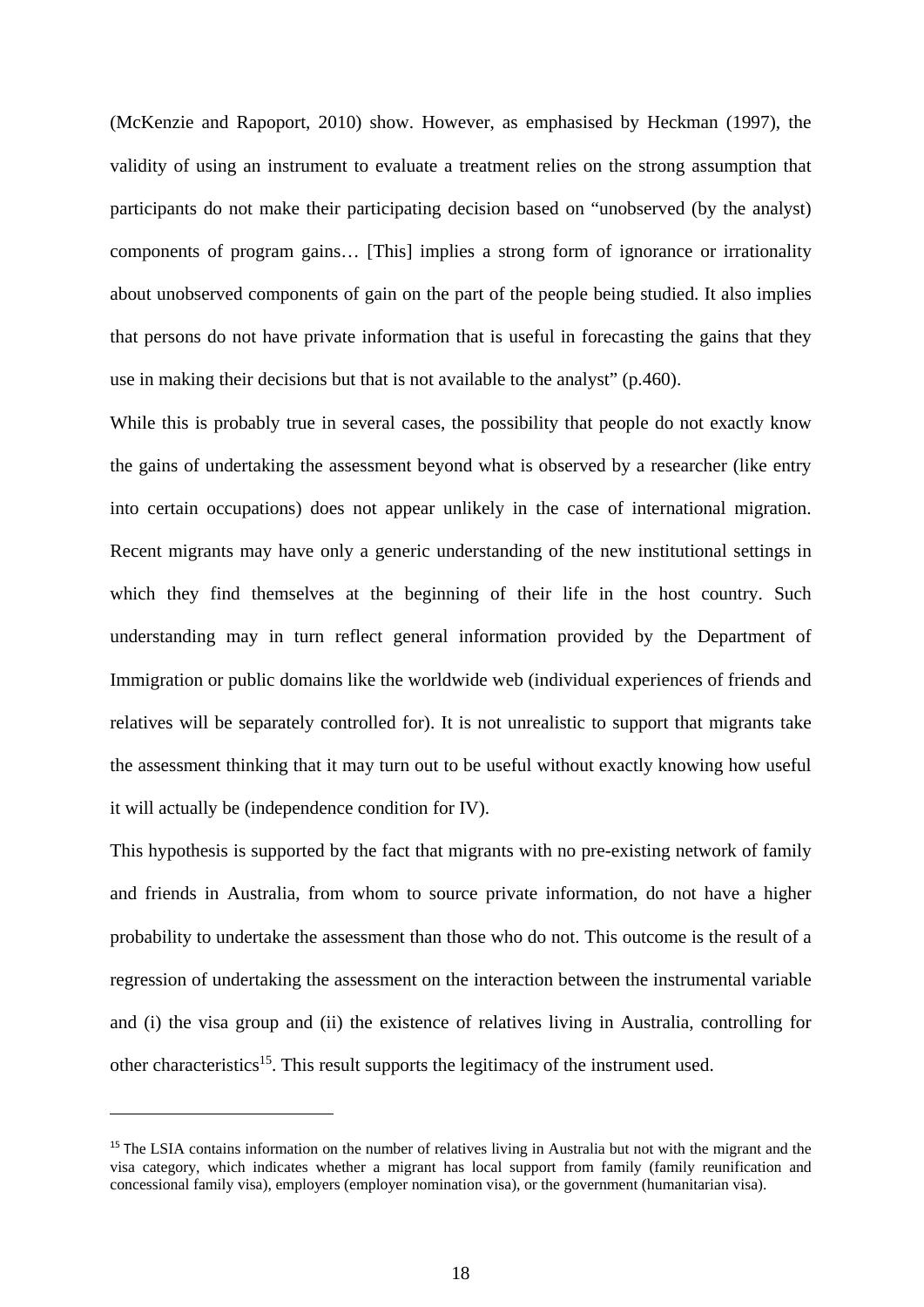Notwithstanding that the relative distance between top ranked universities in Australia and the country of education might be a suitable proxy of the opportunity cost of holding an unknown foreign degree, it is important that the variation of the IV reflects imperfect information about foreign qualifications rather than other characteristics of the countries of education which may also affect migrants' wages, incouding migrants' self-selection based on the country of origin. If the assessment is more prevalent amongst migrants of countries with certain characteristics, such as a low level of economic development, then omitting this variable causes the IV estimator to be biased. The severity of this bias reflects the strength and sign of the correlation between the instrument (which now absorbs the effect of the omitted variable) and migrants' wages. To prevent this possibility the empirical analysis includes additional controls for the level of economic development of the country of education (logarithm of GDP per capita) and whether English is an official language, though not necessarily the primary one<sup>16</sup> (Belot and Hatton, 2012; Bertoli and Rapoport, 2015).

In addition, to limit the possibility that the instrument captures various degrees of migrants' self-selection associated with the skill distribution in the countries of origin and pre-existing informational channels between these and Australia, the inequality of income distribution in the country of birth and the share of migrants in Australia who were born in the same country of birth are also included in the empirical specification (Montgomery, 1991; Munshi, 2003; Ioannides and Loury, 2004). As further indicator of individual ability, the robustness check analysis includes a dummy variable capturing migrants' excess schooling (over-education) in the last job before settlement in Australia.

Table 4 reports the estimates of the first stage regression. The top row shows the strong positive link between undertaking the assessment and the dummy IV. Obtaining the local

<sup>&</sup>lt;sup>16</sup> A number of countries use English as one of their official languages, though the majority of the population may actually speak another idiom. The list used to define this dummy variable is https://en.wikipedia.org/wiki/List of territorial entities where English is an official language.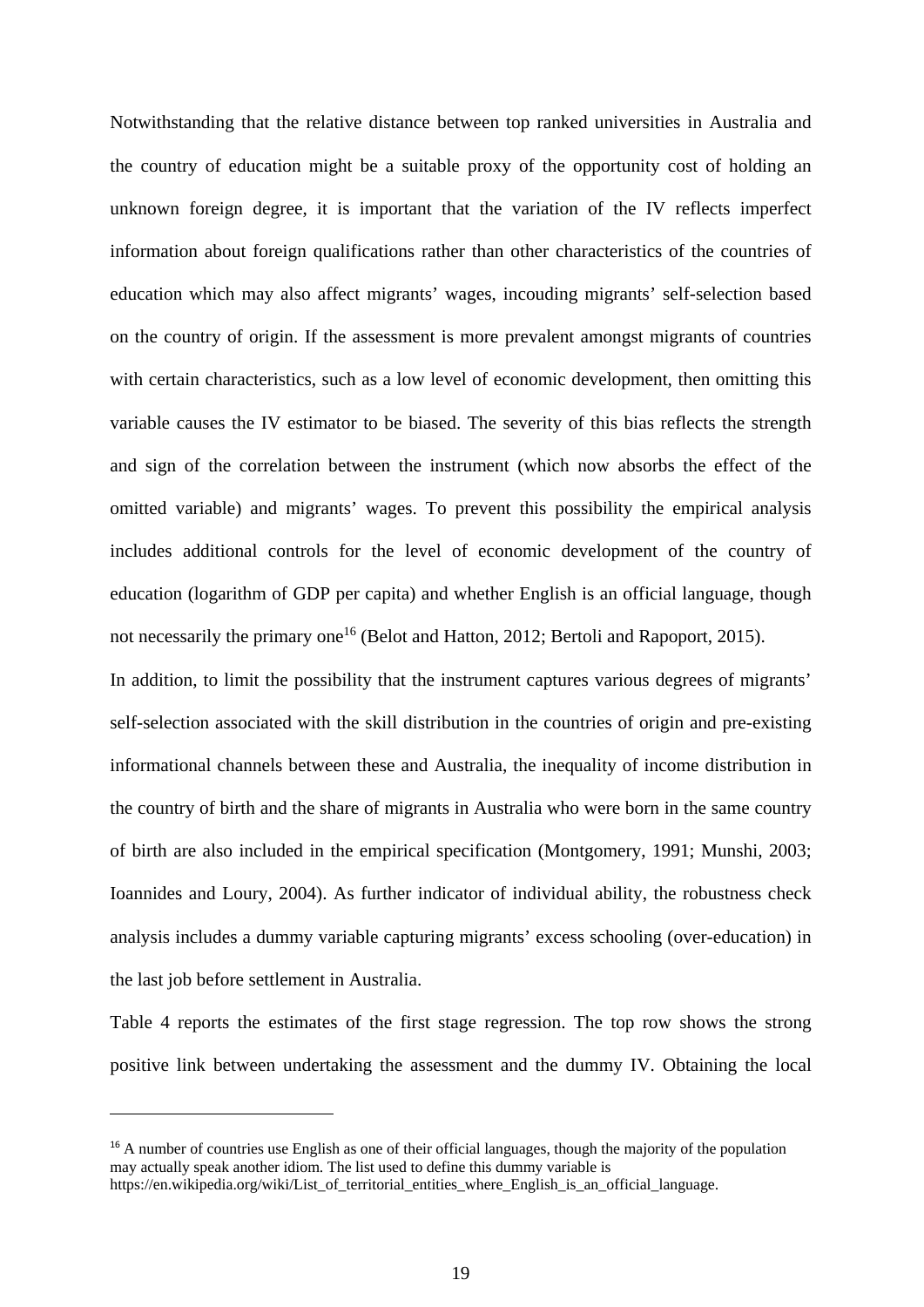signal is substantially more likely if the relative distance between the highest ranked university in Australia and in the place of education is above the median. The estimate is statistically significant at the 1% level of significance, with an F-test of 58.62, which is well above the suggested benchmark of 10 (Angrist and Pischke, 2008).

Undertaking the assessment is statistically significantly negatively linked to where education is completed relative to Northwest Europe and North America, to the official language of the country of education and its level of economic development. This result supports adding these variables in the empirical estimation as their omission would negatively bias the estimated effect of the treatment, as will be further discussed in section 5.1. Additional controls for migrants' self-selection are also affecting the probability of undertaking the assessment, both positively (if the country of birth shares institutional links with the host country or has high income inequality implying that emigrants may be highly skilled) and negatively (being born in a country using English as the main language). Controls for these sources of variation are also included in the empirical analysis.

Other variables that affect the probability of undertaking the assessment are the visa class and the migrant's knowledge of English. The first stage results show that those admitted under the point system are more likely to acquire the local signal. These are economic migrants selected on the basis of their educational qualifications as well as young age and knoweldge of English. Carrying out the LSIA interview in English implies an objectively good command of the host country language (the question is answered by interviewers), and a lower opportunity cost in undertaking the assessment.

Table 4 also reveals that interacting the region of education with age groups yields estimates that are no different from zero, implying that time since graduation within regions of education appears to have no bearing on the probability of undertaking the assessment.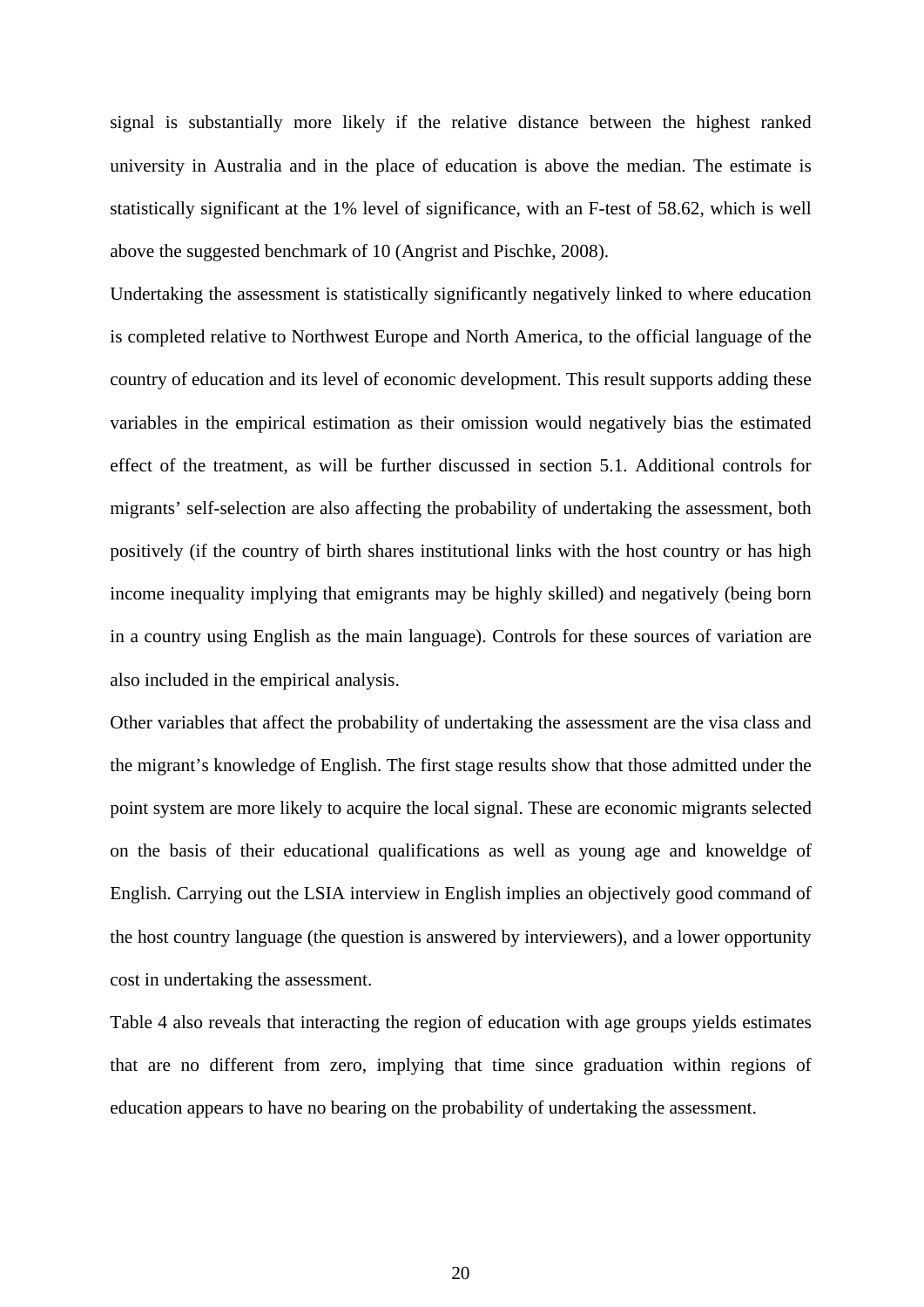Similar results are obtained when a more granular set of regions of education is used, each interacted with the three broad age groups, and when the instrument is described by a 4 category (rather than a 2-category) indicator.

#### **5. Results**

#### 5.1 Cross-sectional analysis

Table 5 reports the estimates of the wage equation based on model (1) obtained by OLS and 2SLS, respectively. There are two specifications for each regression, depending on whether the specification includes occupational fixed effects. Their inclusion enhances the common support between assessed and not-assessed group, and strengthens the results that are discussed below. The other set of controls for each regression include demographics and labour market characteristics, visa category and interactions with cohort, and whether the migrant was over-educated in the last job before migrating.

Only the key explanatory variables referring to the assessment and where tertiary education was completed (proxying for schooling quality) are displayed in Table 5. In particular, the effect of the assessment is reported in the first row. Starting with the first two columns, the estimated coefficient in the OLS regression is no different from zero, supporting that undertaking the assessment has no effect on wage determination. Lack of a significant effect from the assessment using the LSIA has been noted before (Kler, 2005), but as discussed this may arise from the endogeneity of the choice of obtaining this signal<sup>17</sup>. In particular, the bias towards zero reflects offsetting effects between those educated in Northwest Europe and North America, who earn a lower wage then those not undertaking the assessment, and those completing their education elsewhere, who receive a higher wage if they undertake the assessment (see also Figure 2).

<sup>&</sup>lt;sup>17</sup> The results of endogeneity tests are reported in Table A1 in the Appendix.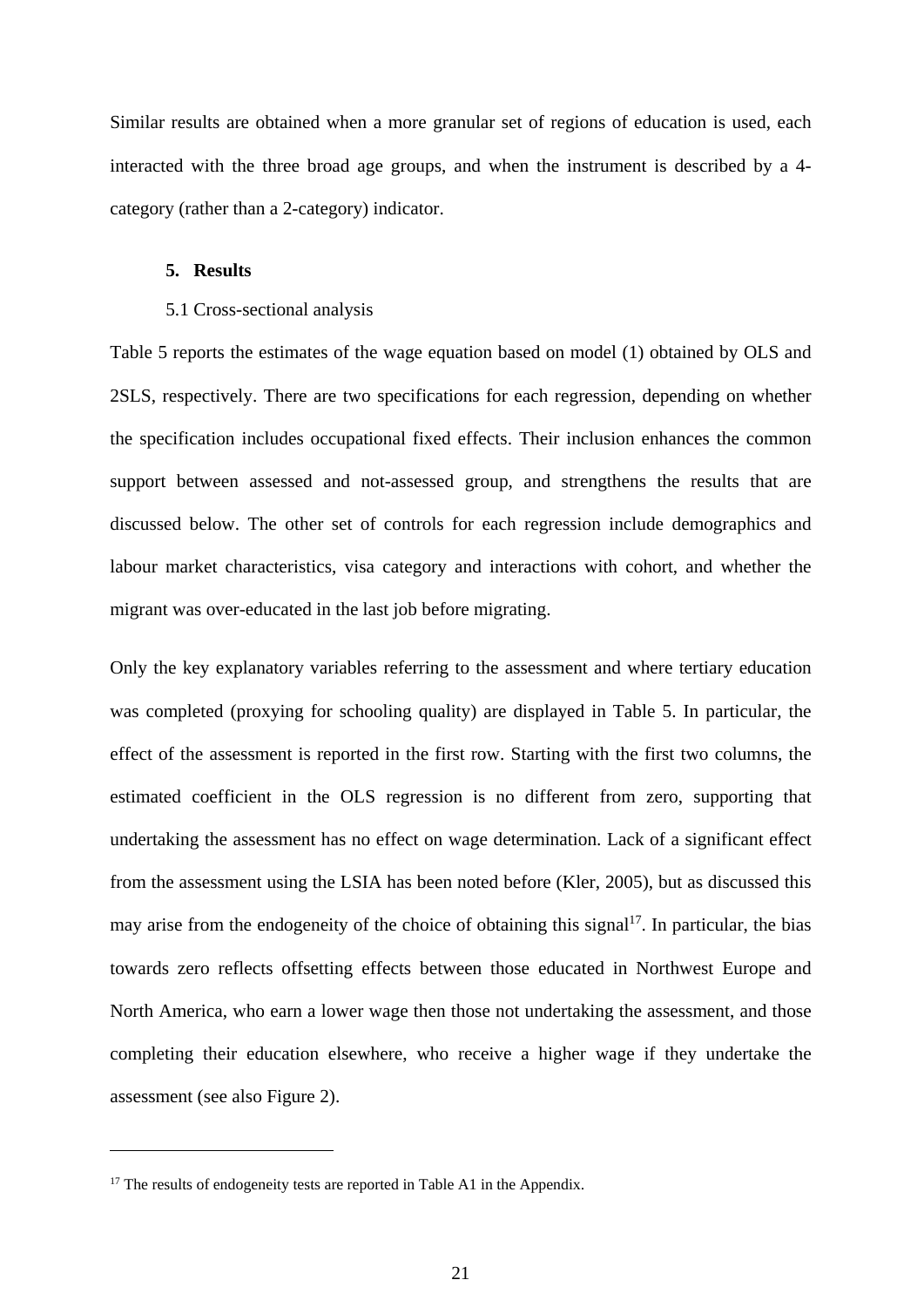In the 2SLS estimation (next two columns) the effect of the assessment is positive albeit statistically significantly different from zero only at the 10% level, or 5% when occupational fixed effects are included.

The middle part of Table 5 shows the effect of schooling quality on wages. In the case of both OLS specifications, completing a degree from Latin America, Africa or the Pacific islands ('Rest of the world') results in substantially lower wages shortly after settlement than when qualifications are gained in Northwest Europe or North America. The 2SLS estimation confirms the wage penalty of being educated in countries other than the reference group, though such penalty is statistically different from zero only for degrees acquired in the rest of the world. Those obtained in Asia are penalised, but in the estimation by 2SLS the effect is statistically no different from zero. Table 6 reports 2SLS estimates of the assessment when control variables are introduced incrementally, to show the stability of this result.

Table 7 presents the effect of the treatment across different groups of migrants exploring the heterogeneity across genders, job status before migration, cohort, and type of work in Australia. Each case reported is based on model (1) estimated by 2SLS excluding occupational fixed effects. The instrument performs well in each case, with the F-test from the first stage regression always above the threshold of 10 suggested in IV estimation except for the case of being born in a Commonwealth member state due to the high collinearity with the use of English as language of education. The analysis reveals that the positive effect of the assessment is larger for women, for being born in a member state of the Commonwealth, carrying out a non-licensed occupation in Australia, and having migrated in the more recent cohort, after immigration policy was tightened.

Men are on average more likely to undertake the assessment, but the weaker effect of the signal may reflect their higher dispersion across occupations vis-à-vis professional jobs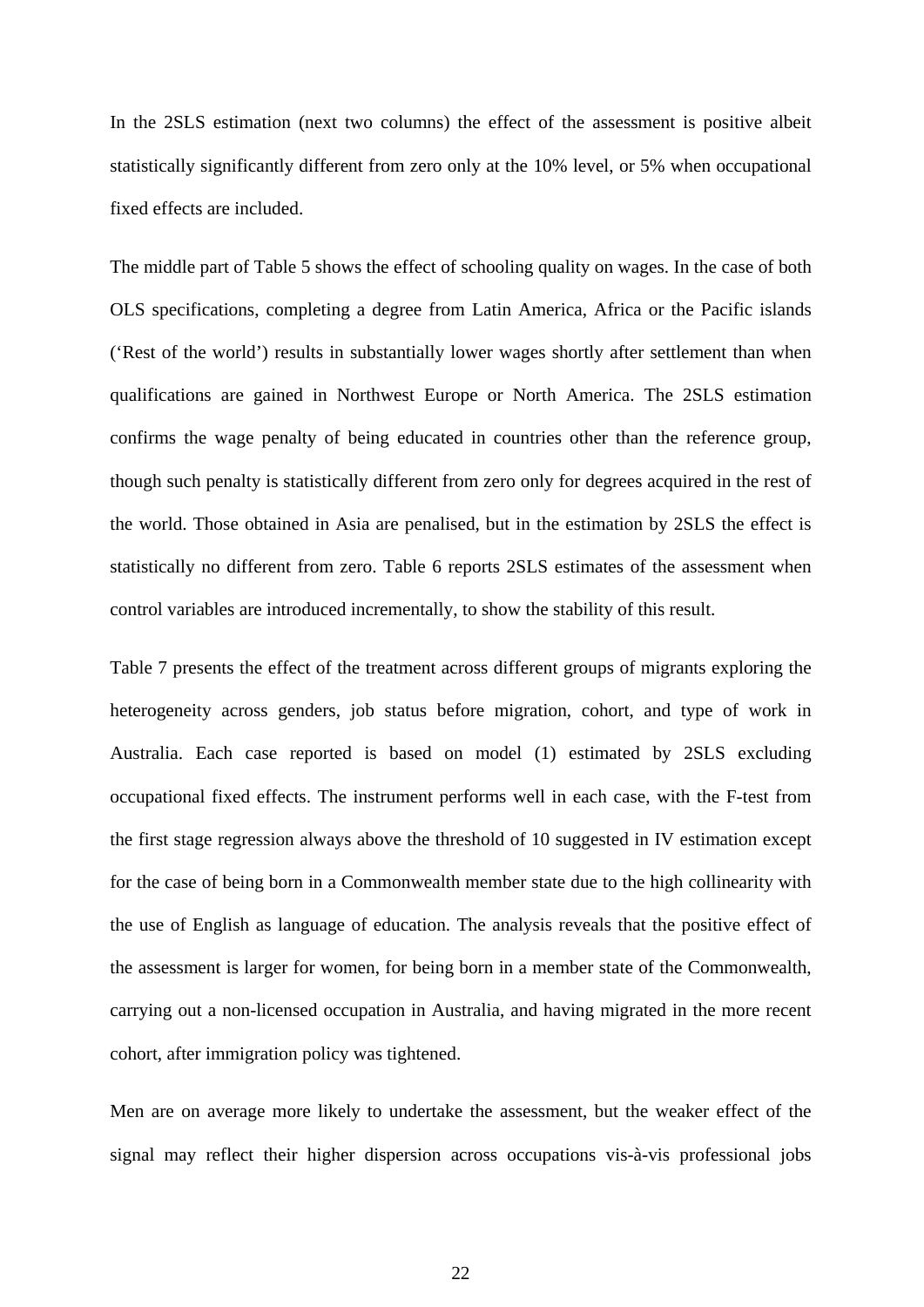whose practice is less varied internationally and requires specific local knowledge when carried out, as in nursing or medicine, where women tend to concentrate. On average women receive a higher wage than men, but this is largely driven by engagement in part-time occupations. Unlike men, women are not penalised for where they complete their tertiary education.

Finding that the assessment effect is statistically stronger for migrants born in a member state of the Commonwealth but not elsewhere shows that the informational disadvantage is felt amongst those closer to the reference group along some dimension, like mastery in English or exposure to institutional settings similar to Australia's, but hold degrees from countries that are internationally unrecognised for the prominence of their tertiary institutions. This does not occur amongst those born outside the Commonwealth, for whom the local signal may appear ineffective in alleviating educational and other differences with the reference group. Part of this outcome reflects that many non-Commonwealth migrants enter manual jobs upon settlement, despite their tertiary education, possibly due to financial constraints (this group of migrants brings to Australia only half of the funds brought by those born in a Commonwealth member state).

Undertaking the assessment does not reflect differences between occupations subject/not subject to licensing. Non-licensed jobs tend to have lower barriers to entry than jobs whose practice is restricted by professional associations, but seem to pay much higher wages. Competition for non-licensed jobs may provide incentives to gain additional signals of productivity.

#### 5.2 Panel analysis

Table 8 reports the wage penalty based on regressions performed on equation (2) when migrants' employer do not change across waves and without occupational fixed effects. Two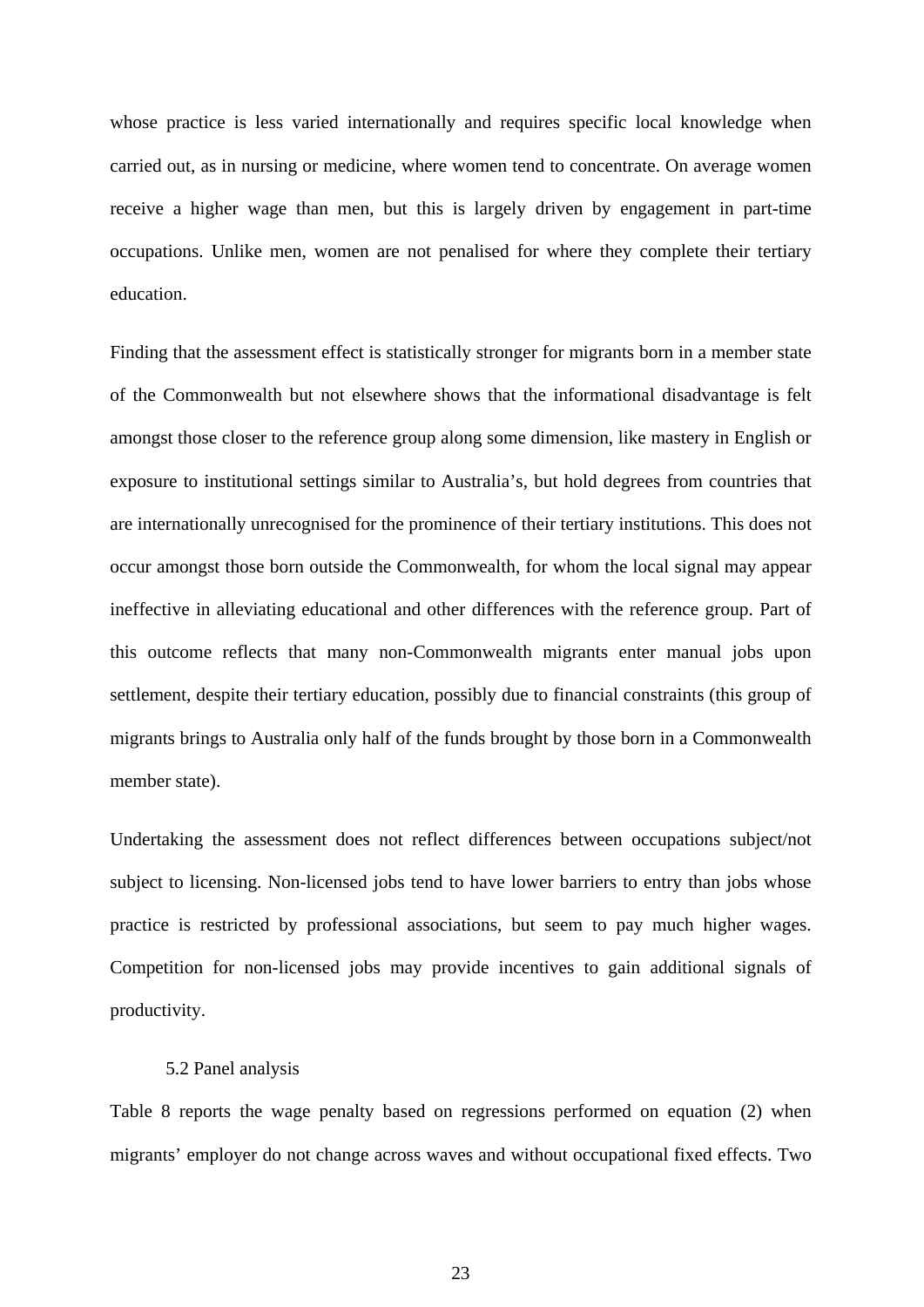alternative approaches are followed in the estimation of this equation. The first views the individual fixed effect as a random variable and uses the random effect estimator assuming orthogonality between the instrument and the error term. This panel random effect estimator is implemented in two different specifications, depending on the construction of the instruments. In the first instance, which is labeled Panel RE and reported in the first column, there is a single set of instruments obtained by passing each exogenous variable in the feasible GLS transform. The more complex version of panel random effect estimation uses a higher number of instruments that include the feasible GLS transform multiplied by time and the group means of each exogenous variable<sup>18</sup>. This version is labelled Panel RE Baltagi and is reported in the middle column of Table 8.

The second approach in panel estimation allows the endogenous variable to correlate with some of the exogenous regressors. Under this assumption the endogenous decision can be instrumented with the lagged set of orthogonal covariates in the regression, effectively performing fixed effect panel data estimation without eliminating time-invariant regressors and without recourse to exclusion restrictions. The results are reported in the right column of Table 8. This specification is preferred due to the less restrictive assumptions on which it relies.

The first row in Table 8 shows the effect of obtaining the local signal on wages over time. The effect is positive and statistically significantly different from zero in each model, confirming that gaining a local signal helps wage determination also once time-invariant individual heterogeneity is controlled for. As was shown by Table 3, the attrition rate amongst those undertaking the assessment in the first wave is not very different from the overall attrition in the LSIA, implying that sample selection across waves is unlikely to drive these results. The magnitude of the estimate in both Panel RE and Panel RE Baltagi is close

<sup>18</sup> for discussion and derivation see http://www.stata.com/manuals13/xtxtivreg.pdf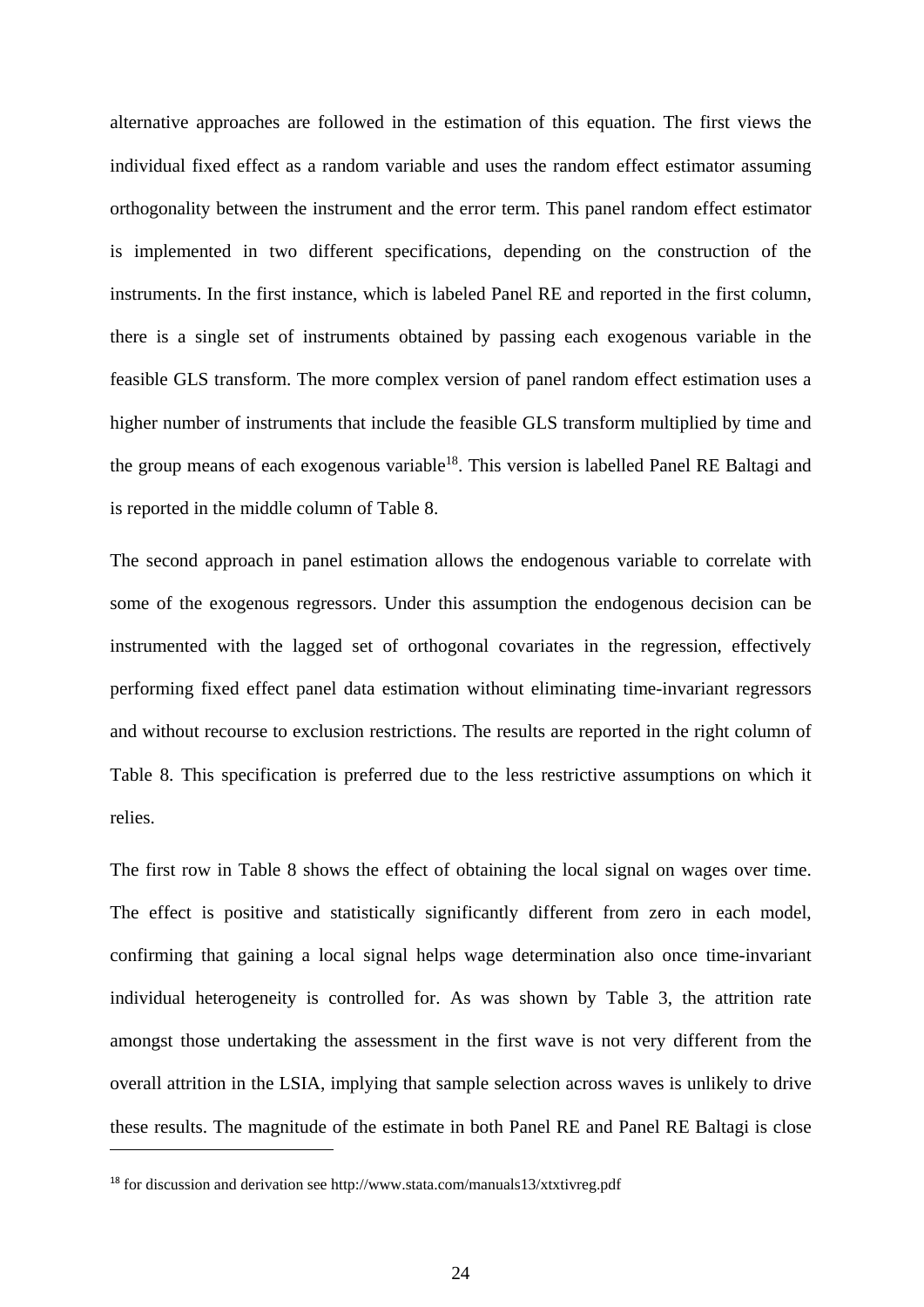to that obtained in the cross-section 2SLS of about 0.4. This is similar to the magnitude of the effect based on the Hausman-Taylor estimator, implying a limited correlation between the treatment indicator and the other covariates.

The second row of Table 8 shows the effect of the local signal over time. Here the estimate is always statistically different from zero, suggesting that the signal is useful at entry in the labour market of the host country, and at least in the short time span of the LSIA there is a compounding effect. Host country employers hence appear to attribute relevance to the signal both when migrants are hired and in subsequent periods. This may underpin an initial reluctance amongst employers in immediately recognising the information contained in the local signal, and a preference for a gradual approach in rewarding those who have undertaken the assessment that may be explained by industry structure or type of employer (unfortunately both not recorded in the LSIA).

All random effect estimators support that there is a strong wage penalty for those holding degrees from countries that are less economically developed than the reference group or where migration to Australia is a relatively new phenomenon. As already emerged in the cross sectional analysis the penalty is higher for those graduating from Latin America, Africa and the Pacific islands. By the time of the second or third wave of the LSIA, employers actually observe migrants' productivity but the wage penalty does neither appear to reduce substantially nor human capital acquired abroad on average appears to be recovered by migrants, though the positive sign of the interaction terms with time since migration suggests an upward trend. This result is consistent with the finding that it takes time (years) for employers to learn the productivity of their employees and to recognise it in the determination of wages (Lange, 2007). Even by the time of the third LSIA wave, migrants have been in Australia for a short time (three years at most).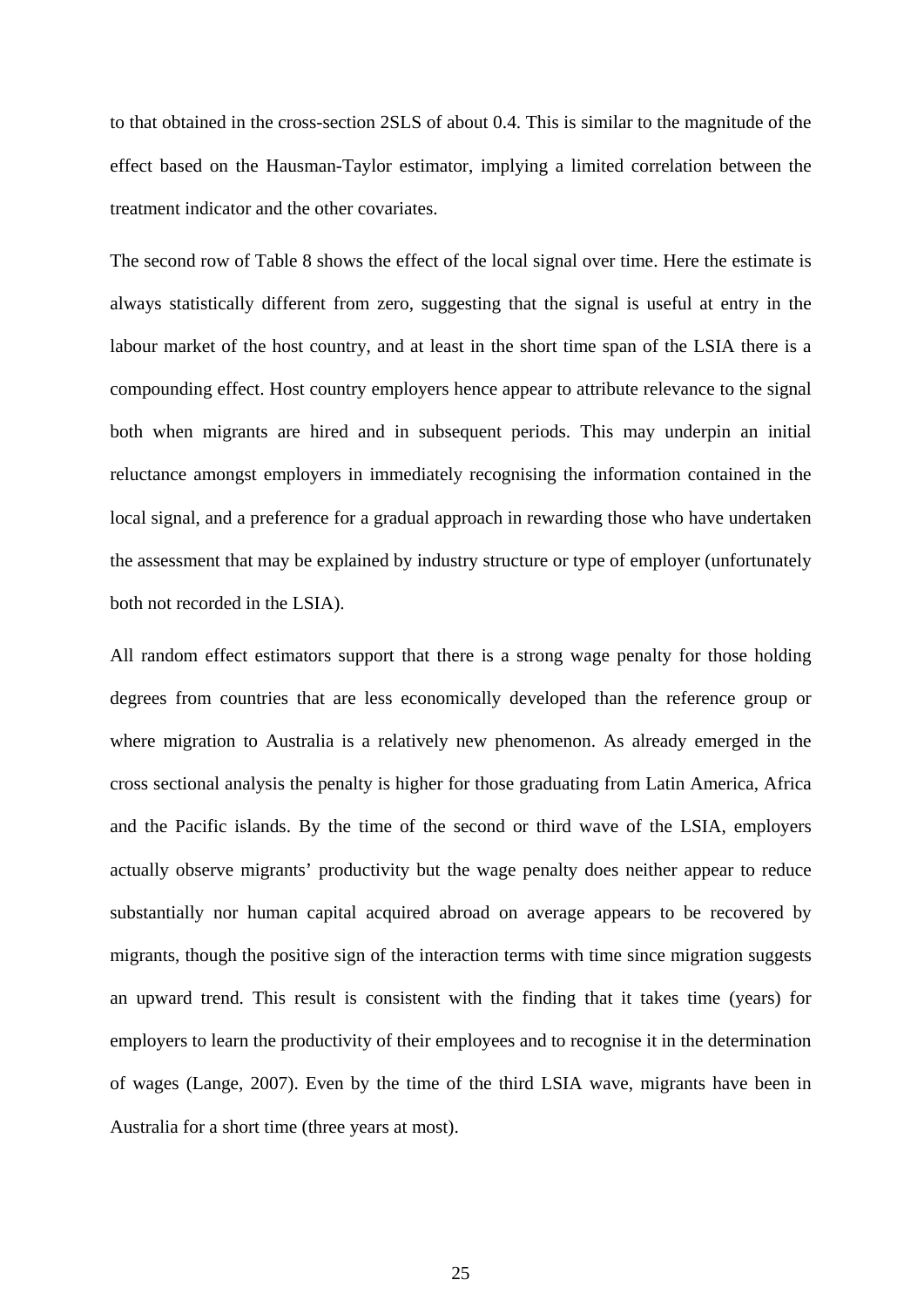Table 9 extends the analysis to various sub-groups using the Hausman-Taylor estimator. The result supports that the local signal improves wages and its effect continues across the short period covered by the LSIA. Including occupational fixed effects does not modify this conclusion. Few cases are worth highlighting, covering the case when migrants change employer, when they enter jobs requiring a license, and heterogeneity in the region of birth.

When migrants change employer, the direct effect of the local signal no longer differs from zero though its relevance over time remains positive and statistically significant. This is consistent with the hypothesis that the local signal has still value in determining wages set by the new employers, perhaps because migrants' work experience in Australia is too short to be entirely relied upon at the time of the change or because employers can afford to delay the recognition of migrants' human capital possibly due to limited competition within the industry in which they operate.

When data covering same and new employers over time there is no longer a penalty on where migrants acquired their qualifications, and the signs of the estimates support the predictions of the statistical discrimination model: a reduction in the penalty of foreign education and a corresponding increase of the returns to education acquired pre-migration. The estimates however are no different from zero.

Table 9 also suggests that licensing acts as a selection mechanism that partly captures the effect of the local signal: undertaking the assessment has a positive effect on wages in both licensed and non-licensed occupation, but its effects over time and the penalty for tertiary education acquired outside of Europe, Asia and North America are no longer statistically significant in the case of licensed jobs.

The estimates support that migrants working in licensed occupations receive lower average wages than those working in non-licensed jobs, implying that these migrants are assigned to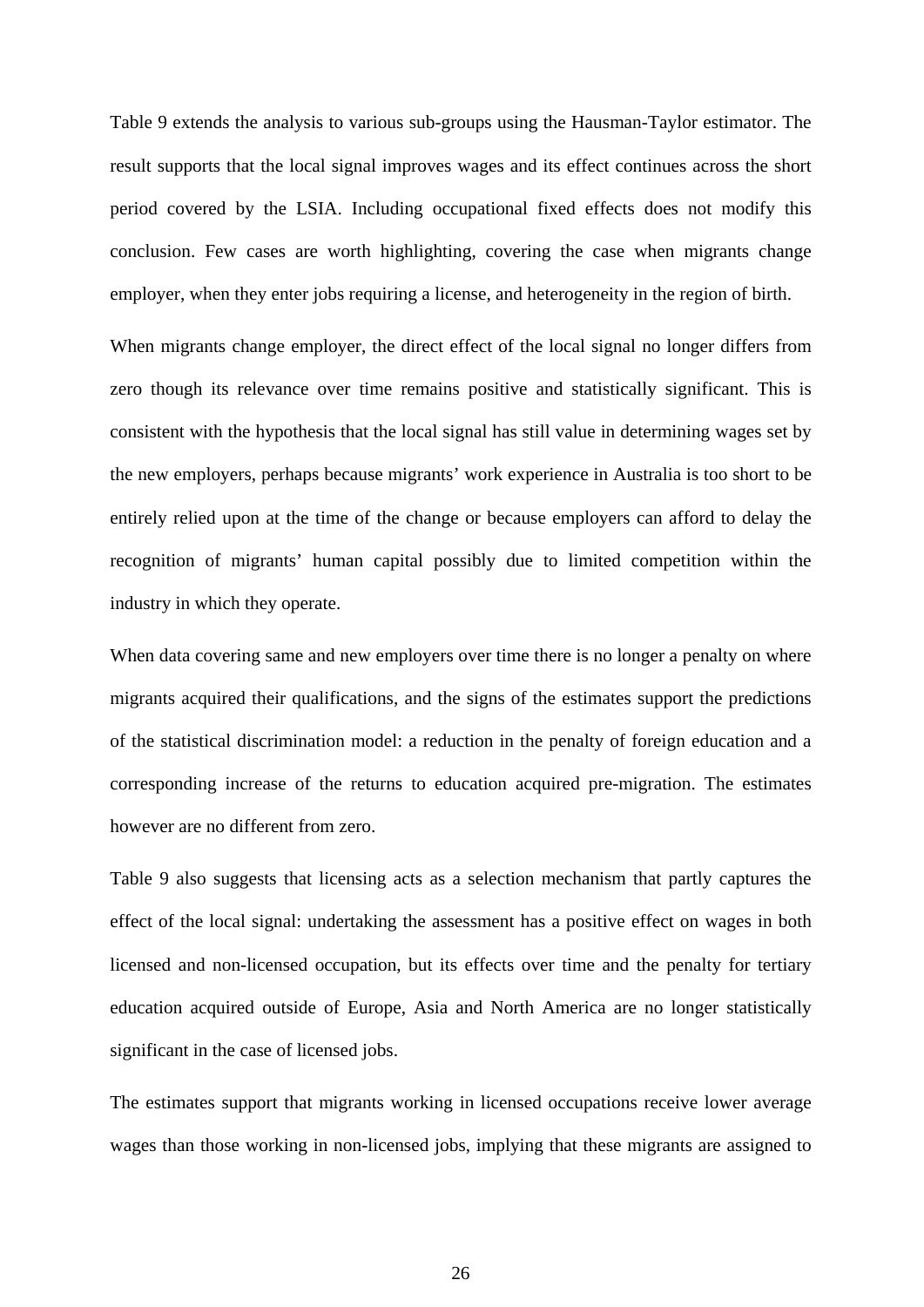relatively junior positions. In contrast, high competition for non-licensed jobs may underpin both the presence of significant penalties to education completed in countries that are relatively distant from Australia in terms of top university ranking, and the persistence of the effects of the local signal over time.

Within the regions of birth, controlling for time-invariant individual heterogeneity absorbs some of the effect of the local signal, though this is no longer different from zero only in the case of those born within the Commonwealth. Those migrants experience a wage penalty, especially if they graduated from the rest of the world, though they are able to recover some of the human capital acquired pre-migration over time. In the case of immigrants with a non-English background, undertaking the assessment always raises wages, compensating for the penalty to being educated outside the reference group.

#### **6. Conclusions**

The well-known fact that migrants suffer lower returns to education when this is obtained in a different country from that of destination arises also in Australia for tertiary-educated migrants.

As labour markets outcomes tend to persist, starting with 'the right foot' in the host country's can not only improve migrants' personal returns to human capital but also their spill-over effects on the host society via higher wages hence consumption, taxable income and wellbeing.

Wages substantial improve when a local signal is added to educational qualifications obtained abroad, in line with the hypothesis that Australian employers may statistically discriminate migrants. On average a migrant undertaking the assessment can enjoy a 40% increase in gross weekly wages. This is a huge effect, though the low number of observations does not enable one to fully take into account the effect of worked hours and more granular occupational groupings, which probably concur in generating such estimate.

27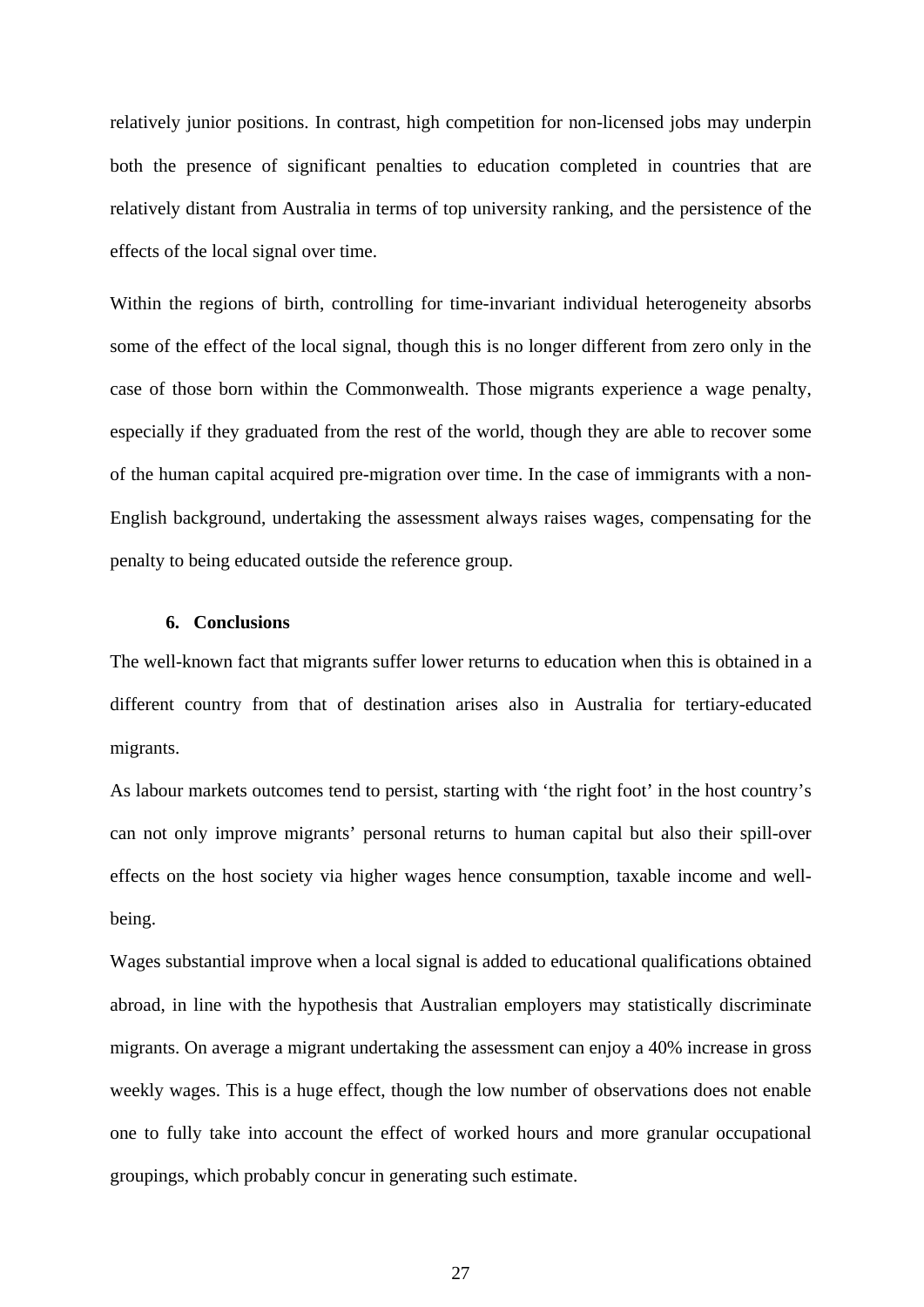The estimated increase of an average wage shortly after settlement is in the order of 110 Australian dollars (A\$) per week per migrant at constant 1995 A\$. Given this benefits Australia's government decision to make the assessment mandatory in the early 2000s appears well placed.

However, one may wonder why each migrant did not undertake the assessment at the time this was a choice given the large wage gain found. One possible explanation is that only the most able migrants felt the need to undertake the assessment. Less able migrants would have instead benefited from receiving wages based on group rather than individual indicators of productivity with no need to undertake the local signal. The assessment however was not a test of ability but a document issued by a credible local institution reporting the local educational equivalent of a foreign degree. Its aim is to reduce the uncertainty surrounding qualifications obtained abroad. Using an indicator of individual ability using over-education in the last job prior to migration does not modify the results discussed.

A second possible explanation is migrants' decision to undergo career changes for which previous educational signals were not seen as important. A number of migrants switched occupation between their last job in the country of origin and Australia and this did not result in lower happiness about labour market outcomes or intentions to change occupation, as emerging from additional subjective information collected by the LSIA. For some migrants job-switching does not appear to have been a forced choice. Changing country of residence may underpin a change in the type of life one carried out, or a shift of focus towards the wellbeing and success of one's children rather than one's own.

A third possible explanation is that migrants may initially join the labour market to learn its workings and the host country's institutional settings to better gauge later on where working opportunities lie. This would delay undertaking the assessment until later on and while there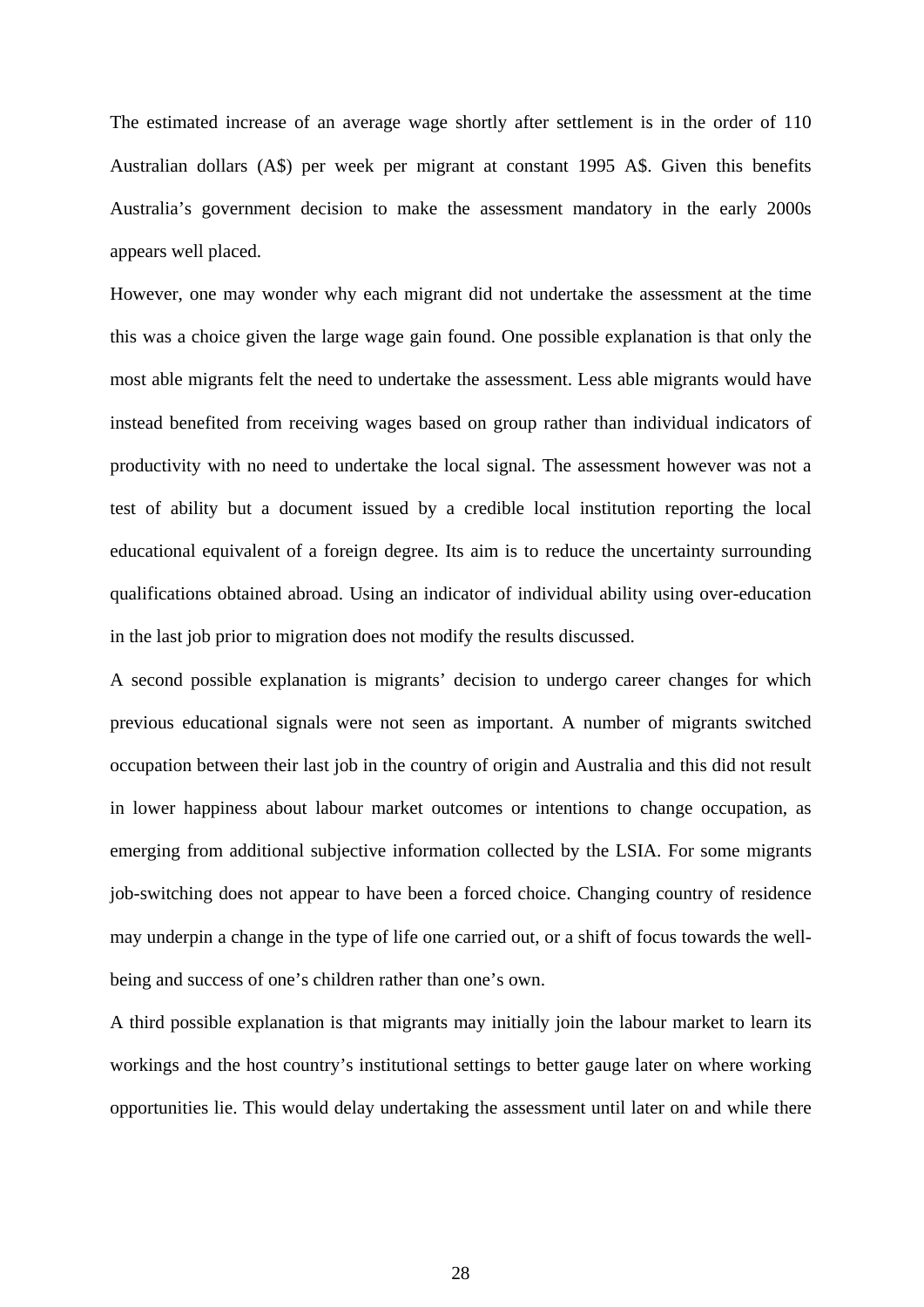is evidence of it in the LSIA the number of observations is limited to carry out a quantitative analysis.

Notwithstanding these interpretations, the analysis discussed supports that foreign education is penalized, but that adding a local signal to qualifications obtained abroad can significantly reduce that penalty. This result has relevant policy implications, as the issue of imperfect international transferability of human capital and its reduction with time spent in the host country have been usually addressed with a lasses-faire approach relying on the efficiency of market forces in eventually recognizing individual productivity. This is however a suboptimal outcome. Migrants' under-use in the country of destination may cause loss of earnings and taxable income. Migrants may also remit lower amounts, reducing the potential benefits of emigration for countries of origin and families left behind. More generally, the penalty to foreign education raises questions about the effectiveness of migration as a tool to reduce international imbalances across national labour markets

This paper nevertheless shows that assessing foreign qualifications through a credible local authority may be an effective mechanism to fasten migrants' human capital transfer into the host country. Such measure can benefit migrants and the host society alike via faster economic assimilation and better utilization of the skills acquired elsewhere. As skilled migration keeps rising and countries increasingly consider following the model of those which have introduced selective immigration policies, the paper argues that time is ripe to focus also on how to migrants' foreign education can be quickly added to the host country's stock of human capital.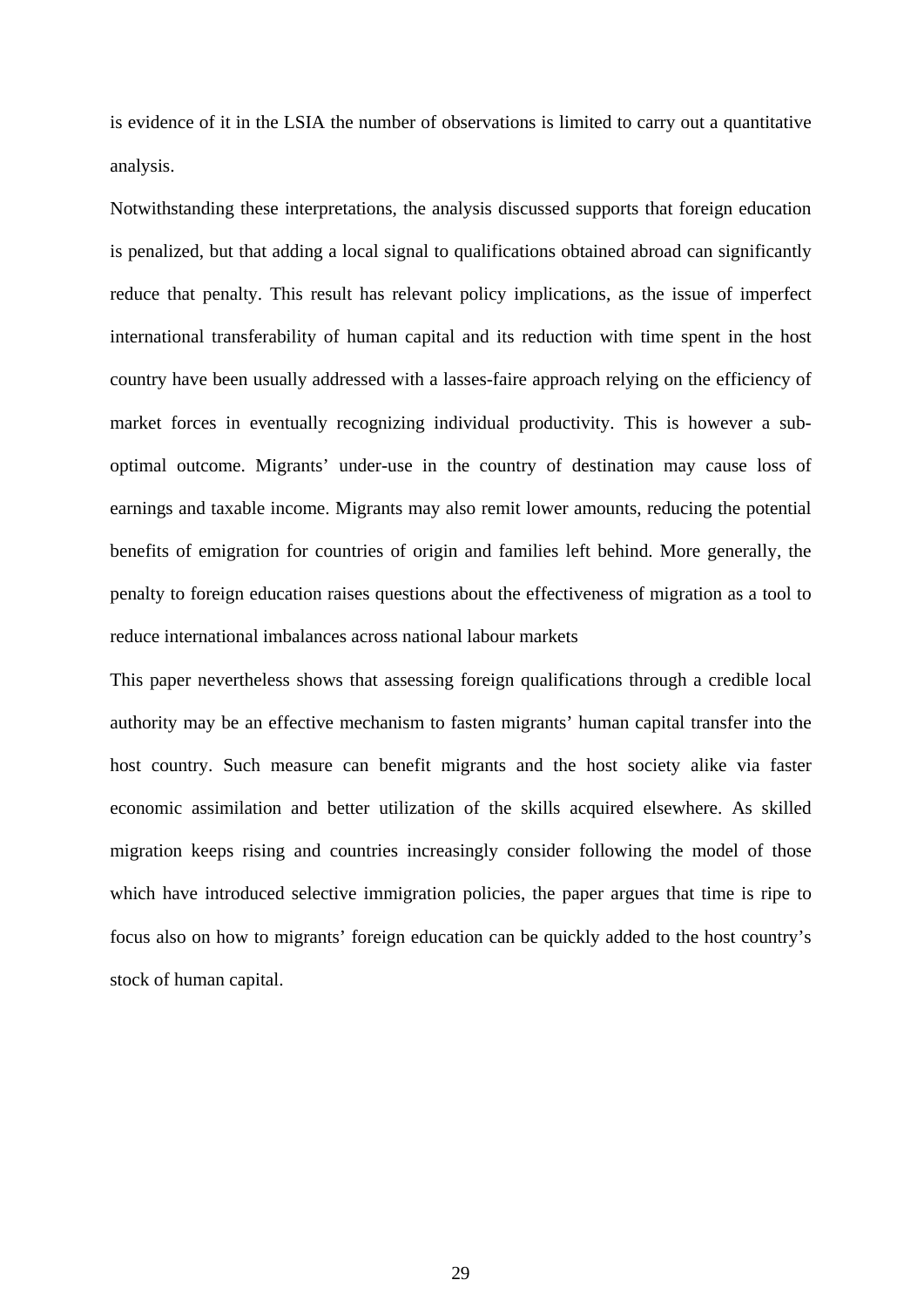### **References**

Aigner, D. J., and G.G. Cain, (1977). "Statistical theories of discrimination in labor markets". *Industrial and Labor Relations Review*: 175-187.

Altinok, N., Diebolt, C., and J.L. Demeulemeester (2014). "A new international database on education quality: 1965–2010". *Applied Economics*, 46(11): 1212-1247.

Altonji, J. and C. Pierret (2001). "Employer learning and statistical discrimination". *The Quarterly Journal of Economics*, 116(1): 313-350

Angrist, J. D., and J.S. Pischke (2008). *Mostly harmless econometrics: An empiricist's companion*. Princeton University Press.

Arcidiacono,P., Bayer, P., and A. Hizmo (2010). "Beyond signaling and human capital: Education and the revelation of ability". *American Economic Journal: Applied Economics*  2(4): 76–104.

Arrow, K. (1973). "The theory of discrimination". *Discrimination in Labor Markets*, *3*(10): 3-33.

Artuc, E., Docquier, F., Özden, Ç., and C. Parsons (2015). "A global assessment of human capital mobility: the role of non-OECD destinations". *World Development*, 65: 6-26.

Australian Bureau of Statistics (2006). *ANZSCO: Australian and New Zealand Standard Classification of Occupations*. Australian Bureau of Statistics/Statistics New Zealand. http://www.ausstats.abs.gov.au/ausstats/subscriber.nsf/0/B4B626DEB4A0C558CA2571E600 092D5A/\$File/12200\_2006.pdf

Balsa, A. I., and T.G. McGuire (2001). "Statistical discrimination in health care". *Journal of Health Economics*, 20(6): 881-907.

Baltagi, B. and L. Liu (2009). "A Note on the Application of EC2SLS and EC3SLS Estimators in Panel Data Models". Syracuse University: Center for Policy Research. Paper 50. http://surface.syr.edu/cpr/50

Baltagi, B., Bresson, G. and A. Pirotte (2003). "Fixed effects, random effects or Hausman-Taylor?: A pretest estimator". *Economics Letters*, 79(3): 361-369.

Basilio, L., and T.K. Bauer (2010). Transferability of Human Capital and Immigrant Assimilation-An Analysis for Germany. *Ruhr Economic Paper*, 164.

Battu, H. and P.J. Sloane (2004). "Over-education and ethnic minorities in Britain". *The Manchester School*, 72: 535-559.

Baum, C.F., Schaffer, M.E., and S. Stillman (2010). ivreg2: Stata module for extended instrumental variables/2SLS, GMM and AC/HAC, LIML and k-class regression. http://ideas.repec.org/c/boc/bocode/s425401.html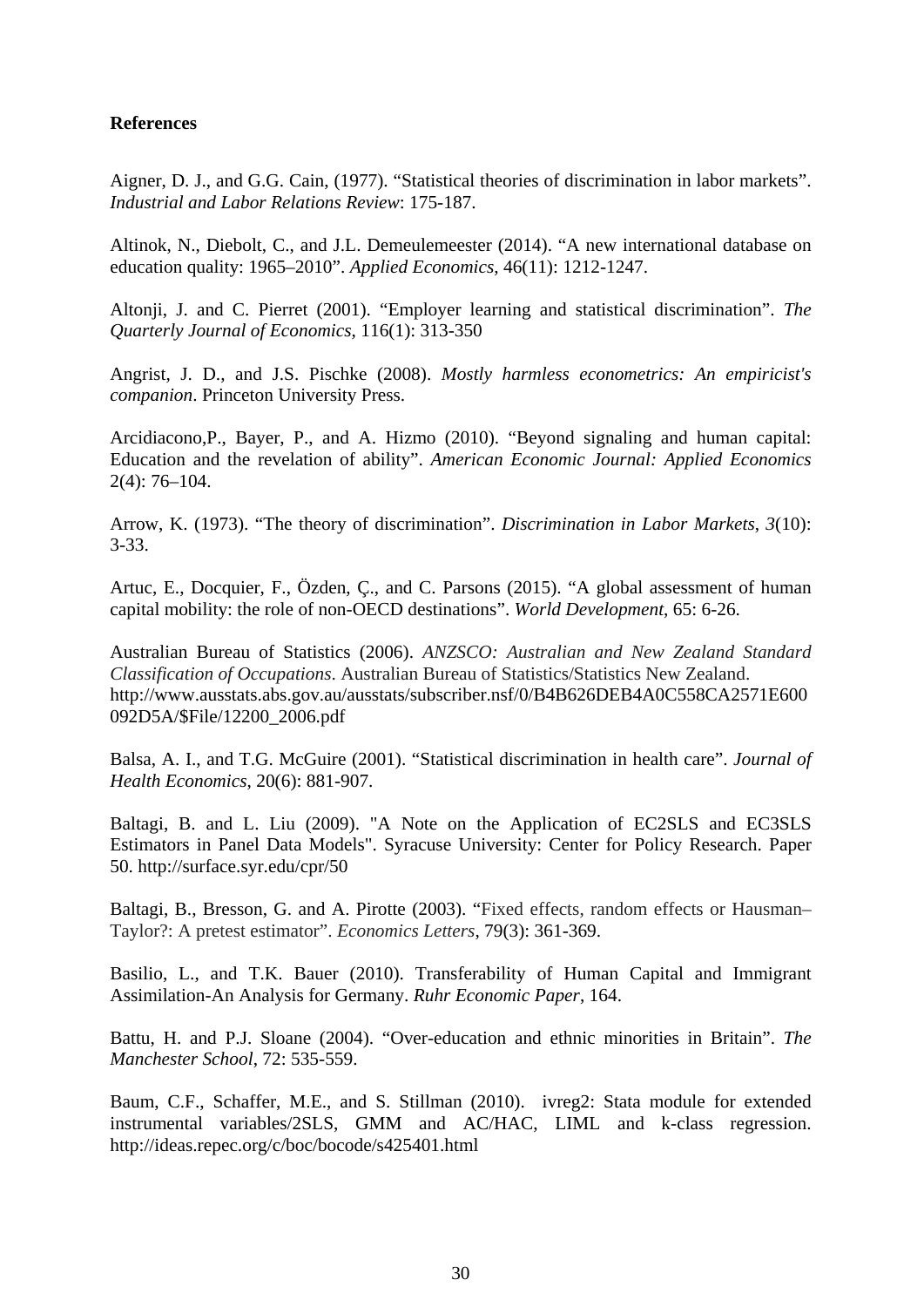Belot, M. V., and Hatton, T. J. (2012). "Immigrant Selection in the OECD". *The Scandinavian Journal of Economics*, 114(4): 1105-1128.

Bertoli, S., and Rapoport, H. (2015). "Heaven's Swing Door: Endogenous Skills, Migration Networks, and the Effectiveness of Quality‐Selective Immigration Policies". *The Scandinavian Journal of Economics*, 117(2): 565-591.

Bloom, D.E., G. Grenier and M. Gunderson (1995). "The changing labour market position of Canadian immigrants". *The Canadian Journal of Economics*, 28: 987-1005.

Bordón, P., and B. Braga (2013). Employer Learning, Statistical Discrimination and University Prestige*.* Unpublished paper, *University of Wisconsin-Madison*.

Bun, M. J., and T.D. Harrison (2014). *OLS and IV estimation of regression models including endogenous interaction terms*. Discussion paper No. 2014-3, LeBow College of Business, Drexel University.

Card, D. (1995). Using Geographic Variation in College Proximity to Estimate the Return to Schooling. In Aspects of Labour Economics: Essays in Honour of John Vanderkamp, edited by Louis Christofides, E. Kenneth Grant and Robert Swindinsky. University of Toronto Press.

Chiswick, B. R. and P.W. Miller (2009). "The international transferability of immigrants' human capital". *Economics and Education Review*, 28: 162-169.

Cobb-Clark, D. (2001). "The longitudinal survey of immigrants to Australia". *Australian Economic Review*, 34(4): 467-477.

Docquier, F., Ozden, Ç., and G. Peri (2013). "The labour market effects of immigration and emigration in OECD Countries". *The Economic Journal*, 124(579): 1106-1145.

Dolton, P., and A. Vignoles (2000). "The incidence and effects of overeducation in the U.K. graduate labour market". *Economics of Education Review*, 19: 179–198.

Dustmann, C., and F. Fabbri (2003). "Language proficiency and labour market performance of immigrants in the UK". *The Economic Journal*, 113(489): 695-717.

Eichhorst, W., Rodrigues-Planas, N., Schmidl, R., and K.F. Zimmermann (2013). A roadmap of vocational education and training around the world. IZA Discussion paper series No. 7110.

Farber, H.S., and R. Gibbons (1996). "Learning and Wage Dynamics". *Quarterly Journal of Economics*, CXI: 1007-1047.

Ferrer, A. and W. Riddell (2008). "Education, Credentials and Immigrant Earnings". *The Canadian Journal of Economics*, 41: 186-216.

Green, C., P. Kler, and G. Leeves (2007). "Immigrant overeducation: Evidence from recent arrivals to Australia". *Economics of Education Review*, 26(4): 420–432.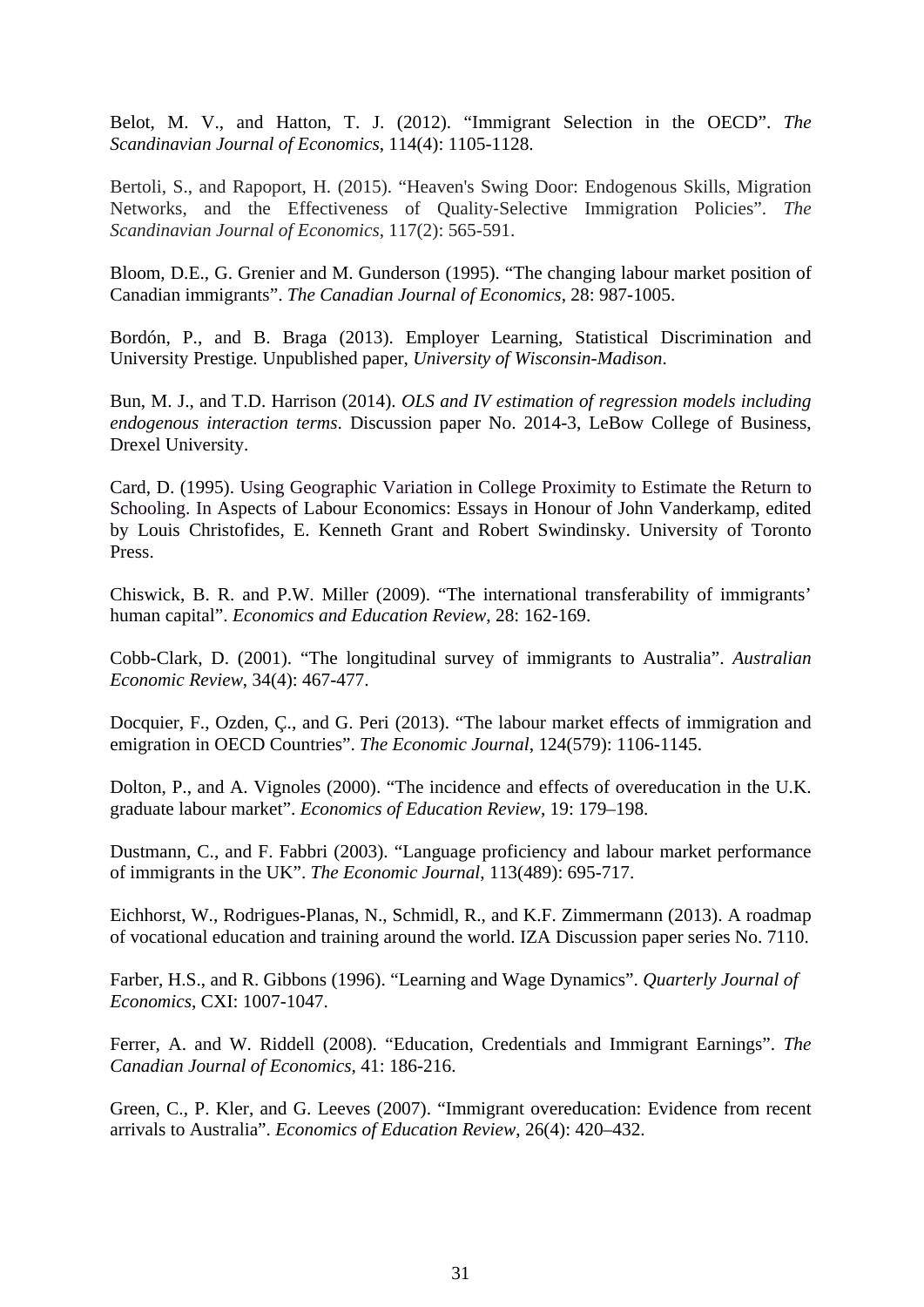Hausman, J.A., and W.E. Taylor (1981). "Panel data and unobservable individual effects." *Econometrica*: 1377-1398.

Ioannides, Y. M., and Loury, L. D. (2004). "Job information networks, neighborhood effects, and inequality". *Journal of Economic Literature*: 1056-1093.

Lange, F. (2007). "The speed of employer learning". *Journal of Labor Economics*, 25(1): 1- 35.

Lundberg, S.J., and R. Startz, (1983). "Private discrimination and social intervention in competitive labor market". *The American Economic Review*, 73(3): 340-347.

Mansour, H. (2012). "Does employer learning vary by occupation?". *Journal of Labor Economics*, 30(2): 415-444.

McKenzie, D. and Rapoport, H. (2010). "Self-Selection Patterns in Mexico-U.S. Migration: The Role of Migration Networks". *Review of Economics and Statistics*, 92(4): 811.821.

Montgomery, J. D. (1991). "Social networks and labor-market outcomes: Toward an economic analysis". *The American Economic Review*: 1408-1418.

Munshi, K. (2003). "Networks in the modern economy: Mexican migrants in the US labor market". *The Quarterly Journal of Economics*: 549-599.

Oettinger, G.S. (1996). "Statistical discrimination and the early career evolution of the blackwhite wage gap". *Journal of Labor Economics*, 14(1): 52-78.

Phelps, E.S. (1972). "The statistical theory of racism and sexism". *The American Economic Review*, 62(4): 659-661.

Piracha, M., Tani, M. and M. Vaira (2014). "'Social capital and immigrants' labour market performance", *Papers in Regional Science* (forthcoming)

Poot, J., and S. Stillman (2010). *The importance of heterogeneity when examining immigrant education-occupation mismatch: evidence from New Zealand*. IZA Discussion paper series No. 5211.

Rumberger, R.W. (1987). "The impact of surplus schooling on productivity and earnings". *Journal of Human Resources*, 22(1): 24–50.

Sicherman, N. (1991). "Overeducation' in the labour market". *Journal of Labour Economics*, 9(2): 101–122.

Siniver, E. (2011). "Testing for statistical discrimination: The case of immigrant physicians in Israel". *Labour*, 25(2): 155-166.

Verdugo, R.R., and N.T. Verdugo (1989). "The impact of surplus schooling on earnings: Some additional findings". *Journal of Human Resources*, 24(4): 629–643.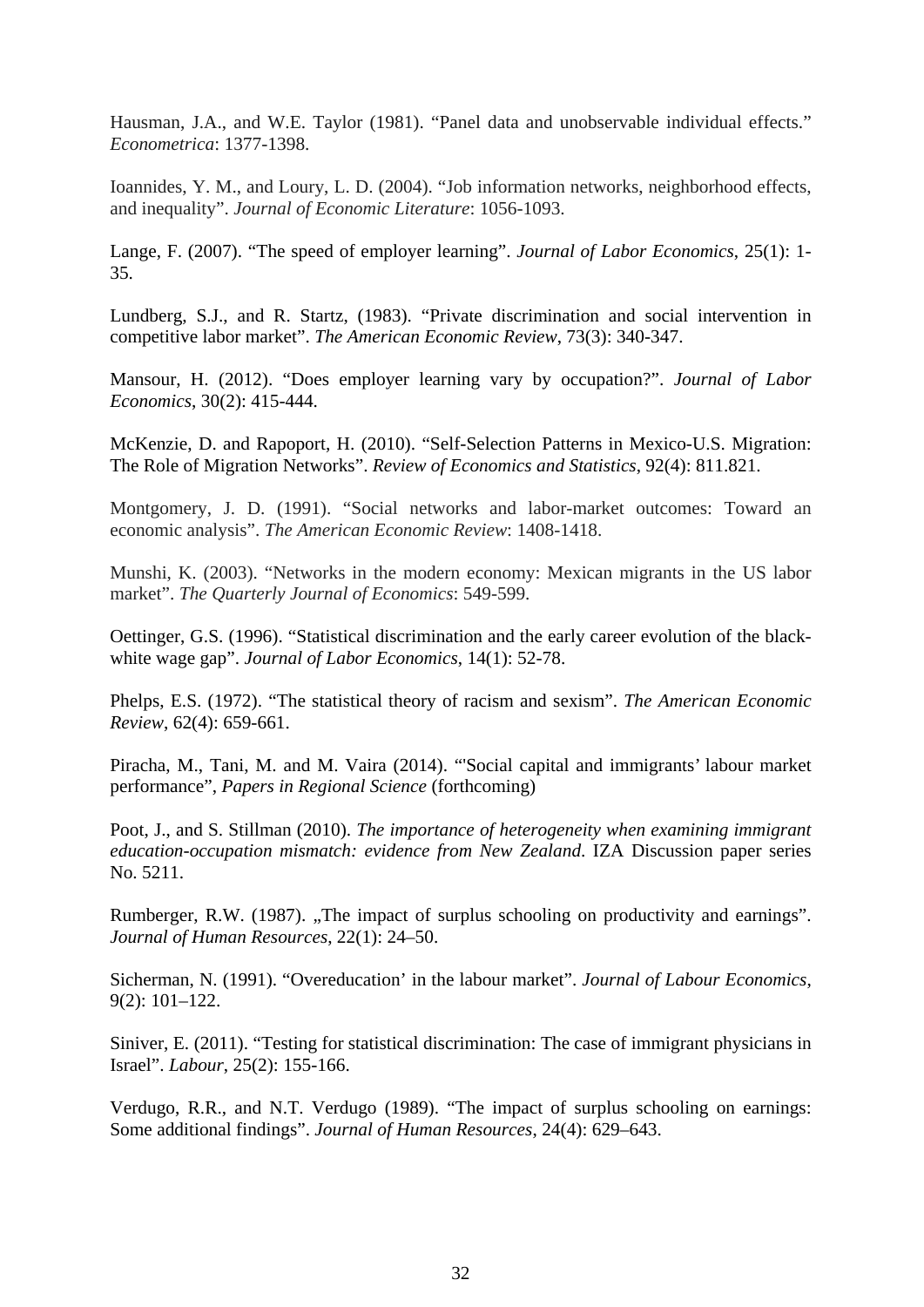Wald, S., and T. Fang (2008). "Overeducated immigrants in the Canadian labour market: Evidence from the workplace and employee survey". *Canadian Public Policy*, 34(4): 457- 479.

Wang, S.Y (2015). "Statistical discrimination, productivity and the height of immigrants". *Industrial and Labor Relations Review* (forthcoming).

Wooldridge, J.M. (2001). *Econometric Analysis of Cross-Section and Panel Data*, Cambridge: MIT Press.

Wooldridge, J.M. (2011). Endogenous interaction terms in 2SLS (Stata forum: http://www.stata.com/statalist/archive/2011-03/msg00188.html). Accessed 14 December 2014.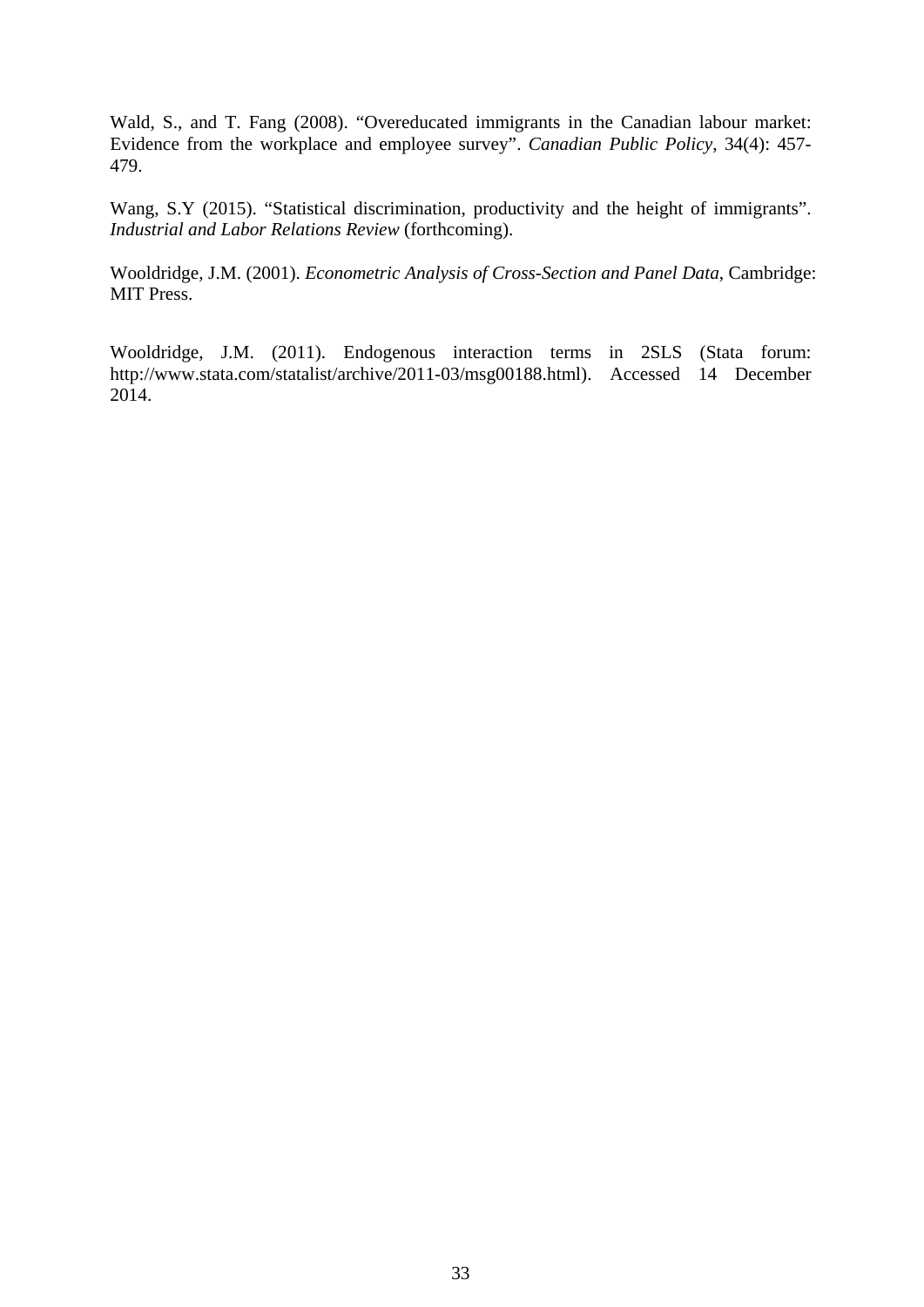

**Figure 1: Assessment of foreign qualifications: uptake rates by region of education** 

Source: cohort 1, LSIA 1 and cohort 1, LSIA 2.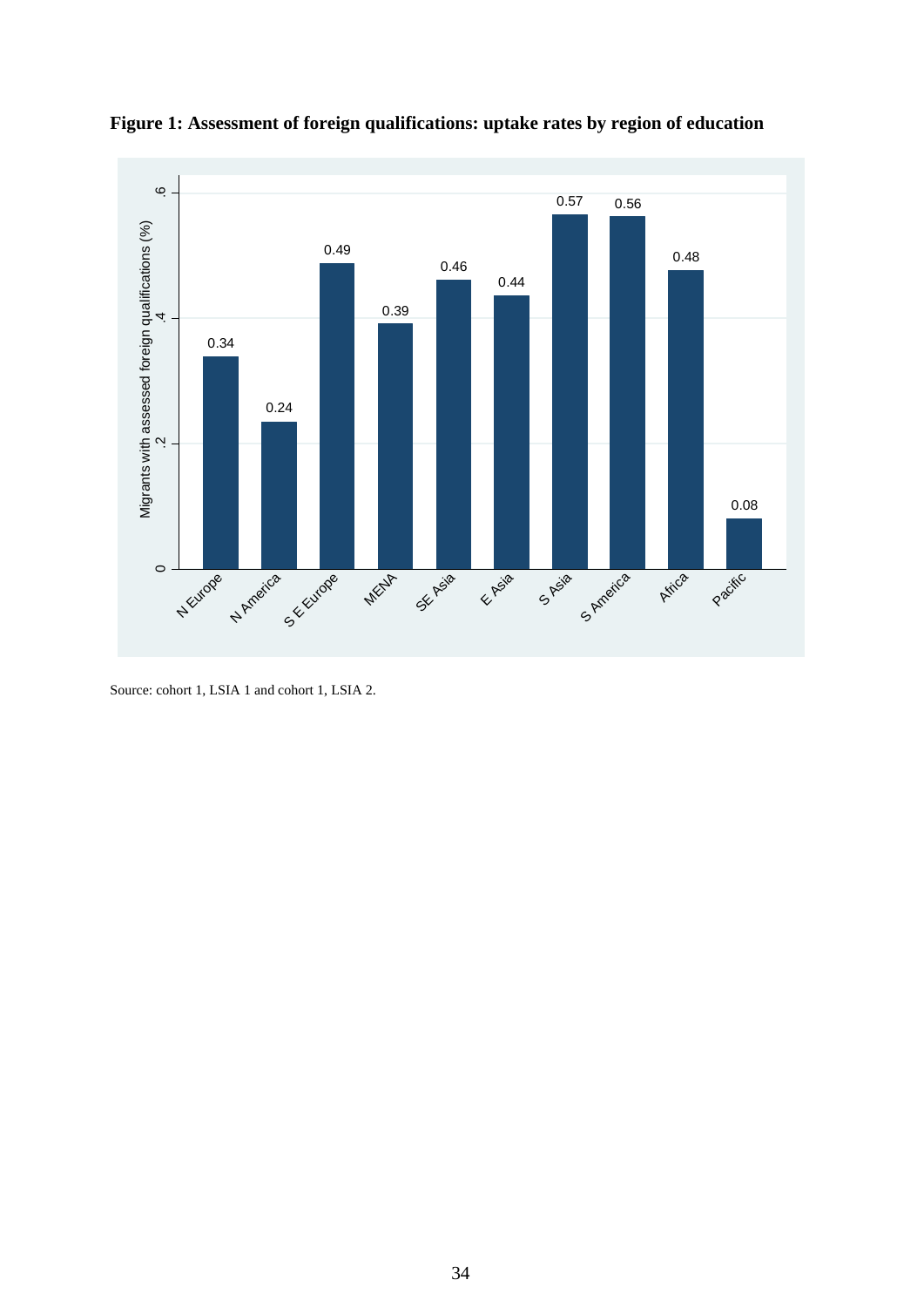



Source: working sample, LSIA.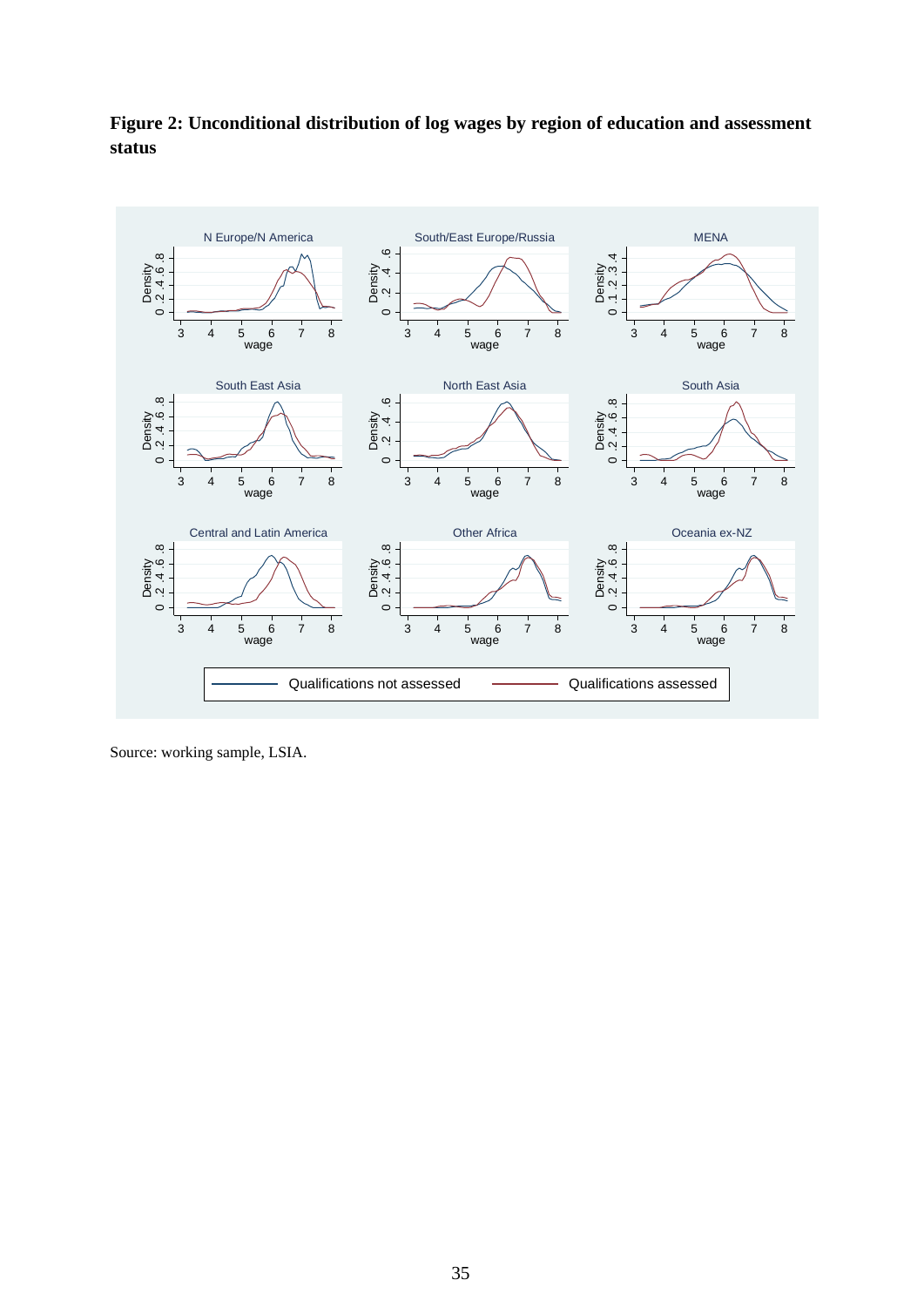| <b>Baseline analysis</b>                     | <b>LSIA1</b> | LSIA 2 |
|----------------------------------------------|--------------|--------|
| Primary applicants 1 <sup>st</sup> wave, and | 5,201        | 3,124  |
| are aged 20-65                               | 4,930        | 2,808  |
| migrated 1993-1995 or 1999-2000              | 4,927        | 2,805  |
| have tertiary education                      | 1,978        | 1,156  |
| enter labour market by 1 <sup>st</sup> wave  | 1,408        | 842    |
| have wage                                    | 880          | 684    |
| have employee status                         | 830          | 651    |
| have hours                                   | 785          | 647    |
| have GDP information                         | 770          | 639    |
| Have network information                     | 760          | 635    |
| Have Gini information                        | 752          | 631    |
| Observations used in the baseline analysis   |              | 1,383  |

**Table 1: Baseline sample trimming – wave 1**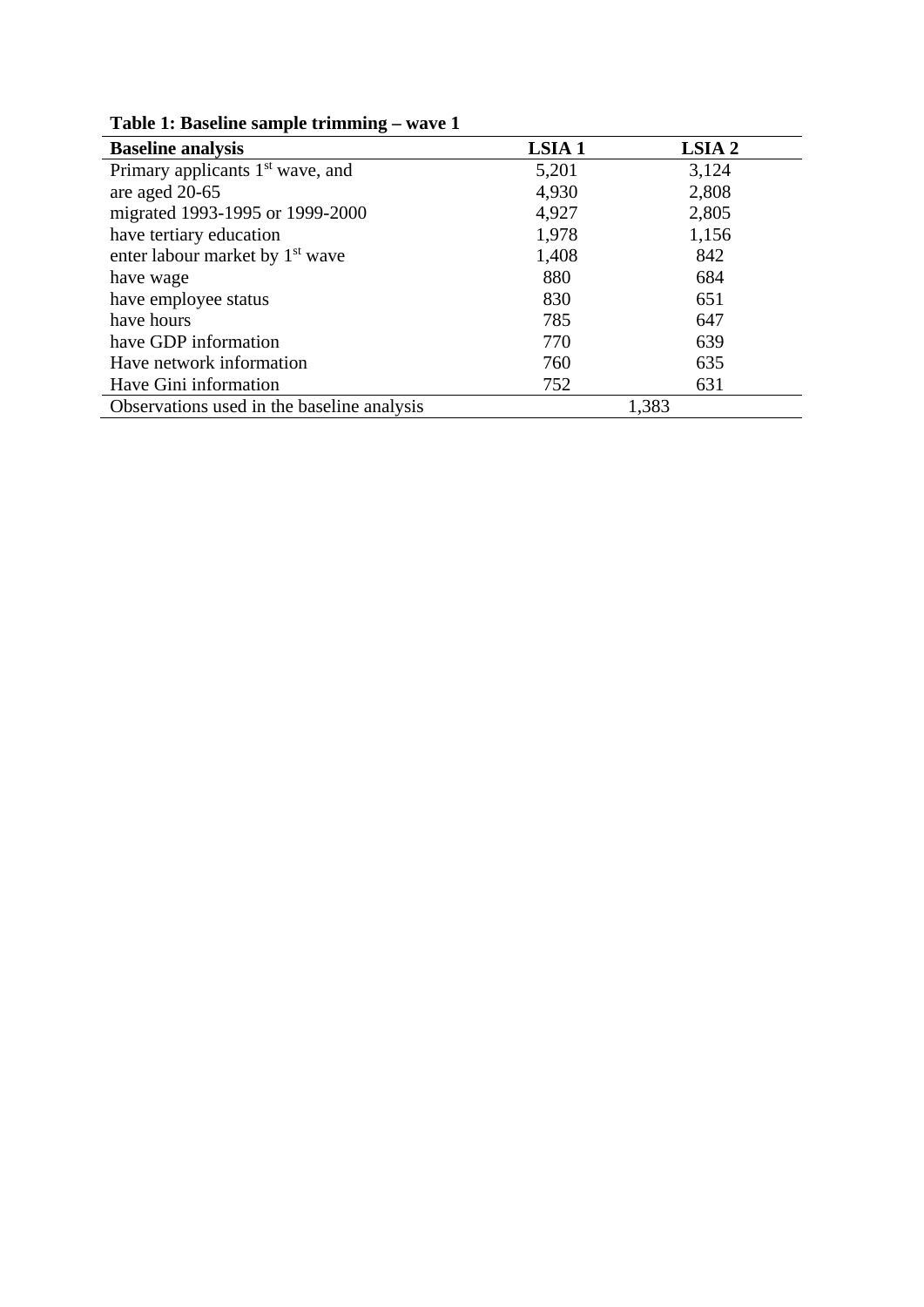|                                   |             | <b>Qualification Assessed</b> | <b>Qualification Not</b> |                 | <b>Difference</b> | t-stat |  |
|-----------------------------------|-------------|-------------------------------|--------------------------|-----------------|-------------------|--------|--|
|                                   |             |                               |                          | <b>Assessed</b> |                   |        |  |
|                                   | <b>Mean</b> | <b>Std</b>                    | <b>Mean</b>              | <b>Std</b>      |                   |        |  |
| <b>Key variables:</b>             |             |                               |                          |                 |                   |        |  |
| Ln weekly wage                    | 6.459       | .740                          | 6.497                    | .764            | $-.052*$          | .0860  |  |
| Instrument (raw)                  | 546.2       | 833.8                         | 253.3                    | 590.6           | 292.9***          | .0001  |  |
| Instrument (dummy)                | .554        | .498                          | .266                     | .442            | .288***           | .0001  |  |
| <b>Country of education</b>       |             |                               |                          |                 |                   |        |  |
| English as main language          | .666        | .472                          | .739                     | .439            | $-.073**$         | .0246  |  |
| Log GDP per capita                | 8.379       | 1.552                         | 9.232                    | 1.371           | $-.0853***$       | .0001  |  |
| N Europe/N America+               | .357        | .480                          | .446                     | .497            | $-.089***$        | .0060  |  |
| Asia                              | .289        | .454                          | .359                     | .480            | $-.070**$         | .0316  |  |
| Rest of the world                 | .353        | .478                          | .195                     | .396            | $.158***$         | .0001  |  |
| <b>Country of birth</b>           |             |                               |                          |                 |                   |        |  |
| English as main language          | .630        | .483                          | .625                     | .484            | .005              | .8579  |  |
| Commonwealth member               | .494        | .501                          | .490                     | .500            | .004              | .8908  |  |
| Network in host country++         | .050        | .084                          | .053                     | .087            | $-003$            | .8650  |  |
| $Gini++$                          | .399        | .099                          | .389                     | .087            | .010              | .3932  |  |
| <b>Demographics</b>               |             |                               |                          |                 |                   |        |  |
| Age                               | 33.1        | 6.20                          | 32.9                     | 7.06            | .200              | .1731  |  |
| Female                            | .315        | .465                          | .367                     | .482            | $-.052$           | .1120  |  |
| Married                           | .573        | .495                          | .622                     | .485            | $-.049$           | .1341  |  |
| Has resident children             | .589        | .930                          | .479                     | .857            | $.110*$           | .0607  |  |
| Experience                        | 11.98       | 6.02                          | 11.60                    | 6.81            | .038**            | .0336  |  |
| Interview in English              | .970        | .170                          | .965                     | .184            | .005              | .8648  |  |
| <b>Labour market</b>              |             |                               |                          |                 |                   |        |  |
| Self-employed                     | .023        | .151                          | .022                     | .147            | .001              | .9671  |  |
| Part-time                         | .139        | .347                          | .139                     | .346            | $-0.000$          | .9920  |  |
| Mills ratio (employed)            | 6.562       | .341                          | 6.597                    | .425            | $-.035$           | .3268  |  |
| Endogenous labour market controls |             |                               |                          |                 |                   |        |  |
| Occupation: Manager+              | .681        | .466                          | .725                     | .447            | .044              | .1739  |  |
| Professional                      | .156        | .364                          | .147                     | .354            | .009              | .7790  |  |
| Other                             | .163        | .370                          | .127                     | .333            | .036              | .2807  |  |
| Licensed occupation               | .395        | .489                          | .350                     | .477            | .045              | .1712  |  |
| Over-qualified pre-migr.++        | .186        | .389                          | .218                     | .413            | $-.032$           | .3473  |  |
| <b>Migration visa</b>             |             |                               |                          |                 |                   |        |  |
| Family reunification+             | .089        | .285                          | .313                     | .464            | $-.224***$        | .0001  |  |
| Family sponsored                  | .277        | .448                          | .122                     | .327            | $.155***$         | .0001  |  |
| <b>Employer nomination</b>        | .125        | .331                          | .310                     | .462            | $-.185***$        | .0001  |  |
| Skilled independent               | .503        | .500                          | .248                     | .432            | $.255***$         | .0001  |  |
| Humanitarian                      | .006        | .079                          | .006                     | .080            | .000              | .1501  |  |
| <b>Other controls</b>             |             |                               |                          |                 |                   |        |  |
| LSIA1 (cohort 1)                  | .440        | .497                          | .464                     | .499            | $-.024$           | .4435  |  |
| Lives in NSW, ACT+                | .490        | .500                          | .479                     | .500            | .011              | .7285  |  |
| VIC, SA, TAS                      | .291        | .455                          | .279                     | .444            | .012              | .6995  |  |
| QLS, WA, NT                       | .218        | .413                          | .242                     | .428            | $-.024$           | .4635  |  |
| $\mathbf N$                       | 473         |                               |                          | 910             |                   |        |  |

### **Table 2: Baseline working sample – Primary applicant aged 20-65. First wave only**

Source: LSIA 1 and LSIA 2. Number of observations: 752 (LSIA1) and 631 (LSIA2), respectively. The symbol + indicates the reference group of a categorical variable. The symbol ++ indicates a lower number of observations for that variable. The symbols \*, \*\*, \*\*\* indicate statistical significance at 10%, 5%, and 1%, respectively.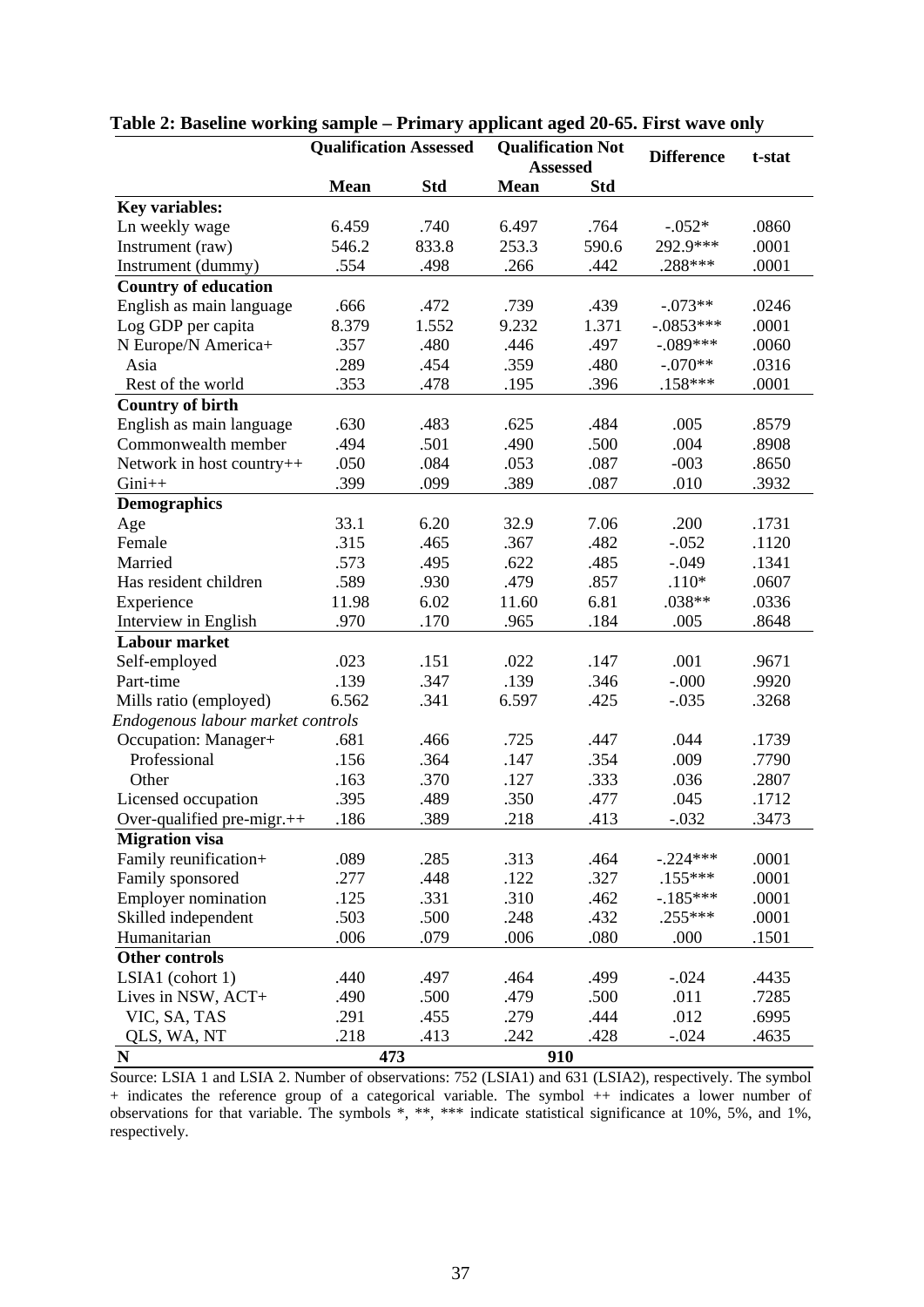|                                          |               | <b>Cohort 1</b> | $\sim$<br>Cohort 2 |        |               |  |
|------------------------------------------|---------------|-----------------|--------------------|--------|---------------|--|
|                                          | <b>Wave 1</b> | <b>Wave 2</b>   | Wave 3             | Wave 1 | <b>Wave 2</b> |  |
| <b>Initial sample</b>                    | 1,978         | 1,695           | 1,402              | 1,156  | 957           |  |
| Attrition rate                           |               | 14.3%           | $17.3\%$           |        | 17.2%         |  |
| <b>Attrition on qualification status</b> |               |                 |                    |        |               |  |
| Completed<br>assessment                  | 328           | 285             | 246                | 224    | 190           |  |
| Attrition rate                           |               | $13.1\%$        | $13.7\%$           |        | 15.1%         |  |

### **Table 3: Baseline sample characteristics – Primary applicant aged 20-65**

Source: LSIA 1 and LSIA 2. Those with newly assessed qualifications, that is qualifications obtained between waves 1-2 and 2-3, are excluded from the panel data analysis.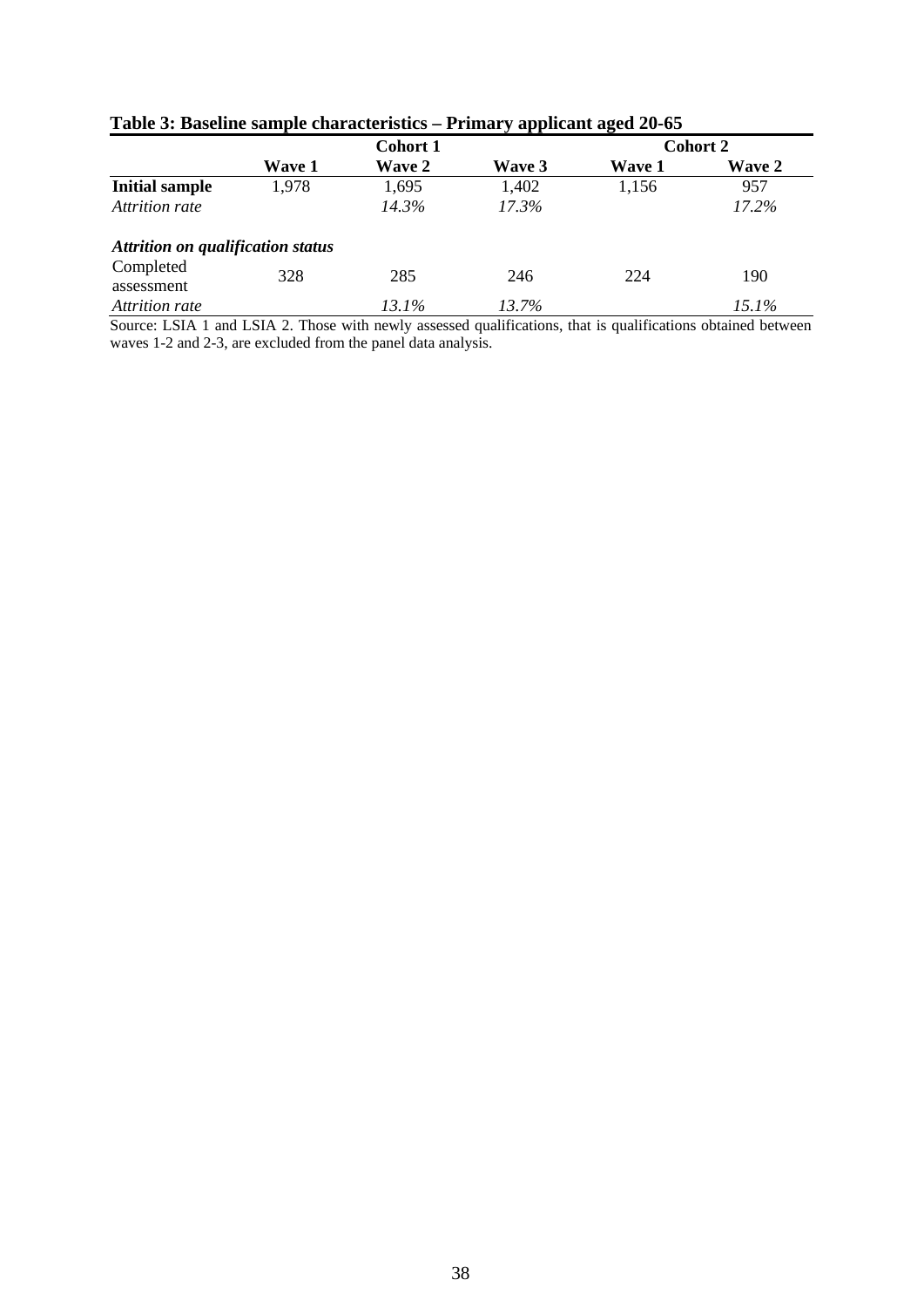| <b>Qualification assessed</b>                          | <b>OLS</b>           |
|--------------------------------------------------------|----------------------|
| Instrument: relative rank                              | .288***              |
|                                                        | (.038)<br>$-.205***$ |
| Education completed in: Asia                           |                      |
| Rest of the world                                      | (.072)<br>$-.395***$ |
|                                                        | (.059)               |
| Country of education: English speaking                 | $-.127***$           |
|                                                        | (.052)               |
| Country of education: log GDP per capita               | $-.031**$            |
|                                                        | (.014)               |
| Female                                                 | .007                 |
|                                                        | (.028)               |
| Married                                                | $-.008$              |
|                                                        | (.027)               |
| Experience                                             | $.031***$            |
|                                                        | (.010)               |
| Experience square                                      | $-.0006**$           |
|                                                        | (.0002)              |
| Has children at home                                   | .010                 |
|                                                        | (.015)               |
| Migration interview in English                         | $.147**$             |
|                                                        | (.067)               |
| Country of birth: Commonwealth member state            | $.100***$            |
|                                                        | (.037)               |
| Country of birth: English speaking                     | $-.150**$            |
|                                                        | (.041)               |
| Country of birth: migrant network in host country      | .038                 |
|                                                        | (.167)               |
| Country of birth: income inequality (Gini coefficient) | .359**               |
|                                                        | (.152)               |
| Cohort                                                 | .007                 |
|                                                        | (.047)               |
| Visa: Concessional family                              | .291**               |
|                                                        | (.113)               |
| <b>Business nomination</b>                             | .105                 |
|                                                        | (.106)<br>.438***    |
| Skilled independent                                    |                      |
|                                                        | (.099)               |
| Humanitarian                                           | .379<br>(.431)       |
| Self-employed                                          | .066                 |
|                                                        | (.074)               |
| Work part-time                                         | $-.002$              |
|                                                        | (.034)               |
| Residence: Victoria, Tasmania and S Australia          | $.055**$             |
|                                                        | (.026)               |
| Queensland, N Territory, W Australia                   | .007                 |
|                                                        | (.029)               |
| Constant                                               | $-.250$              |
|                                                        | (.468)               |
|                                                        |                      |

# **Table 4 – baseline first stage regression - 1st wave LSIA, aged 20-65**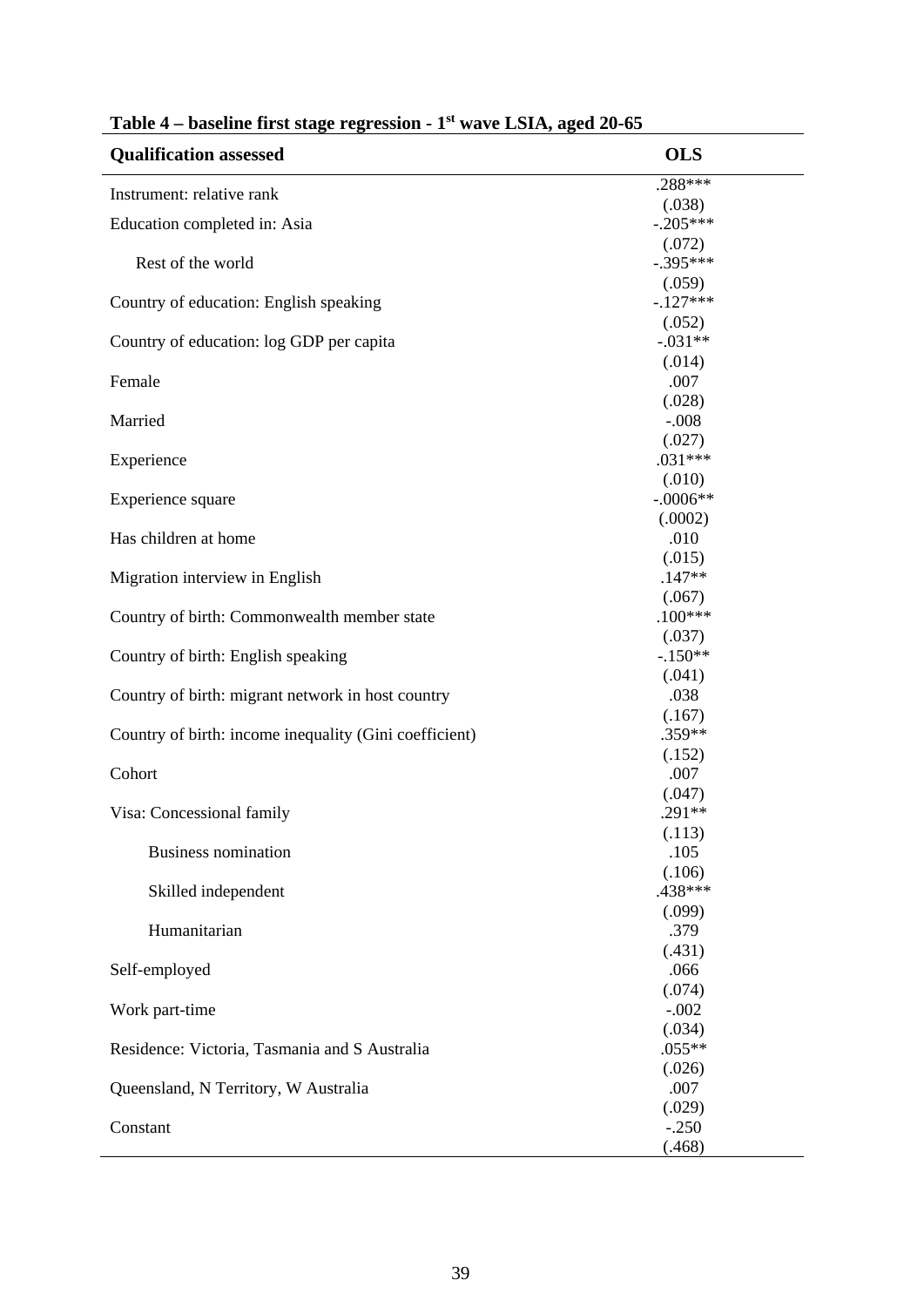| Other controls:                                 |         |
|-------------------------------------------------|---------|
| Asia x age 28-32                                | .054    |
|                                                 | (.078)  |
| Asia x age 33-39                                | $-.014$ |
|                                                 | (.081)  |
| Asia x age 40-65                                | .088    |
|                                                 | (.083)  |
| Rest of world x age 28-32                       | 111     |
|                                                 | (.070)  |
| Rest of world x age 33-39                       | .011    |
|                                                 | (.076)  |
| Rest of world x age 40-65                       | .087    |
|                                                 | (.083)  |
| Inverse Mills ratio (selection into employment) | .067    |
|                                                 | (.072)  |
| Age group $(3)$                                 | Yes     |
| Visa x cohort                                   | Yes     |
| $\mathbf N$                                     | 1,383   |
| $R^2$                                           | .2962   |
| F-test                                          | 58.62   |

Source: 1<sup>st</sup> wave LSIA 1 and LSIA 2. Estimates obtained by OLS in the first stage of 2SLS estimation using the Stata command ivreg2. The dependent variable is binary and equal to 1 if migrant has undertaken the assessment and zero otherwise.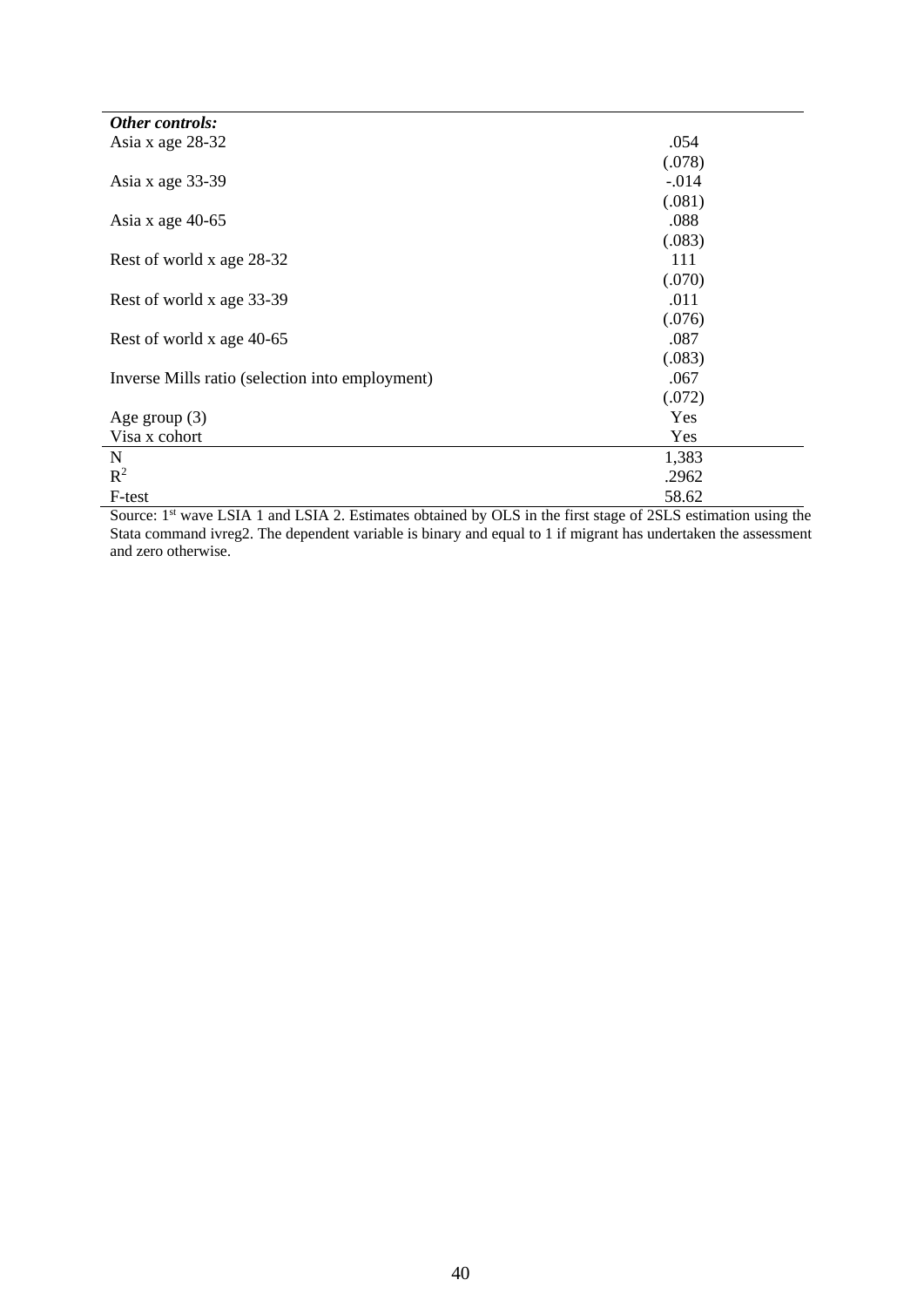|                                 | <b>OLS</b> | <b>OLS</b> | 2SLS       | 2SLS     |
|---------------------------------|------------|------------|------------|----------|
| Qualification assessed          | .023       | .033       | $.302*$    | .387**   |
|                                 | (.034)     | (.033)     | (.170)     | (.169)   |
| Country of education: Asia      | $-.142***$ | $-.108***$ | $-.068$    | $-.014$  |
|                                 | (.049)     | (.048)     | (.065)     | (.065)   |
| Country of education: RoW       | $-.269***$ | $-.204***$ | $-.221***$ | $-142**$ |
|                                 | (.060)     | (.062)     | (.065)     | (.065)   |
| Constant                        | 3.089***   | 4.101***   | 2.998***   | 4.015*** |
|                                 | (.619)     | (.630)     | (.602)     | (.605)   |
| <b>Controls:</b>                |            |            |            |          |
| Country education               | Yes        | Yes        | Yes        | Yes      |
| Country birth                   | Yes        | Yes        | Yes        | Yes      |
| Visa type x cohort              | Yes        | Yes        | Yes        | Yes      |
| Demographics                    | Yes        | Yes        | Yes        | Yes      |
| State and labour market         | Yes        | Yes        | Yes        | Yes      |
| Occupational fixed effects      | No         | Yes        | No         | Yes      |
| $F$ -test 1 <sup>st</sup> stage |            |            | 58.62      | 58.05    |
| Endogeneity test (p-value)      |            |            | .0874      | .0262    |
| $R^2$                           | .5311      | .5595      | .5082      | .5229    |
| $\mathbf N$                     | 1,383      | 1,383      | 1,383      | 1,383    |

**Table 5: Effect of the qualification on wages – Baseline OLS and 2SLS** 

Source: LSIA1 and LSIA 2. Estimates obtained by OLS (robust standard errors) and 2SLS, respectively. The dummy representing the assessment of foreign qualifications is treated as an endogenous regressor. Education: separate dummy variables for North Europe and North America (reference group), Asia (South East/East/South Asia) and the Rest of the World (Eastern Europe and Russia, MENA/Africa/Latin America). Country of birth: dummy variable if English is main language, dummy variable if member of the Commonwealth, share of migrants in Australia, income inequality (Gini coefficient). Cohort: dummy variable for LSIA 2. Visa: separate dummy variables for concessional family, business nomination, skilled independent, and humanitarian visa categories and their interaction with cohort. Demographics: gender, marital status, if there are resident children, if survey interview carried out in English, state of residence. Employment: experience and its square, dummy variable if working less than 35 hours per week, dummy variable if self-employed, selection into employment. Endogenous labour market covariates: occupational fixed effects (managers, the reference group; professionals; other). The 1<sup>st</sup> stage F-test is the Angrist-Pischke multivariate F-test of excluded restrictions and tests the null hypothesis that the excluded instrument is correlated with the error term (the endogenous regressor is unidentified). In the case of a single endogenous regressor the AP also tests the null hypothesis that the instrument is only weakly correlated with the endogenous regressor. The endogeneity test is constructed as the difference between two Sargan-Hansen statistics and tests the null hypothesis that the endogenous regressor can be treated as an exogenous variable: only the p-value of the test is reported.  $R^2$  reports the adjusted  $R^2$  in the case of OLS and the centred  $\mathbb{R}^2$  in the case of 2SLS, respectively. Estimation performed using Stata command ivreg2.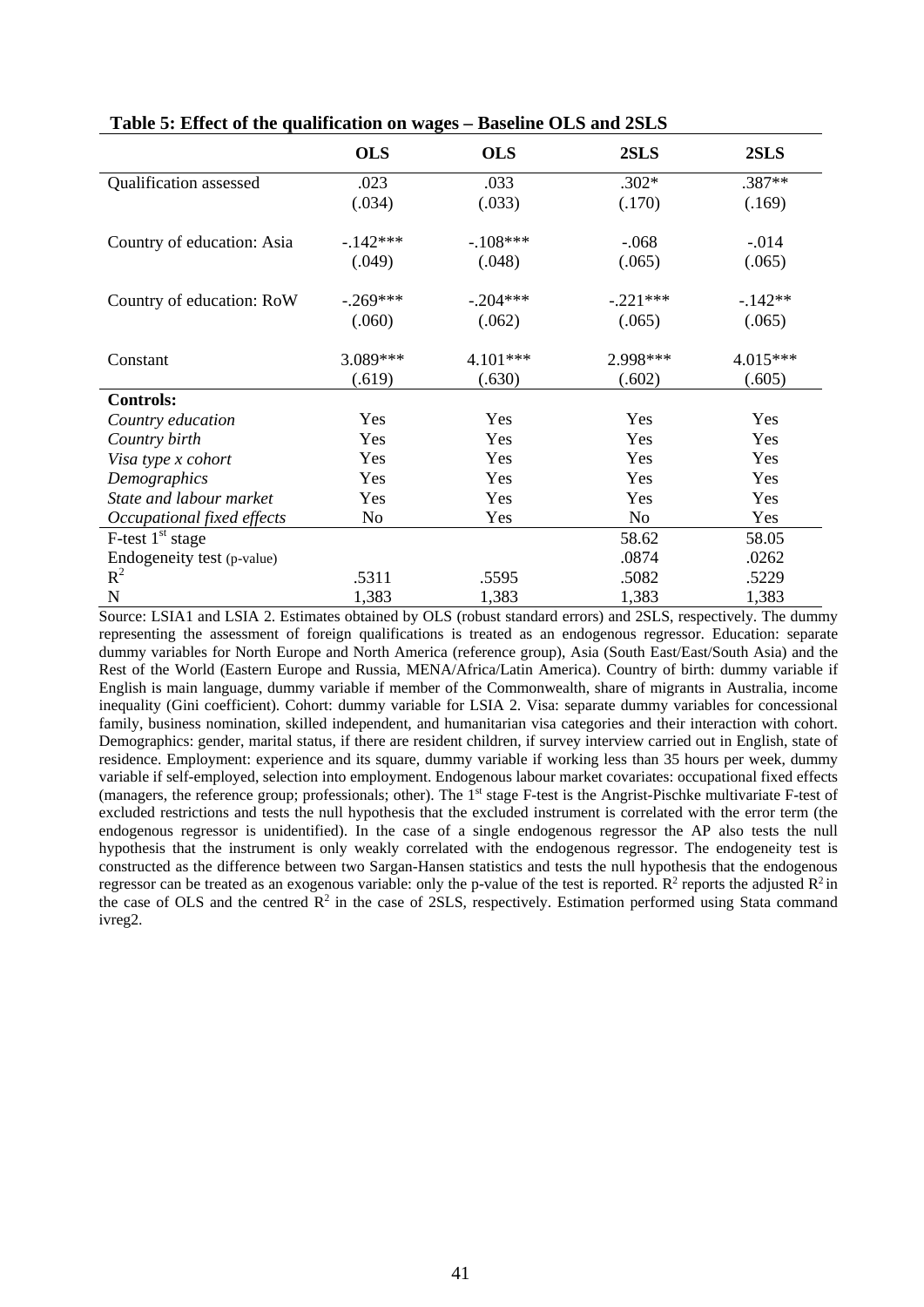|                            | I              | $\mathbf{I}$   | Ш      | IV             | $\mathbf{V}$   | VI     | VII    |
|----------------------------|----------------|----------------|--------|----------------|----------------|--------|--------|
| Qualifications             | $.272*$        | .496**         | .478** | .449**         | $.302*$        | .387** | .383** |
| assessed $\tilde{D}_{ij}$  | (.150)         | (.241)         | (.235) | (.204)         | (.170)         | (.169) | (.173) |
| <b>Controls</b>            |                |                |        |                |                |        |        |
| Country education dummy    | Yes            | Yes            | Yes    | Yes            | Yes            | Yes    | Yes    |
| Country education other    | No             | Yes            | Yes    | Yes            | Yes            | Yes    | Yes    |
| Country birth              | N <sub>0</sub> | No             | Yes    | Yes            | Yes            | Yes    | Yes    |
| Visa type x cohort         | N <sub>0</sub> | N <sub>0</sub> | No.    | Yes            | Yes            | Yes    | Yes    |
| Demographics               | N <sub>0</sub> | N <sub>0</sub> | No.    | N <sub>0</sub> | Yes            | Yes    | Yes    |
| Labour market              | N <sub>0</sub> | N <sub>0</sub> | No     | N <sub>0</sub> | Yes            | Yes    | Yes    |
| Occupational fixed effects | N <sub>o</sub> | N <sub>o</sub> | No     | N <sub>o</sub> | N <sub>o</sub> | Yes    | Yes    |
| Over-qualified pre-migr.   | No             | No             | No     | N <sub>o</sub> | No             | No     | Yes    |
| F-test                     | 113.54         | 45.87          | 47.27  | 65.02          | 58.62          | 58.05  | 52.78  |
| $R^2$                      | .0948          | .0709          | .0912  | .2161          | .5013          | .5229  | .5277  |
| N                          | 1,383          | 1,383          | 1,383  | 1,383          | 1,383          | 1,383  | 1,252  |

**Table 6: Effect of the qualification on wages by incremental controls – Baseline 2SLS** 

Source: LSIA1 and LSIA 2. Estimates obtained by 2SLS. The dummy representing the assessment of foreign qualifications is treated as an endogenous regressor. Control variables include: Education: separate dummy variables for North Europe and North America (reference group), Asia (South East/East/South Asia) and the Rest of the World (Eastern Europe and Russia, MENA/Africa/Latin America). Country of birth: dummy variable if English is main language, dummy variable if member of the Commonwealth, share of migrants in Australia, income inequality (Gini coefficient). Cohort: dummy variable for LSIA 2. Visa: separate dummy variables for concessional family, business nomination, skilled independent, and humanitarian visa categories and their interaction with cohort. Demographics: gender, marital status, if there are resident children, if survey interview carried out in English, state of residence. Employment: experience and its square, dummy variable if working less than 35 hours per week, dummy variable if self-employed, selection into employment. Endogenous labour market covariates: occupational fixed effects (managers, the reference group; professionals; other), dummy variable if over-qualified in last job prior to migrating.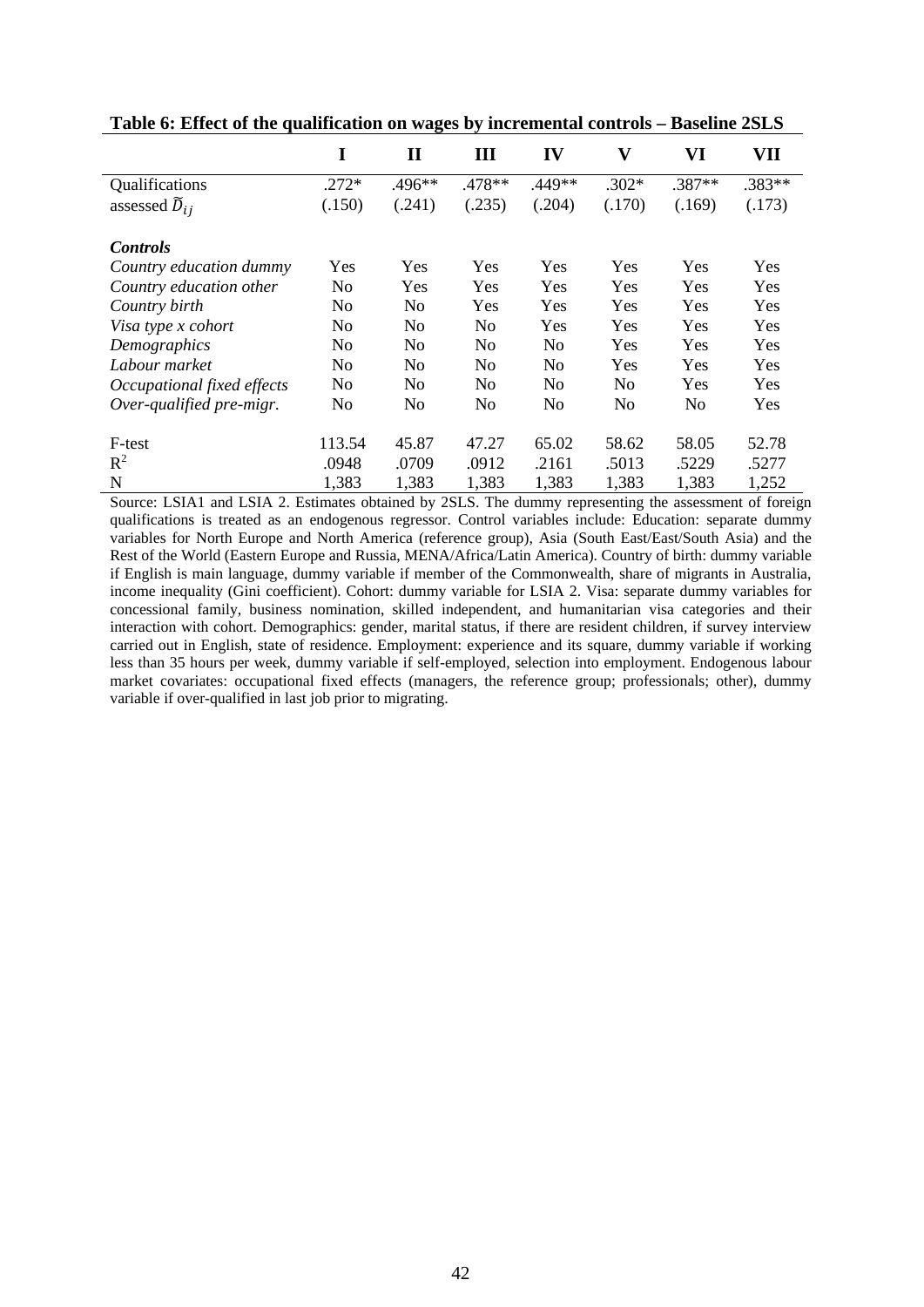|                       | $\bullet$<br>Gender |          |            | <b>Pre-migration</b> |            |                 | <b>Cohort</b> |                   |                  | Job in Australia |                 |  |
|-----------------------|---------------------|----------|------------|----------------------|------------|-----------------|---------------|-------------------|------------------|------------------|-----------------|--|
|                       | <b>Male</b>         | Female   | Cwth       | Not Cwth             | Not Lic.   | <b>Licensed</b> | LSIA1         | LSIA <sub>2</sub> | <b>Full-time</b> | Not Lic.         | <b>Licensed</b> |  |
| Qualification         | .271                | $.515*$  | $.315*$    | $-.086$              | .490**     | .129            | .017          | .528**            | $.352**$         | .249             | .243            |  |
| assessed              | (.213)              | (.311)   | (.175)     | (.502)               | (.234)     | (.246)          | (.221)        | (.257)            | (.160)           | (.212)           | (.240)          |  |
| Educated in           | $-.144**$           | .111     | $-.083$    | $-.127$              | $-.047$    | $-.083$         | $-.022$       | $-.141$           | $-.085$          | $-.096$          | $-.125$         |  |
| Asia                  | (.073)              | (.136)   | (.081)     | (.126)               | (.079)     | (.107)          | (.079)        | (.103)            | (.061)           | (.067)           | (.110)          |  |
| Educated in           | $-.298***$          | $-.101$  | $-.286***$ | $-.232**$            | $-.277***$ | $-.142$         | $-.106$       | $-.367***$        | $-.265***$       | $-311***$        | $-.249**$       |  |
| <b>Row</b>            | (.079)              | (.116)   | (.092)     | (.107)               | (.085)     | (.104)          | (.077)        | (.109)            | (.063)           | (.062)           | (.115)          |  |
| Constant              | $2.463***$          | 3.905*** | $3.663***$ | $3.557***$           | 3.279***   | $.774***$       | 2.829***      | 3.589***          | 2.792***         | 2.914***         | $2.252***$      |  |
|                       | (.730)              | (1.081)  | (1.294)    | (.878)               | (.864)     | (.997)          | (.754)        | (.997)            | (.601)           | (.721)           | (1.036)         |  |
| $F$ -test $1st$ stage | 34.63               | 19.58    | 44.24      | 7.47                 | 30.95      | 26.79           | 26.76         | 33.16             | 54.11            | 28.40            | 24.09           |  |
| Endogeneity test      | .2226               | .0920    | .0983      | .9153                | .0592      | .2726           | .9064         | .0506             | .0445            | .3553            | .2535           |  |
| $\mathbb{R}^2$        | .4815               | .5032    | .4317      | .5461                | .5092      | .5290           | .5534         | .4749             | .2814            | .3428            | .2963           |  |
| $\mathbf N$           | 900                 | 483      | 680        | 703                  | 697        | 558             | 752           | 631               | 1,190            | 720              | 443             |  |

**Table 7: Heterogeneity based on baseline 2SLS estimator without occupational fixed effects** 

Source: LSIA1 and LSIA 2. Estimates obtained by 2SLS instrumenting the assessment of foreign qualifications with country of birth. The dependent variable is the logarithm of weekly wages, calculated as the midpoint of the relevant intervals. The highest wage (unbounded interval) is calculated as 1.4 times the lower bound of the corresponding interval. The dummy representing the assessment of foreign qualifications is treated as an endogenous regressor. Education: separate dummy variables for North Europe and North America (reference group), Asia (South East/East/South Asia) and the Rest of the World (Eastern Europe and Russia, MENA/Africa/Latin America). Each of these is interacted with age groups 28-32; 33-39, and 40-65, respectively. Country of birth: dummy variable if English is main language, dummy variable if member of the Commonwealth, share of migrants in Australia, income inequality (Gini coefficient). Cohort: dummy variable for LSIA 2. Visa: separate dummy variables for concessional family, business nomination, skilled independent, and humanitarian visa categories and their interaction with cohort. Demographics: gender, marital status, if there are resident children, if survey interview carried out in English, state of residence. Employment: experience and its square, dummy variable if working less than 35 hours per week, dummy variable if self-employed, selection into employment. Endogenous labour market covariates: occupational fixed effects (managers, the reference group; professionals; other), dummy variable if over-qualified in last job prior to migrating. The 1<sup>st</sup> stage F-test is the Angrist-Pischke multivariate F-test of excluded restrictions and tests the null hypothesis that the excluded instrument is correlated with the error term (the endogenous regressor is unidentified). In the case of a single endogenous regressor the AP also tests the null hypothesis that the instrument is only weakly correlated with the endogenous regressor. The endogeneity test is constructed as the difference between two Sargan-Hansen statistics and tests the null hypothesis that the endogenous regressor can be treated as an exogenous variable: only the p-value of the test is reported.  $R^2$  reports the centred  $R^2$  in the case of 2SLS. Estimation performed using Stata command ivreg2. Full-time excludes self-employment. Not licensed and licensed apply to salaried full-time jobs only.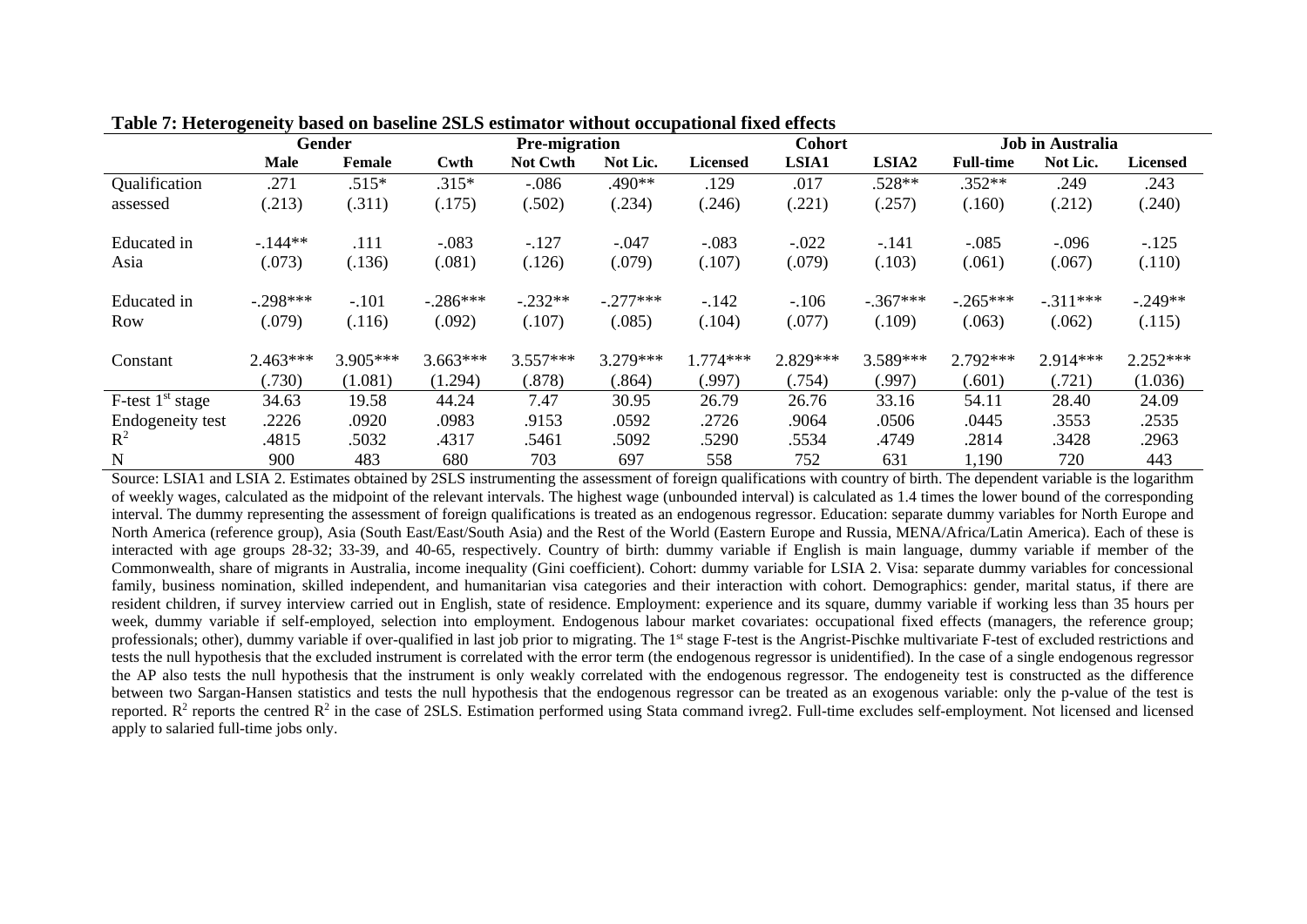|                         | <b>Random Effects</b> | <b>Random Effects</b><br>(Baltagi) | <b>Hausman-Taylor</b> |
|-------------------------|-----------------------|------------------------------------|-----------------------|
| Qualification           | .387*                 | .507***                            | .467***               |
| assessed                | (.234)                | (.162)                             | (.175)                |
| Qualification           | $.057**$              | $.056**$                           | $.057**$              |
| assessed x time         | (.026)                | (.026)                             | (.026)                |
| <b>Educated</b> in Asia | $-.130*$              | $-.097$                            | $-.105$               |
|                         | (.077)                | (.069)                             | (.070)                |
| Educated in RoW         | $-.370***$            | $-.345***$                         | $-.350***$            |
|                         | (.081)                | (.078)                             | (.080)                |
| Educated in Asia x      | .015                  | .015                               | .015                  |
| Time                    | (.013)                | (.013)                             | (.013)                |
| Educated in RoW x       | .013                  | .013                               | .013                  |
| Time                    | (.016)                | (.016)                             | (.016)                |
| Constant                | 5.333***              | 5.203***                           | 5.237***              |
|                         | (.339)                | (.310)                             | (.337)                |
| $R^2$ within            | .2607                 | .2612                              |                       |
| $R^2$ between           | .4660                 | .4308                              |                       |
| $R^2$ overall           | .4052                 | .3731                              |                       |
| Wald-Chi                | 1,163.96              | 1,136.88                           | 1,145.75              |
| N                       | 2,084                 | 2,084                              | 2,084                 |

**Table 8 – Wage penalty over time. Panel Random Effects estimator. Same employer.**

Source: LSIA 1 and LSIA 2. Education: separate dummy variables for North Europe and North America (reference group), Asia (South East/East/South Asia) and the Rest of the World (Eastern Europe and Russia, MENA/Africa/Latin America). Country of birth: dummy variable if English is main language, dummy variable if member of the Commonwealth, share of migrants in Australia, income inequality (Gini coefficient). Cohort: dummy variable for LSIA 2. Visa: separate dummy variables for concessional family, business nomination, skilled independent, and humanitarian visa categories and their interaction with cohort. Demographics: gender, marital status, if there are resident children, if survey interview carried out in English, state of residence. Employment: experience and its square, dummy variable if working less than 35 hours per week, dummy variable if self-employed, selection into employment in the first wave. The Hausman-Taylor model removes the assumption of orthogonality between the unobserved individual-specific random effect and some of the explanatory variables. In particular, the instrumented variable is only correlated with the unobserved individual heterogeneity and not with the idiosyncratic error term. The estimators implemented in xtivreg assume that some of the explanatory variables in the model are correlated with the idiosyncratic error. In contrast, the Hausman-Taylor estimator implemented in Stata command xthtaylor assume that some of the explanatory variables are correlated with the individual-level random effects, but that none of the explanatory variables are correlated with the idiosyncratic error.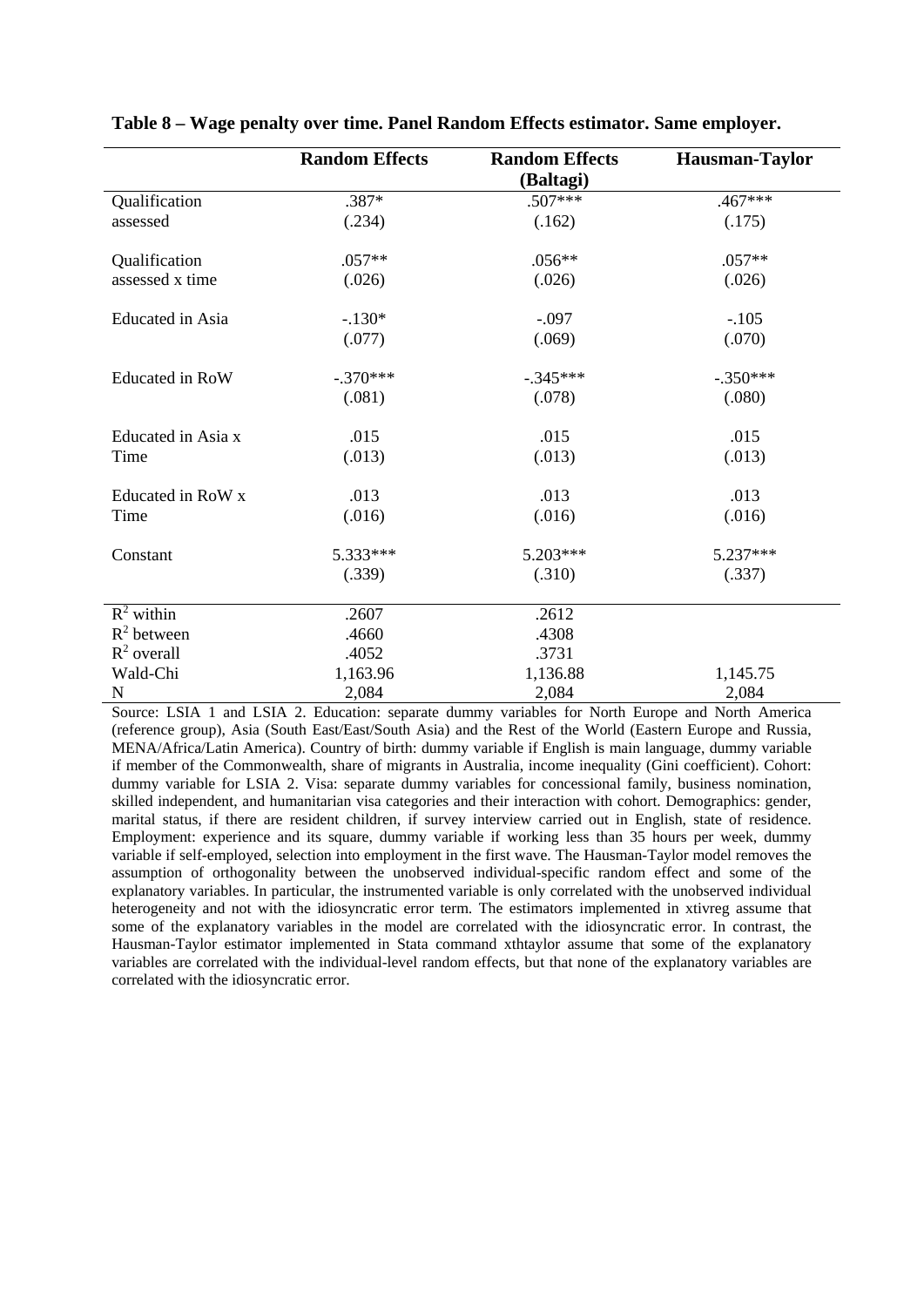|                         | Occupational | All labour mkt  | All employers | <b>Not Licensed</b> | <b>Licensed</b> | <b>Born</b> in | <b>Born elsewhere</b> | Non-English     |
|-------------------------|--------------|-----------------|---------------|---------------------|-----------------|----------------|-----------------------|-----------------|
|                         | FE           | endog. controls | pooled        |                     |                 | Commonwealth   |                       | <b>Speakers</b> |
| Qualification           | .438**       | .133            | .298          | .478*               | .468**          | .056           | $.687**$              | $1.001***$      |
| Assessed                | (.178)       | (.198)          | (.658)        | (.284)              | (.224)          | (.248)         | (.275)                | (.327)          |
| Qualification           | $.060**$     | $.055**$        | .037*         | .091***             | $-.004$         | .001           | $.093**$              | .089            |
| Assessed x time         | (.025)       | (.024)          | (.020)        | (.033)              | (.028)          | (.026)         | (.041)                | (.060)          |
| <b>Educated</b> in Asia | $-.084$      | $-.148*$        | $-.108$       | $-.115$             | $-.043$         | $-.131$        | $-.118$               | $-.120$         |
|                         | (.071)       | (.087)          | (.268)        | (.107)              | (.111)          | (.104)         | (.105)                | (.145)          |
| Educated in             | $-.280***$   | $-.324***$      | $-.322$       | $-494***$           | $-.056$         | $-.305**$      | $-.397***$            | $-.366***$      |
| <b>RoW</b>              | (.082)       | (.103)          | (.307)        | (.122)              | (.142)          | (.126)         | (.110)                | (.139)          |
| <b>Educated</b> in Asia | .012         | .017            | .012          | .014                | .012            | .014           | $-.008$               | .014            |
| x Time                  | (.013)       | (.012)          | (.011)        | (.018)              | (.017)          | (.013)         | (.025)                | (.037)          |
| Educated in             | .007         | .023            | .014          | .017                | $-.024$         | $.037*$        | $-.020$               | $-0.019$        |
| RoW x Time              | (.016)       | (.015)          | (.013)        | (.019)              | (.028)          | (.021)         | (.025)                | (.039)          |
| Constant                | 5.422***     | 5.503***        | 5.150***      | 5.646***            | 3.902***        | $6.200***$     | 5.723***              | $5.541***$      |
|                         | (.346)       | (.448)          | (1.255)       | (.489)              | (.663)          | (.941)         | (.516)                | (.594)          |
| $\mathbf N$             | 2,084        | 1,891           | 2,617         | 1,242               | 842             | 1,052          | 1,032                 | 581             |

**Table 9: Heterogeneity based on Hausman-Taylor estimator. Same employer unless otherwise specified.** 

Source: LSIA 1 and LSIA 2. Control variables include: Education: separate dummy variables for North Europe and North America (reference group), Asia (South East/East/South Asia) and the Rest of the World (Eastern Europe and Russia, MENA/Africa/Latin America). Country of birth: dummy variable if English is main language, dummy variable if member of the Commonwealth, share of migrants in Australia, income inequality (Gini coefficient). Cohort: dummy variable for LSIA 2. Visa: separate dummy variables for concessional family, business nomination, skilled independent, and humanitarian visa categories and their interaction with cohort. Demographics: gender, marital status, if there are resident children, if survey interview carried out in English, state of residence. Employment: experience and its square, dummy variable if working less than 35 hours per week, dummy variable if self-employed, selection into employment at the time of the first wave. The Hausman-Taylor model removes the assumption of orthogonality between the unobserved individual-specific random effect and some of the explanatory variables. In particular, the instrumented variable is only correlated with the unobserved individual heterogeneity and not with the idiosyncratic error term. The estimators implemented in xtivreg assume that some of the explanatory variables in the model are correlated with the idiosyncratic error. In contrast, the Hausman-Taylor estimator implemented in Stata command xthtaylor assume that some of the explanatory variables are correlated with the individual-level random effects, but that none of the explanatory variables are correlated with the idiosyncratic error.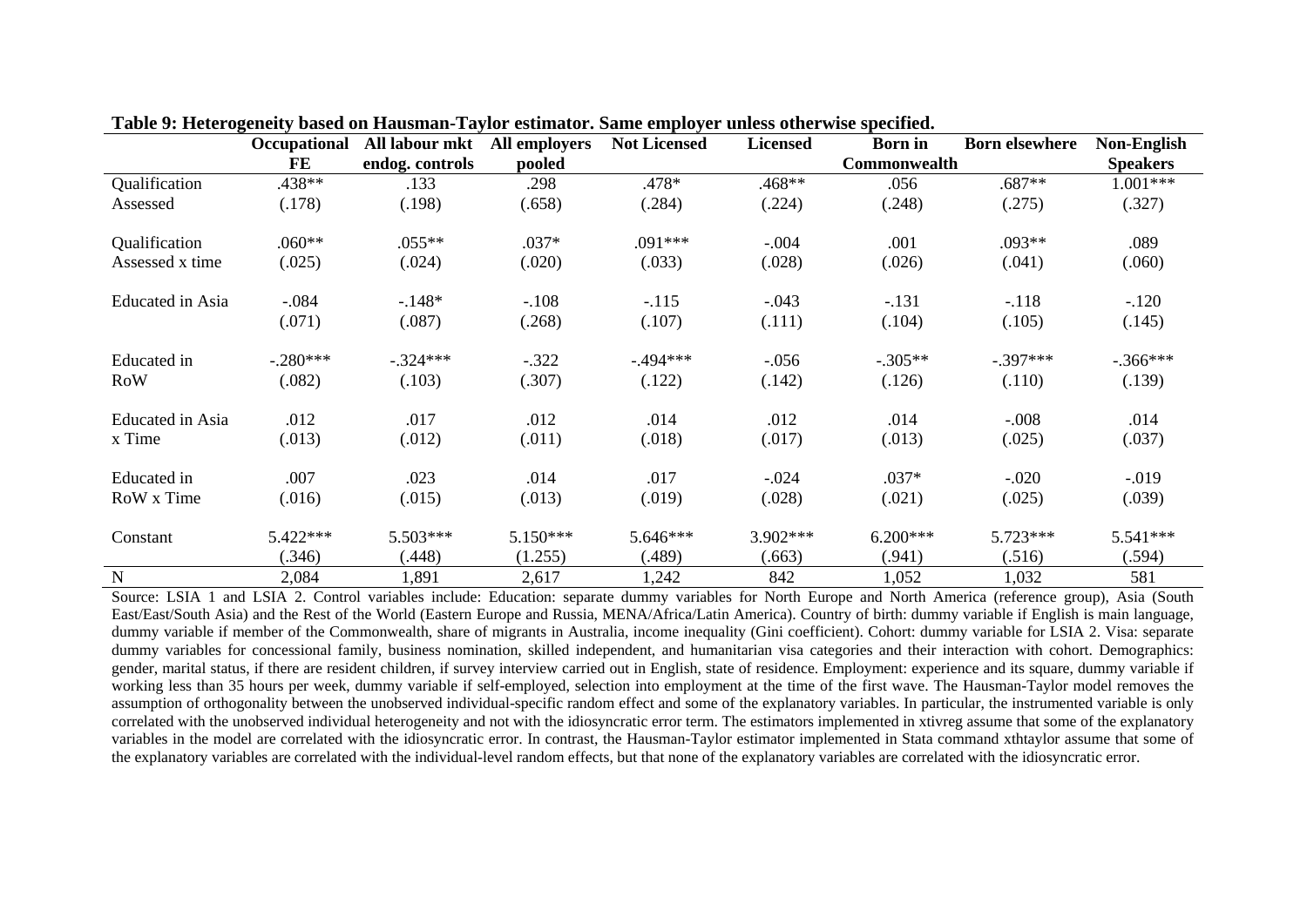#### **Appendix**

1

#### **A2. Tests of endogeneity**

Table A1 presents evidence of the endogeneity of undertaking the assessment. This is formally tested using the approach suggested by Wooldridge  $(2010)^{19}$  and the endogeneity test built in Stata's ivreg2 command $^{20}$ .

The tests support the endogeneity of the assessment choice variable and the positive selection of those undertaking it with respect to wages. Hence those choosing to add a local signal are more likely to earn higher wages, and vice-versa. Controlling for endogeneity with the instrument results in a negative and statistically significant effect of the local signal: undertaking the assessment is associated with substantially lower wages. This is prima facie contradictory as one would expect that a clearer signal of productivity is attractive to those who feel disadvantaged by a pooling equilibrium where host country employers cannot attribute a premium to education acquired abroad. The analysis of heterogeneity will shed light on the mechanisms at work.

<sup>&</sup>lt;sup>19</sup> Wooldridge (2010 – eq.15.51 p.528) suggests estimating the wage equation (1) by OLS, augmented by the residual of the regression of the endogenous choice on all exogenous and instrumented variables. The choice of undertaking the assessment is deemed endogenous if the residual from the first stage regression is statistically significantly different from zero.

<sup>&</sup>lt;sup>20</sup> Stata's ivreg2 command includes an endogeneity test that evaluates the difference between the Sargan-Hansen statistics for the equation where the suspect regressor is treated as endogenous and the corresponding statistics for the equation where the suspect regressors are treated as exogenous. The null hypothesis is that the suspected endogenous variable can in fact be treated as exogenous.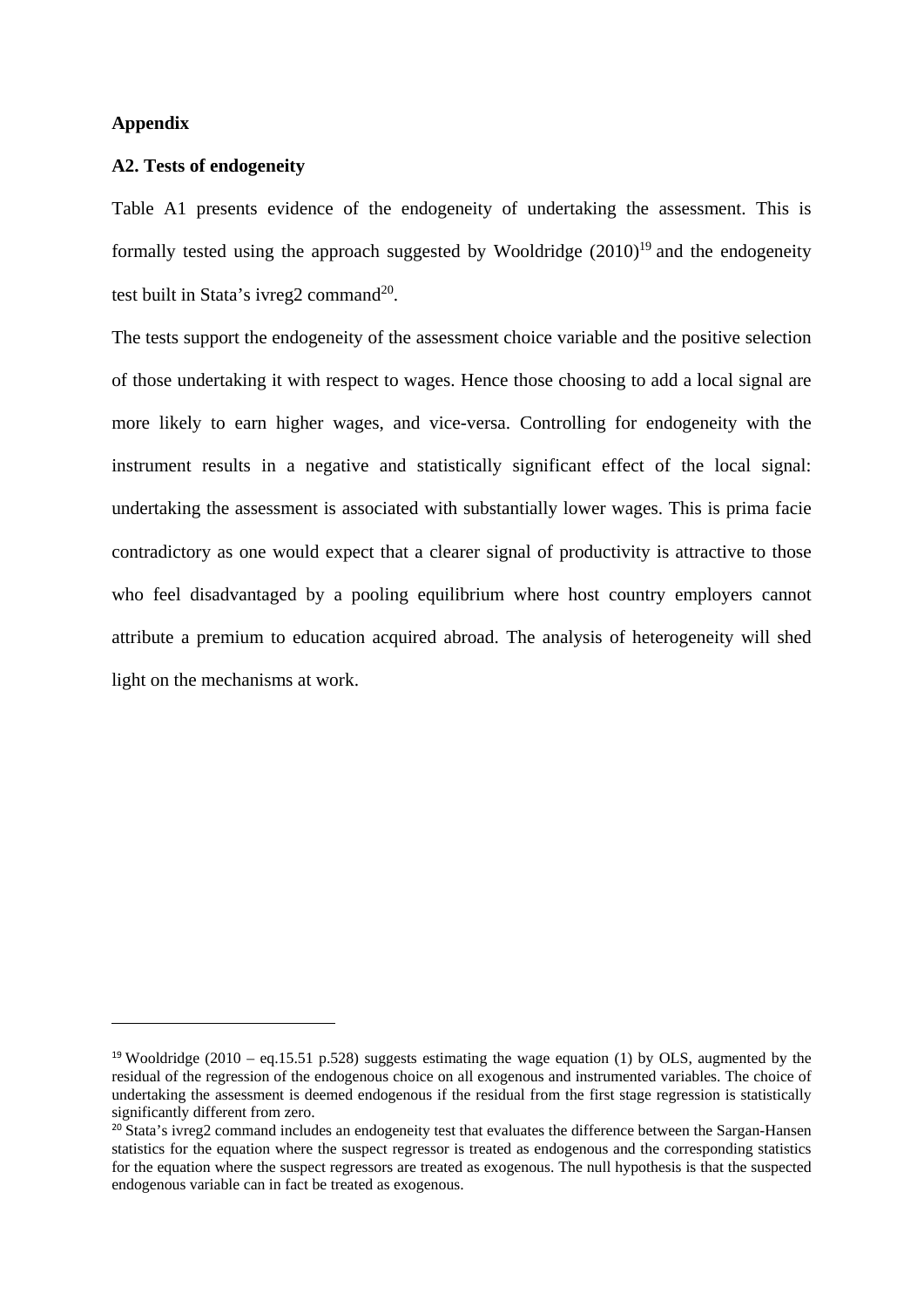|                                   |          | <b>OLS</b> residuals | <b>Endogeneity Test (2SLS)</b> |          |  |
|-----------------------------------|----------|----------------------|--------------------------------|----------|--|
| Qualifications                    | $.302*$  | .387**               | $.302*$                        | $.387**$ |  |
| assessed                          | (.164)   | (.162)               | (.170)                         | (.169)   |  |
| Residuals $1st$ stage             | $-.291*$ | $-.369**$            |                                |          |  |
|                                   | (.165)   | (.162)               |                                |          |  |
| Endogeneity Test (p-value)        |          |                      | .0874                          | .0262    |  |
| Controls:                         |          |                      |                                |          |  |
| Education                         | Y        | Y                    | Y                              | Y        |  |
| Country of birth                  | Y        | Y                    | Y                              | Y        |  |
| Cohort                            | Y        | Y                    | Y                              | Y        |  |
| Cohort                            | Y        | Y                    | Y                              | Y        |  |
| Visa                              | Y        | Y                    | Y                              | Y        |  |
| Demographics                      | Y        | Y                    | Y                              | Y        |  |
| Employment                        | Y        | Y                    | Y                              | Y        |  |
| <b>Occupational Fixed Effects</b> | N        | Y                    | N                              | Y        |  |
| $R^2$                             | .5321    | .5611                | .5082                          | .5229    |  |
| N                                 | 1,383    | 1,383                | 1,383                          | 1,383    |  |

### **Table A1: Endogeneity test (residuals 1st stage) – Primary applicant aged 20 to 65**

Source: 1<sup>st</sup> wave LSIA1 and LSIA2. Control variables include: Education: separate dummy variables for North Europe and North America (reference group), Asia (South East/East/South Asia) and the Rest of the World (Eastern Europe and Russia, MENA/Africa/Latin America). Country of birth: dummy variable if English is main language, dummy variable if member of the Commonwealth, share of migrants in Australia, income inequality (Gini coefficient). Cohort: dummy variable for LSIA 2. Visa: separate dummy variables for concessional family, business nomination, skilled independent, and humanitarian visa categories and their interaction with cohort. Demographics: gender, marital status, if there are resident children, if survey interview carried out in English, state of residence. Employment: experience and its square, dummy variable if working less than 35 hours per week, dummy variable if self-employed. Occupational Fixed Effects: the reference group is managerial occupations; two separate dummy variables for working as a professional, or in other professions, respectively.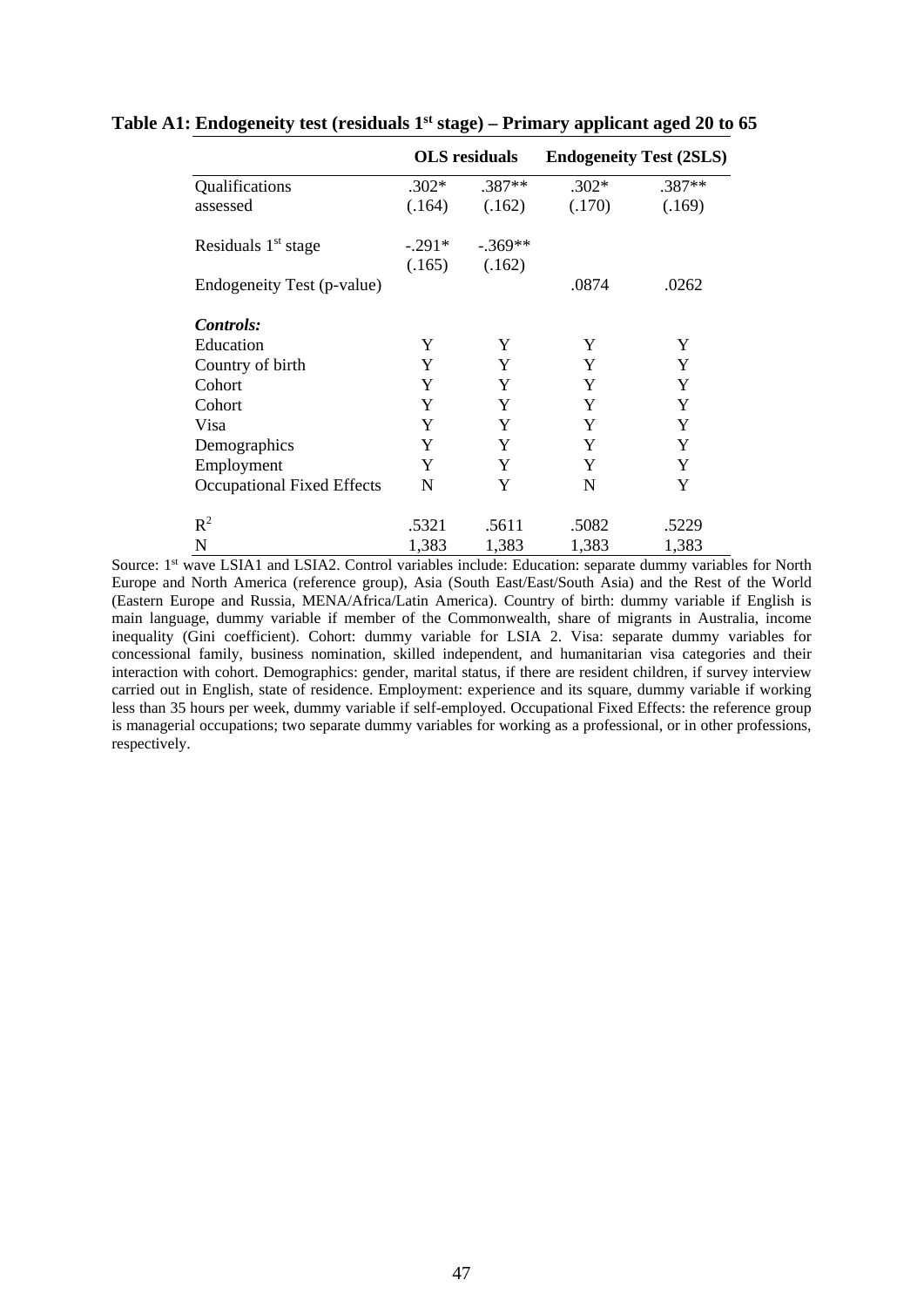

**Figure A1: Unconditional distribution of log wages by region of education and assessment status using a different regional grouping** 

Source: LSIA1 and LSIA 2.